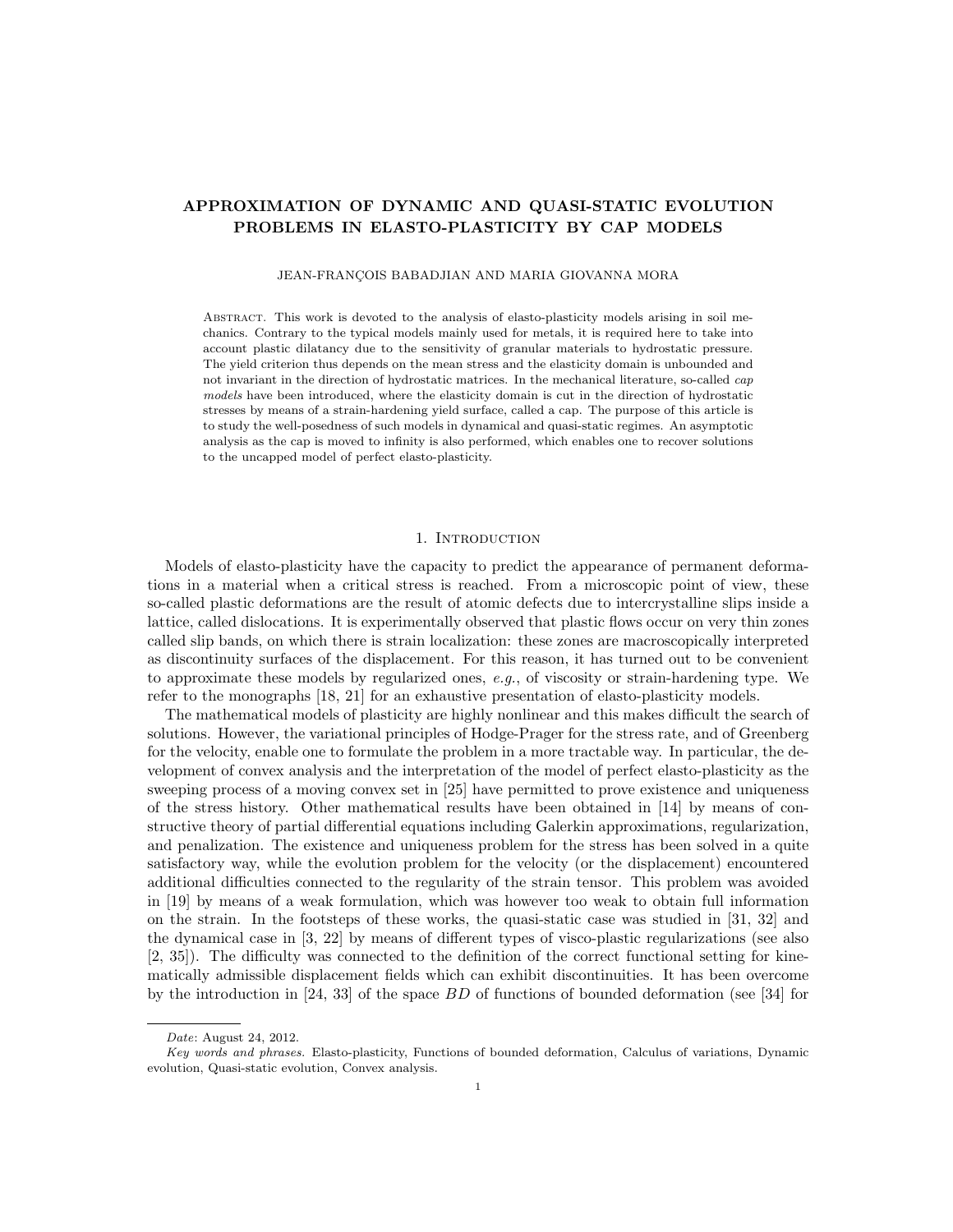a comprehensive treatment on that subject). More recently, the quasi-static case was revisited in [7] within the general framework of variational evolutions of rate independent processes (see [23]).

To formulate more precisely the problem, let us consider a bounded open set  $\Omega \subset \mathbb{R}^n$  (in dimension  $n = 2$  or 3) which stands for the reference configuration of an elasto-plastic body. We will work in the framework of small strain elasto-plasticity where the natural kinematic variable is the displacement field  $u : \Omega \times [0,T] \to \mathbb{R}^n$  (or the velocity field  $v := \dot{u}$ ). We denote by  $Eu := (Du + Du<sup>T</sup>)/2$  the linearized strain tensor which takes its values in the set  $\mathbb{M}^{n \times n}_{sym}$  of symmetric  $n \times n$  matrices. In small strain elasto-plasticity, Eu decomposes additively in the following form:

$$
Eu = e + p,
$$

where  $e : \Omega \times [0,T] \to \mathbb{M}^{n \times n}_{sym}$  is the elastic strain and  $p : \Omega \times [0,T] \to \mathbb{M}^{n \times n}_{sym}$  the plastic strain. The elastic strain is related to the stress tensor  $\sigma : \Omega \times [0,T] \to \mathbb{M}_{sym}^{n \times n}$  by means of Hooke's law  $\sigma := \mathbb{C}e$ , where  $\mathbb C$  is the symmetric fourth order elasticity tensor. In a dynamical framework and in the presence of an external body load  $f : \Omega \times [0, T] \to \mathbb{R}^n$ , the equation of motion writes

$$
\ddot{u} - \text{div}\sigma = f \quad \text{in } \Omega \times [0, T].
$$

Plasticity is characterized by the existence of a yield zone beyond which permanent strains appear. The stress tensor is indeed constrained to belong to a fixed closed and convex subset K of  $\mathbb{M}^{n \times n}_{sym}$ .

 $\sigma \in K$ .

If  $\sigma$  lies inside the interior of K, the material behaves elastically, so that unloading will bring back the body into its initial configuration ( $p = 0$ ). On the other hand, if  $\sigma$  reaches the boundary of K (called the yield surface), a plastic flow may develop, so that, after unloading, there will remain a non-trivial permanent plastic strain  $p$ . Its evolution is described by means of the flow rule and is expressed with the Prandtl-Reuss law

$$
\dot{p} \in N_K(\sigma),
$$

where  $N_K(\sigma)$  is the normal cone to K at  $\sigma$ . From the theory of convex analysis,  $N_K(\sigma) = \partial I_K(\sigma)$ , *i.e.*, the subdifferential of the indicator function  $I_K$  of the set  $K$  ( $I_K(\sigma) = 0$  if  $\sigma \in K$ , while  $I_K(\sigma) = +\infty$  otherwise). Hence, from convex duality, the flow rule can be equivalently written as

$$
\sigma: \dot{p} = \max_{\tau \in K} \tau : \dot{p} =: H(\dot{p}),\tag{1.1}
$$

where  $H: \mathbb{M}^{n \times n}_{sym} \to \mathbb{R}$  is the support function of K. This last formulation (1.1) is nothing but Hill's principle of maximum plastic work, and  $H(\dot{p})$  denotes the plastic dissipation.

In general, the elasticity domain K is expressed by means of a yield function  $F: \mathbb{M}^{n \times n}_{sym} \to \mathbb{R}$  as

$$
K := \{ \sigma \in \mathbb{M}^{n \times n}_{sym} : F(\sigma) \le 0 \}.
$$

In this paper we assume that  $F$  is of the form

$$
F(\sigma) := \alpha \sigma_m + \kappa(\sigma_D) - k,
$$

where  $\kappa : \mathbb{M}_{D}^{n \times n} \to [0, +\infty)$  is a convex and positively 1-homogeneous function with  $\kappa(0) = 0$ , and  $\alpha > 0$  and  $k > 0$  are positive constants related to the cohesion and the coefficient of internal friction of the material, respectively. Here,  $\mathbb{M}_{D}^{n\times n} = \{\sigma \in \mathbb{M}_{sym}^{n\times n} : \text{tr } \sigma = 0\}$  is the space of all deviatoric and symmetric  $n \times n$  matrices,

$$
\sigma_D := \sigma - \frac{\mathrm{tr} \sigma}{n} \operatorname{Id} \in \mathbb{M}_D^{n \times n} \quad \text{and} \quad \sigma_m := \frac{\mathrm{tr} \sigma}{n} \in \mathbb{R}
$$

are respectively the deviatoric and spherical part of  $\sigma$ , so that  $\sigma = \sigma_D + \sigma_m$  Id. Thus, the set K is actually a closed and convex cone with vertex on the axis of hydrostatic stresses. Note that if  $\alpha = 0$ , the yield function F does not depend on the mean stress  $\sigma_m$  and the set K is invariant in the direction of hydrostatic stresses. This is usually the case for most of metals and alloys for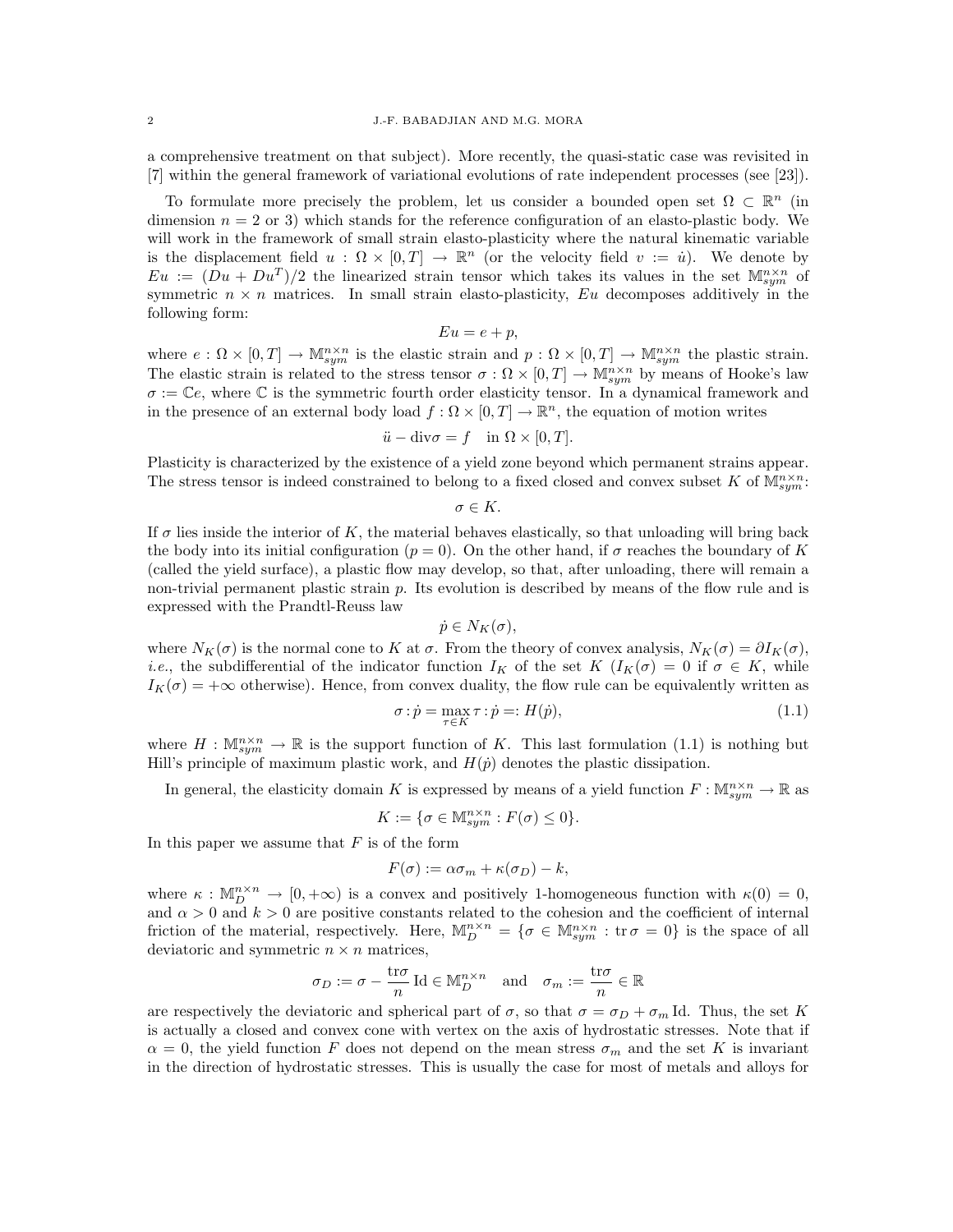which the influence of mean stress on yielding is generally negligible. This case has been studied in  $|7|$  in the quasi-static setting, and in  $|3, 22|$  in the dynamical one. A typical feature of these models is that, since the plastic strain is a deviatoric measure (recall that the displacement has bounded deformation), materials obeying this kind of laws do not develop plastic (or permanent) volumetric changes, and the displacement field admits only tangential discontinuities.

Here the function F do depend on the mean stress  $\sigma_m$ : in particular, the set K is not invariant and actually unbounded in the direction of hydrostatic matrices. It turns out that such yield criterions are necessary when it is desired to apply plasticity theory to soils, rocks, and concrete (see [13, 29]). Indeed, the essential property of such materials is that they are composed of many small particles. Consequently, permanent deformations and plastic slips occur when these particles slide over one another, and thus, as in ductile metals, failure occur primarily in shear. However, a strong difference with metals is that the shear strength is strongly influenced by the compressive normal stress acting on the shear plane, and therefore by the hydrostatic pressure. The physical reason of this phenomenon is connected to the fact that the void between the particles is composed of water and air. When the material is loaded in compression, the void ratio decreases in an irreversible way, leading to a permanent volume change. Therefore, the intergranular interaction is governed by a Coulomb type law of friction, where the shear and normal stresses achieve a critical combination on the shearing plane, depending on the angle of internal friction and the cohesion of the grains. In conclusion, the sensitivity on hydrostatic pressure as well as plastic dilatancy are typical features of this kind of granular materials.

Several well known models are recovered here. For instance, the Drucker-Prager model corresponds to

$$
\kappa(\sigma_D)=|\sigma_D|,
$$

while the *Mohr-Coulomb* model corresponds to

$$
\kappa(\sigma_D) = \max_{i,j} \{ (\sigma_D)_i - (\sigma_D)_j \},
$$

where  $(\sigma_D)_i$ ,  $i = 1, \ldots, n$ , are the eigenvalues of  $\sigma_D$ . Note that when  $\alpha = 0$ , the Drucker-Prager criterion reduces to the Von Mises criterion, while the Mohr-Coulomb criterion reduces to that of Tresca.

All these models are called perfectly plastic, referring to the fact that the yield surface is fixed and does not move during the evolution. For more sophisticated models with a work-hardening material, the yield function may depend on an additional internal variable describing the position of the yield surface. Typical hardening rules are the isotropic hardening, representing a global uniform expansion of the elastic domain in all directions with no change in shape, and the kinematic hardening, representing a translation of the yield surface in stress space by shifting its reference point.

We are interested in studying the following model of dynamical evolution in perfect elastoplasticity. Let  $f: \Omega \times [0,T] \to \mathbb{R}^n$  be a given body force and  $w: \partial \Omega \times [0,T] \to \mathbb{R}^n$  be a boundary displacement. We consider an initial datum  $(u_0, e_0, p_0) : \Omega \to \mathbb{R}^n \times \mathbb{M}^{n \times n}_{sym} \times \mathbb{M}^{n \times n}_{sym}$  satisfying  $Eu_0 = e_0 + p_0$  in  $\Omega$ ,  $u_0 = w(0)$  on  $\partial\Omega$ , and  $\sigma_0 := \mathbb{C}e_0 \in K$ , and an initial velocity  $v_0 : \Omega \to \mathbb{R}^n$ satisfying  $v_0 = \dot{w}(0)$  on  $\partial\Omega$ . We look for a triplet  $(u, e, p) : \Omega \times [0, T] \to \mathbb{R}^n \times \mathbb{M}^{n \times n}_{sym} \times \mathbb{M}^{n \times n}_{sym}$  with the properties

$$
\begin{cases}\nEu = e + p \text{ in } \Omega \times [0, T], & u = w \text{ on } \partial\Omega \times [0, T], \\
\sigma = \mathbb{C}e, & \sigma \in K \text{ in } \Omega \times [0, T], \\
\ddot{u} - \text{div}\sigma = f \text{ in } \Omega \times [0, T], \\
\dot{p} \in N_K(\sigma) \text{ in } \Omega \times [0, T], \\
(u(0), e(0), p(0)) = (u_0, e_0, p_0), & \dot{u}(0) = v_0 \text{ in } \Omega.\n\end{cases}
$$
\n(1.2)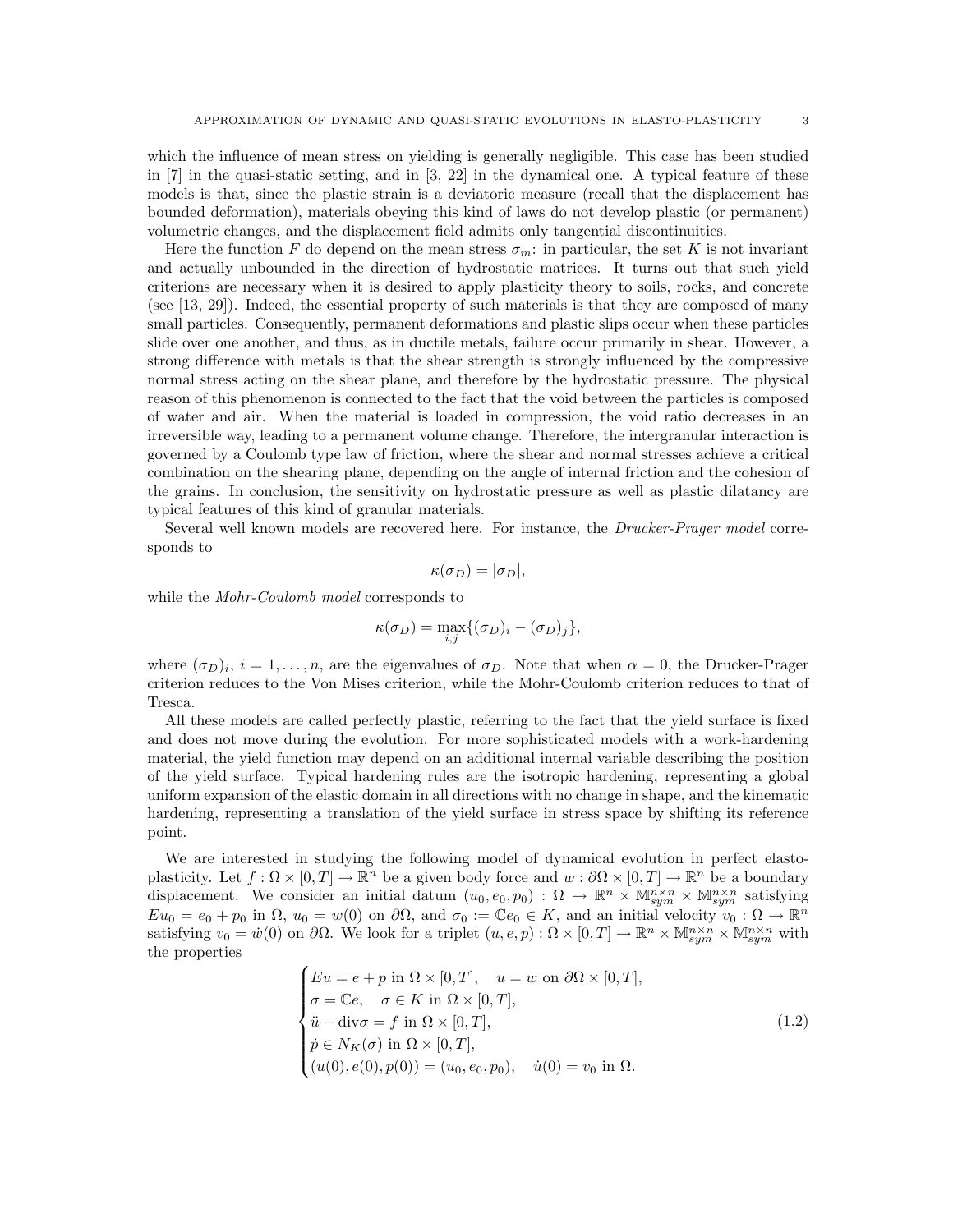For some geomaterials, it turns out that this kind of pressure-dependent models overestimate the yield stress and inadequately predict plastic dilatancy, which exceeds what is observed experimentally. In order to remedy these defects, a modified model has been introduced in [12], where the cone K is cut in the direction of hydrostatic stresses through the use of a strain-hardening yield surface or cap. In [27, 28] a Drucker-Prager cap model with a hardening law on the cap surface has been studied: if the stress reaches the cap, it is pushed forward in such a way that, if the stress gets the same position at some subsequent time, it will then be an interior point of the new elasticity domain. In our framework this corresponds to introduce an auxiliary variable ξ, related to the position of the cap, and to consider the yield functions  $F_i: \mathbb{M}_{sym}^{n \times n} \times \mathbb{R} \to \mathbb{R}$ , for  $i = 1, 2, 3$ , defined by

$$
\begin{cases}\nF_1(\sigma,\xi) := F(\sigma), \\
F_2(\sigma,\xi) := \lambda\xi - \sigma_m, \\
F_3(\sigma,\xi) := \xi,\n\end{cases}
$$

where  $\lambda \geq 1$ . These functions are clearly convex, and we define the closed convex set  $K_{\lambda} \subset$  $\mathbb{M}^{n \times n}_{sym} \times \mathbb{R}$  by

$$
K_{\lambda} := \{ (\sigma, \xi) \in \mathbb{M}^{n \times n}_{sym} \times \mathbb{R} : F_i(\sigma, \xi) \le 0 \text{ for } i = 1, 2, 3 \}.
$$

The hardening cap model reads as follows: find a quadruplet  $(u, e, p, \xi) : \Omega \times [0, T] \to \mathbb{R}^n \times \mathbb{M}^{n \times n}_{sym} \times$  $\mathbb{M}^{n \times n}_{sym} \times \mathbb{R}$  satisfying

$$
\begin{cases}\nEu = e + p \text{ in } \Omega \times [0, T], & u = w \text{ on } \partial\Omega \times [0, T], \\
\sigma = \mathbb{C}e, \xi = -z, & (\sigma, \xi) \in K_{\lambda} \text{ in } \Omega \times [0, T], \\
\ddot{u} - \text{div}\sigma = f \text{ in } \Omega \times [0, T], \\
(\dot{p}, \dot{z}) \in N_{K_{\lambda}}(\sigma, \xi) \text{ in } \Omega \times [0, T], \\
(u(0), e(0), p(0), \xi(0)) = (u_0, e_0, p_0, \xi_0), & \dot{u}(0) = v_0 \text{ in } \Omega.\n\end{cases}
$$
\n(1.3)

Following [22, 3], the resolution of this dynamical problem can be performed by means of a vanishing viscosity method (see Theorems 3.1 and 4.1). In Theorem 5.1 we then prove existence and uniqueness of solutions for the uncapped dynamical problem (1.2), by showing convergence of the solution of (1.3) to a solution of (1.2), as  $\lambda \to \infty$ .

When the evolution is assumed to be slow, inertia terms (as thus the acceleration  $\ddot{u}$ ) can be neglected, and the equations of motion in (1.2) and (1.3) become an equation of quasi-static equilibrium

$$
-div\sigma = f \quad \text{in } \Omega \times [0, T].
$$

From a mathematical point of view, it may seem easier to deal with the quasi-static model instead of the dynamical one. Surprisingly, this observation turns out to be wrong. This is related to regularity issues of the stress and the displacement. Indeed it is known that the displacement can be discontinuous, and that the right functional setting to treat this problem is the space  $BD(\Omega)$  of functions of bounded deformation. On the other hand, since the set  $K$  is bounded in no direction, the best integrability one can hope for the stress is  $\sigma \in L^2(\Omega;\mathbb{M}^{n\times n}_{sym})$ . Therefore, the flow rule (or equivalently Hills's principle of maximum plastic work) has to be written in a measure theoretic sense. Indeed, in (1.1) it is possible to define  $H(\vec{p})$  using the theory of convex functions of a measure [17, 9, 10], while, according to [20, 16], it is also possible to give a sense to the stress/plastic strain duality product  $\sigma : \dot{p}$  as a distribution (and even as a measure) by means of an integration by parts formula (see Definition 2.3 and formula (2.7) below). However, this definition makes sense provided  $\sigma$  and  $\dot{u}$  have enough space integrability. Indeed, taking smooth enough data, the natural regularities are either

$$
\sigma \in L^n(\Omega; \mathbb{M}^{n \times n}_{sym}), \quad \dot{u} \in L^{n/(n-1)}(\Omega; \mathbb{R}^n),
$$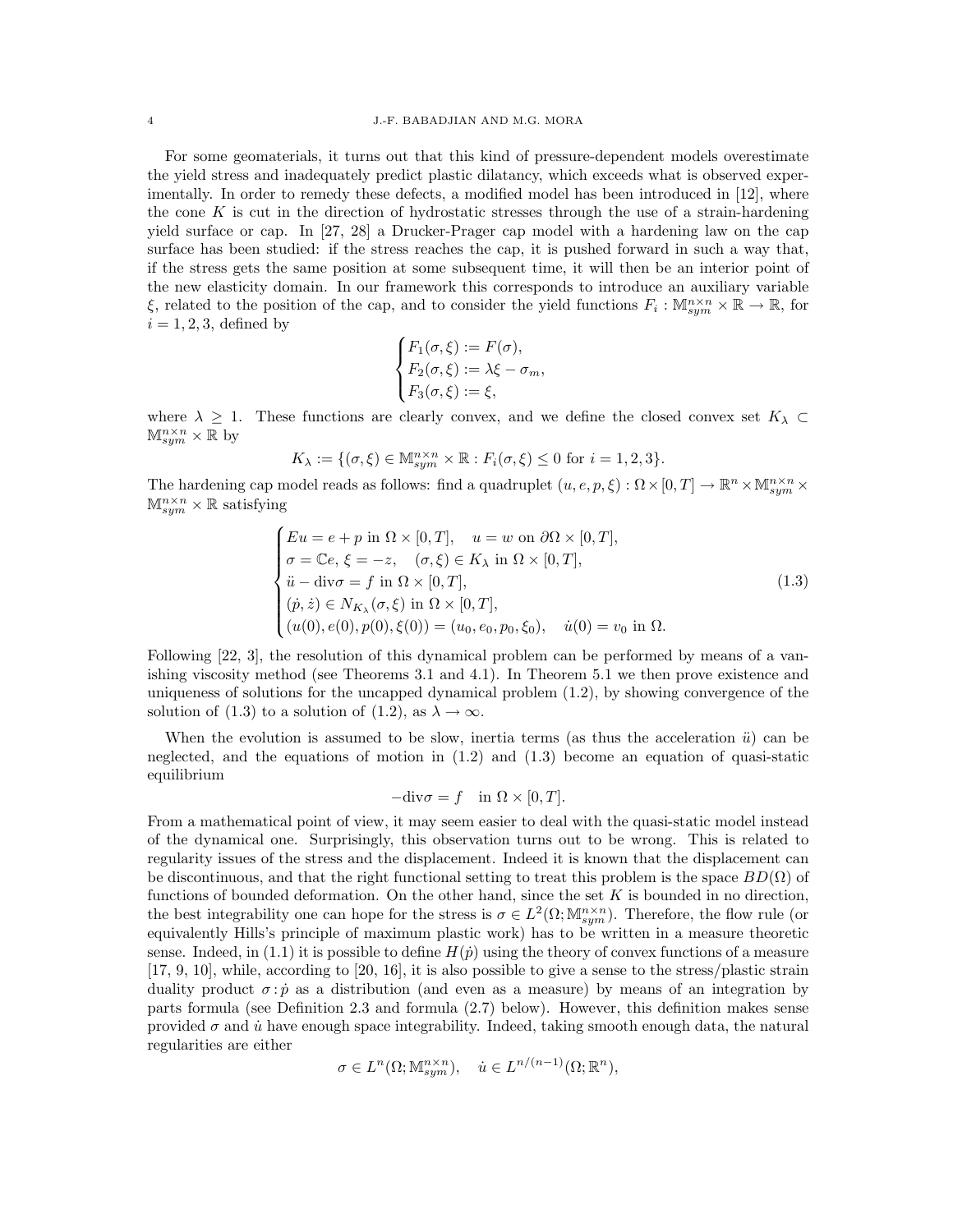or

$$
\sigma \in L^{2}(\Omega; \mathbb{M}^{n \times n}_{sym}), \quad \dot{u} \in L^{2}(\Omega; \mathbb{R}^{n}).
$$
\n(1.4)

In the dynamic problem the control of the kinetic energy gives us a natural  $L^2(\Omega;\mathbb{R}^n)$  bound for the velocity  $\dot{u}$ , so that the conditions in (1.4) are always fulfilled and the stress/strain duality is well defined in any dimension. The quasi-static case is unfortunately less manageable. Indeed, except for planar elasto-plasticity  $(n = 2)$ , where the previous alternatives are clearly equivalent, in higher dimension we only have  $\sigma \in L^2(\Omega; \mathbb{M}^{n \times n}_{sym})$  and  $\dot{u} \in L^{n/(n-1)}(\Omega; \mathbb{R}^n)$  by Sobolev embedding. Consequently, higher regularity results would be needed, either for the stress or the velocity. To the best of our knowledge, such results are not available in the literature. However, we can still give a meaning to the flow rule in the quasi-static setting by writing it in terms of an energy equality, which reduces to the usual flow rule when the solutions are smooth enough. Existence of solutions in this sense is proved in Theorems 6.3 and 6.5.

This obstruction on the dimension was already present in related works on the subject. In [26] the authors study a Hencky plasticity problem with a Mohr-Coulomb yield function<sup>1</sup> and consider a formulation within the framework of a minimax problem. As usual in elasto-plasticity, the associated Lagrangian is defined on a non-reflexive Banach space, so that existence of saddle points is not ensured. Consequently, the Lagrangian needs to be relaxed and this turns out to be possible only if there exists a statically and plastically admissible stress  $\sigma$  in  $L^n(\Omega;\mathbb{M}^{n\times n}_{sym})$  (see [26, Lemma 3.2]). In the two-dimensional case, this condition is clearly satisfied provided the intersection between statically and plastically admissible stresses is not empty (since the stress is always at least squared integrable), while in the three-dimensional case the condition is in general not fulfilled. In the footsteps of this work, in [30] the author continues the study of the previous Mohr-Coulomb model by deriving a  $H_{loc}^1(\Omega; \mathbb{M}^{n \times n}_{sym})$  regularity property for the stress. Note that such estimates are standard for yield functions independent of the mean stress (see [4, 11]). In order to get such a regularity property in the Mohr-Coulomb case, the author employs a visco-plastic regularization of the constitutive law, similar to that we used in Section 3. He shows that the  $H_{\text{loc}}^1(\Omega; \mathbb{M}^{n \times n}_{sym})$  norm of the visco-plastic stress can be bounded in terms of the  $L^2(\Omega; \mathbb{R}^n)$  norm of the visco-plastic displacement (see formula (3.33) in [30]). Unfortunately, this estimate is uniform (with respect to the viscosity parameter) only in dimension  $n = 2$ .

Let us now comment on our choice of boundary conditions: we only impose Dirichlet boundary conditions, which correspond to a hard device applied to the whole boundary. The case of a Neumann condition (even on a portion of the boundary) seems to be difficult to carry out, and the reason is again connected to regularity issues. Indeed, here  $\sigma \in L^2(\Omega; \mathbb{M}^{n \times n}_{sym})$  with  $\text{div}\sigma \in L^2(\Omega; \mathbb{R}^n)$ (respectively, div $\sigma \in L^n(\Omega;\mathbb{R}^n)$  in the quasi-static case) so that the normal stress  $\sigma \nu$  is a priori defined as an element of  $H^{-1/2}(\partial\Omega;\mathbb{R}^n)$ . On the other hand, a trace theorem in  $BD(\Omega)$  asserts that kinematically admissible displacements u have a trace (still denoted by u) in  $L^1(\partial\Omega;\mathbb{R}^n)$ . Consequently, the displacement and the stress are not in duality on the boundary. In [7] and [3] this problem was avoided owing to a result of  $[20]$ : since the set K is bounded in the direction of deviatoric matrices, only the tangential part of the normal stress is relevant on the boundary, which turns out to belong to  $L^{\infty}(\partial\Omega;\mathbb{R}^n)$ . Consequently, in that case, (the tangential part of)  $\sigma\nu$ and  $u$  are in duality on the boundary and this makes possible to take into account traction loads on a portion of  $\partial Ω$ .

As a consequence, the only forces applied to our system are body loads, and, as usual in plasticity, we must ensure that the space of statically and plastically admissible stresses is not empty. In the quasi-static case, as observed in [25, 19], a stronger hypothesis is needed, namely a safe-load condition: the forces must derive from a potential  $\chi$  well contained in the set K (see (6.1) and (6.2)). This safety condition, which ensures that the body is not in a free flow, is necessary, from

<sup>&</sup>lt;sup>1</sup>In our terminology, the model studied in [26] actually corresponds to a Drucker-Prager model.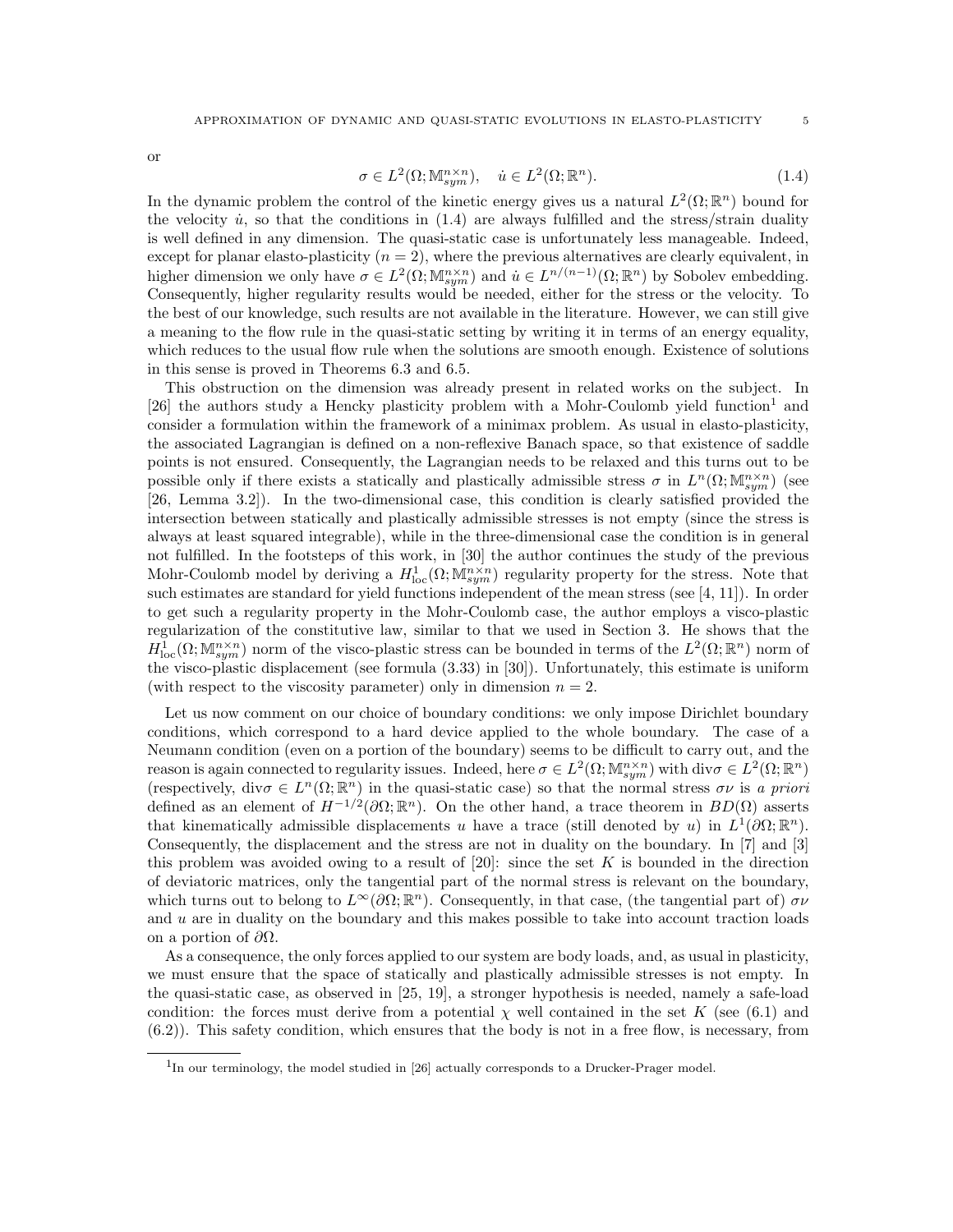## 6 J.-F. BABADJIAN AND M.G. MORA

a mathematical point of view, in order to obtain an a priori estimate on the plastic strain rate. In the dynamical case we observe that this safe-load condition is no longer necessary thanks to the presence of the kinetic energy which is of higher order than the work of external forces.

The paper is organized as follows. In Section 2 we collect the main notation and introduce the different energies involved in our model; in particular, we define the dissipation functionals as convex functionals of measures and in terms of the stress/strain duality. In Section 3 we prove existence and uniqueness of solutions to a visco-plastic regularization of the dynamical cap model, similar to that of [22]. Our approach uses an implicit finite difference approximation of the underlying hyperbolic system. In Section 4 we perform a vanishing viscosity analysis in order to get existence and uniqueness of solutions of the dynamical elasto-plastic cap model. Section 5 is devoted to the asymptotic analysis of the previous cap model as the position of the cap is sent to infinity. In particular, we show existence and uniqueness of solutions to the dynamical elastoplastic uncapped model. Eventually, in Section 6 we review the quasi-static case: in the framework of planar elasto-plasticity, we show existence of solutions to the quasi-static cap model, as well as its convergence when the cap is sent to infinity. In higher dimension existence is proved for a weaker formulation of the problem, where the flow rule is replaced by an energy equality.

## 2. The mathematical setting

Throughout the paper,  $\Omega$  is a bounded connected open set in  $\mathbb{R}^n$  with Lipschitz boundary. The Lebesgue measure in  $\mathbb{R}^n$  and the  $(n-1)$ -dimensional Hausdorff measure are denoted by  $\mathcal{L}^n$  and  $\mathcal{H}^{n-1}$ , respectively.

We use standard notation for Lebesgue and Sobolev spaces. In particular, for  $1 \leq p \leq \infty$ , the  $L^p(\Omega)$ -norms of the various quantities are denoted by  $\|\cdot\|_p$ .

The notation  $\odot$  stands for the symmetrized tensor product between vectors in  $\mathbb{R}^n$ .

Given a locally compact set  $E \subset \mathbb{R}^n$  and a Euclidean space X, we denote by  $\mathcal{M}(E;X)$  (or simply  $\mathcal{M}(E)$  if  $X = \mathbb{R}$ ) the space of bounded Radon measures on E with values in X, endowed with the norm  $\|\mu\|_1 := |\mu|(E)$ , where  $|\mu| \in \mathcal{M}(E)$  is the total variation of the measure  $\mu$ . The Riesz Representation Theorem ensures that  $\mathcal{M}(E; X)$  can be identified with the dual of  $\mathcal{C}_0(E; X)$ , the space of continuous functions  $\varphi : E \to X$  vanishing on the boundary of E, i.e., such that  $\{|\varphi| \geq \varepsilon\}$ is compact for any  $\varepsilon > 0$ . For  $\mu \in \mathcal{M}(E;X)$  we consider the Lebesgue decomposition  $\mu = \mu^a + \mu^s$ , where  $\mu^a$  is absolutely continuous and  $\mu^s$  is singular with respect to the Lebesgue measure  $\mathcal{L}^n$ . Moreover, if  $\nu$  is a non-negative Radon measure over E, we denote by  $\frac{d\mu}{d\nu}$  the Radon-Nikodym derivative of  $\mu$  with respect to  $\nu$ .

Finally,  $BD(\Omega)$  stands for the space of functions of bounded deformation in  $\Omega$ , *i.e.*,  $u \in BD(\Omega)$ if  $u \in L^1(\Omega;\mathbb{R}^n)$  and  $Eu \in \mathcal{M}(\Omega;\mathbb{M}^{n\times n}_{sym})$ , where  $Eu := (Du + Du^T)/2$  and  $Du$  is the distributional derivative of u. We refer to [34] for general properties of this space.

2.1. The elastic energy. Let  $\mathbb C$  be a fourth order tensor satisfying the usual symmetry conditions

$$
\mathbb{C}_{ijkl} = \mathbb{C}_{klij} = \mathbb{C}_{jikl} \quad \text{ for all } i, j, k, l \in \{1, \dots, n\}.
$$

We assume that there exist constants  $0 < \alpha_{\mathbb{C}} \leq \beta_{\mathbb{C}} < \infty$  such that

$$
\alpha_{\mathbb{C}}|e|^2 \leq \mathbb{C}e : e \leq \beta_{\mathbb{C}}|e|^2 \quad \text{ for all } e \in \mathbb{M}^{n \times n}_{sym}.
$$
 (2.1)

We define the elastic energy, for all  $e \in L^2(\Omega; \mathbb{M}^{n \times n}_{sym})$ , by

$$
\mathcal{Q}(e) := \frac{1}{2} \int_{\Omega} \mathbb{C}e(x) : e(x) \, dx.
$$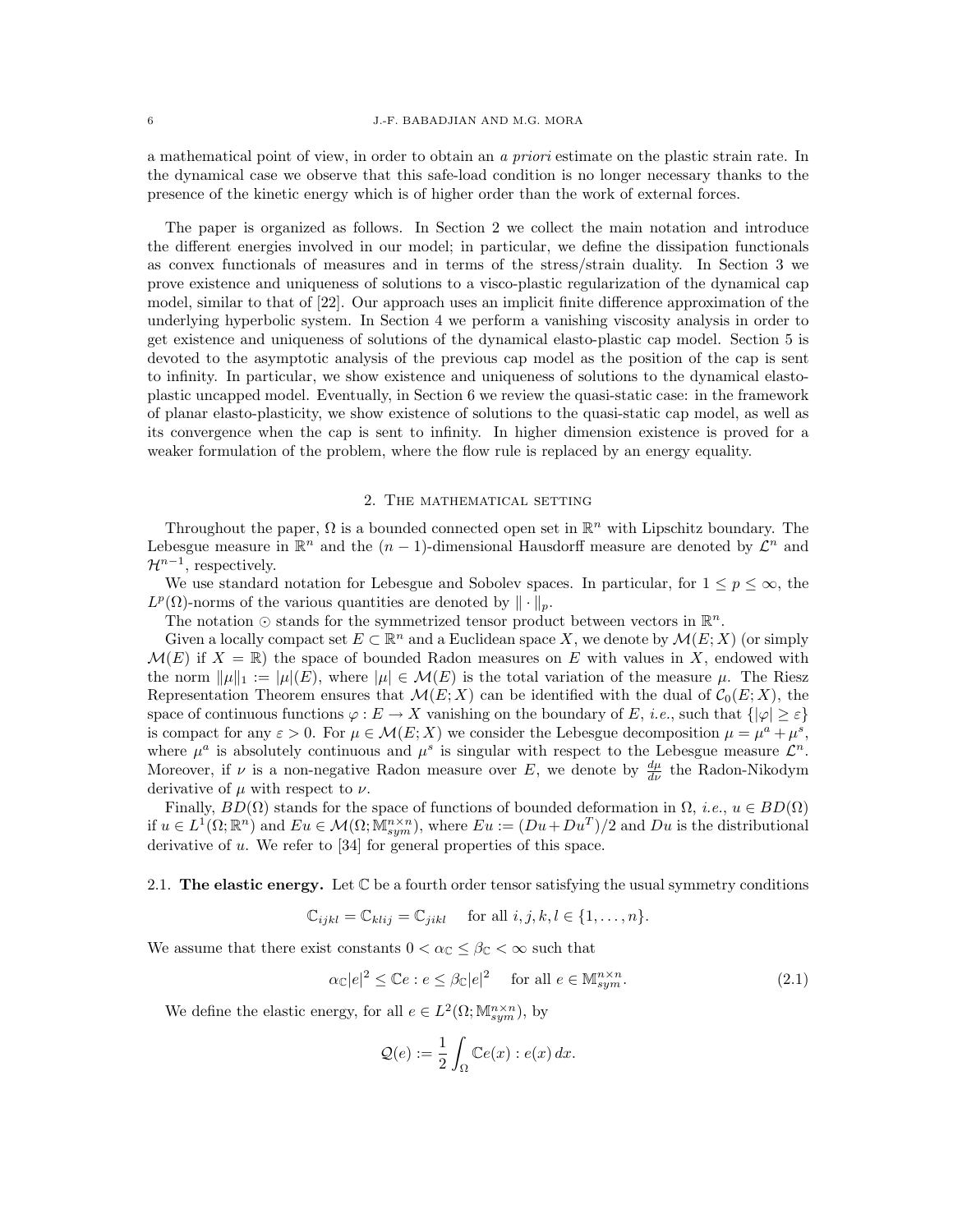2.2. The dissipation energies. Let  $\kappa : \mathbb{M}_{D}^{n \times n} \to [0, +\infty)$  be a convex and positively 1-homogeneous function with  $\kappa(0) = 0$ , and let

$$
K := \{ \sigma \in \mathbb{M}^{n \times n}_{sym} : \alpha \sigma_m + \kappa(\sigma_D) - k \le 0 \},\
$$

where  $\alpha > 0$  and  $k > 0$  are given constants. For every  $\lambda \geq 1$  let

$$
K_{\lambda} := \{ (\sigma, \xi) \in K \times \mathbb{R}^- : \lambda \xi - \sigma_m \le 0 \}. \tag{2.2}
$$

We define the support functions  $H: \mathbb{M}^{n \times n}_{sym} \to [0, +\infty]$  and  $H_{\lambda}: \mathbb{M}^{n \times n}_{sym} \times \mathbb{R} \to [0, +\infty]$  of K and  $K_{\lambda}$  by

$$
H(p):=\sup_{\sigma\in K}\sigma\!:\!p\quad\text{ and }\quad H_\lambda(p,z):=\sup_{(\sigma,\xi)\in K_\lambda}\{\sigma\!:\!p+\xi z\}.
$$

Since K and  $K_{\lambda}$  are closed and convex, then H and  $H_{\lambda}$  are convex, lower semicontinuous, and positively 1-homogeneous.

The following result states some relations between H and  $H_{\lambda}$ .

**Lemma 2.1.** For any  $(p, z) \in M_{sym}^{n \times n} \times \mathbb{R}$ , we have

$$
\sup_{\lambda \ge 1} H_{\lambda}(p, z) = H(p) + I_{\mathbb{R}^+}(z),
$$

where  $I_{\mathbb{R}^+}$  is the indicator function of  $\mathbb{R}^+$ , i.e.,  $I_{\mathbb{R}^+}(z) = 0$  if  $z \geq 0$ , while  $I_{\mathbb{R}^+}(z) = +\infty$  otherwise.

*Proof.* By definition of  $K_{\lambda}$ , if  $1 \leq \lambda_1 \leq \lambda_2$ , then  $K_{\lambda_1} \subset K_{\lambda_2}$  and consequently  $H_{\lambda_1} \leq H_{\lambda_2}$ . Defining  $K_{\infty} := \cup_{\lambda \geq 1} K_{\lambda}$ , we have that for every  $(p, z) \in \mathbb{M}_{sym}^{n \times n} \times \mathbb{R}$  and  $\lambda \geq 1$ ,

$$
H_{\lambda}(p, z) \le H_{\infty}(p, z) := \sup_{(\sigma, \xi) \in K_{\infty}} \{ \sigma : p + \xi z \} = H(p) + I_{\mathbb{R}^+}(z),
$$

where the last equality follows from the fact that  $\overline{K}_{\infty} = K \times \mathbb{R}^-$ . Hence we deduce that for any  $(p, z) \in \mathbb{M}^{n \times n}_{sym} \times \mathbb{R},$ 

$$
\sup_{\lambda \ge 1} H_{\lambda}(p, z) \le H(p) + I_{\mathbb{R}^+}(z).
$$

To prove the converse inequality, assume that  $\sup_{\lambda} H_{\lambda}(p, z) < \infty$ . If  $(\sigma, \xi) \in K_{\infty}$ , then  $(\sigma, \xi) \in$  $K_{\lambda}$  for some  $\lambda$ , and thus

$$
\sup_{\lambda \ge 1} H_{\lambda}(p, z) \ge \sigma : p + \xi z.
$$

Maximizing with respect to  $(\sigma, \xi) \in K_\infty$  in the right-handside of the previous inequality yields

$$
\sup_{\lambda \ge 1} H_{\lambda}(p, z) \ge H(p) + I_{\mathbb{R}^+}(z),
$$

and the proof is complete.  $\Box$ 

The functions H and  $H_{\lambda}$  enjoy a nice coercivity property. Indeed, since  $\kappa(0) = 0$ , then 0 is an interior point of K, and thus, there exists  $\alpha_H > 0$  such that  $B(0, \alpha_H) \subset K$ , from which we deduce that

$$
\alpha_H|p| \le H(p) \quad \text{ for all } p \in \mathbb{M}^{n \times n}_{sym}.
$$

Moreover, since  $B(0, \alpha_H) \times (-\infty, -\frac{\alpha_H}{\sqrt{n}}] \subset K_1 \subset K_\lambda$  for all  $\lambda \geq 1$ , then

$$
\alpha_H|p| - \frac{\alpha_H}{\sqrt{n}} z \le H_\lambda(p, z) \quad \text{for all } (p, z) \in \mathbb{M}^{n \times n}_{sym} \times \mathbb{R}^+, \tag{2.3}
$$

and

$$
z < 0 \quad \text{implies that} \quad H_{\lambda}(p, z) = +\infty. \tag{2.4}
$$

The dissipated energy is then defined, for all  $(p, z) \in L^2(\Omega; \mathbb{M}^{n \times n}_{sym}) \times L^2(\Omega)$ , by

$$
\mathcal{H}_{\lambda}(p,z) := \int_{\Omega} H_{\lambda}(p(x),z(x)) dx.
$$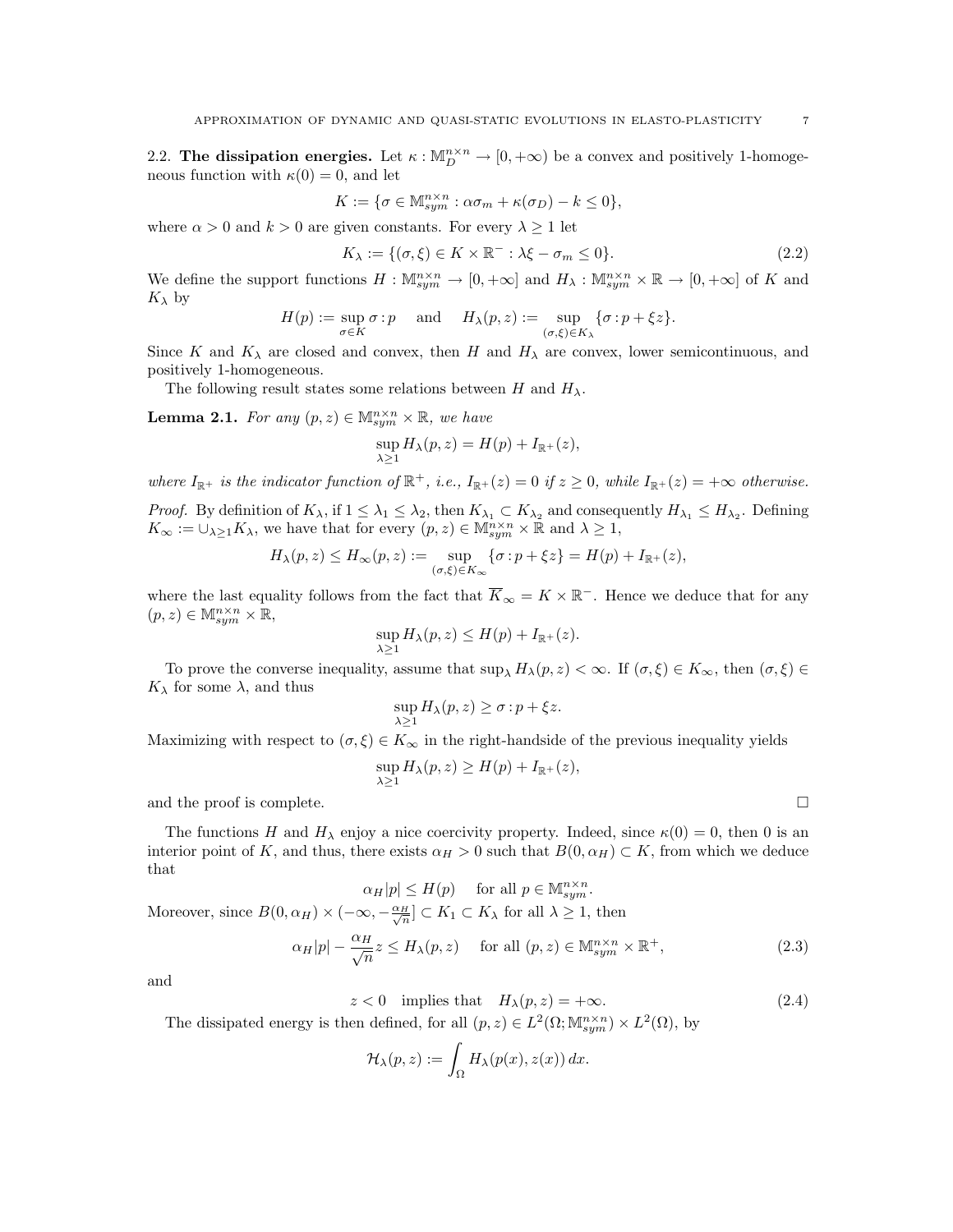As a consequence of the previous properties of  $H_{\lambda}$ , we infer that  $\mathcal{H}_{\lambda}$  is sequentially weakly lower semicontinuous in  $L^2(\Omega; \mathbb{M}^{n \times n}_{sym}) \times L^2(\Omega)$ . It will also be useful to extend the definition of  $\mathcal{H}_{\lambda}$  when  $p \in \mathcal{M}(\overline{\Omega}; \mathbb{M}^{n \times n}_{sym})$ . According to [17], we define the non-negative Borel measures

$$
H(p)(B) := \int_B H\left(\frac{dp}{d|p|}(x)\right) d|p|(x)
$$

and

$$
H_{\lambda}(p, z)(B) := \int_{B} H_{\lambda}\left(\frac{dp}{d\mathcal{L}^{n}}(x), z(x)\right) dx + \int_{B} H_{\lambda}\left(\frac{dp}{d|p^{s}|}(x), 0\right) d|p^{s}|(x)
$$

for any Borel set  $B \subset \overline{\Omega}$ . In general, by [17] the measures  $H(p)$  and  $H_{\lambda}(p, z)$  are not even locally finite. However, if further  $H(p)$  and  $H_{\lambda}(p, z)$  have finite mass, *i.e.*, if  $H(p)$  and  $H_{\lambda}(p, z)$  are bounded Radon measures, we can define the functionals

$$
\mathcal{H}(p) := H(p)(\overline{\Omega}) \quad \text{ and } \quad \mathcal{H}_{\lambda}(p, z) := H_{\lambda}(p, z)(\overline{\Omega}).
$$

In that case, the results of [9, 10] apply and these convex functions of measures can be expressed by means of duality formulas. To this aim, let us extend p and z by zero on  $\Omega' \setminus \overline{\Omega}$ , where  $\Omega' \subset \mathbb{R}^n$ is a bounded smooth open set containing  $\overline{\Omega}$ . As a consequence,  $H(p)$  and  $H_{\lambda}(p, z)$  are in  $\mathcal{M}(\Omega')$ and thanks to [10, Theorem 2.1–(ii)], we get that

$$
\int_{\Omega'} \varphi \, d[H(p)] = \sup \left\{ \int_{\Omega'} \varphi \sigma : dp \; : \sigma \in C_c^{\infty}(\Omega'; K) \right\},
$$
\n
$$
\int_{\Omega'} \varphi \, d[H_{\lambda}(p, z)] = \sup \left\{ \int_{\Omega'} \varphi \sigma : dp + \int_{\Omega'} \xi z \varphi \, dx \; : (\sigma, \xi) \in C_c^{\infty}(\Omega'; K_{\lambda}) \right\},
$$
\n(2.5)

for any  $\varphi \in \mathcal{C}_c(\Omega')$  with  $\varphi \geq 0$ , and in particular

$$
\mathcal{H}(p) = \sup \left\{ \int_{\overline{\Omega}} \sigma : dp \; : \sigma \in \mathcal{C}^{\infty}(\overline{\Omega}; K) \right\},
$$

$$
\mathcal{H}_{\lambda}(p, z) = \sup \left\{ \int_{\overline{\Omega}} \sigma : dp + \int_{\Omega} \xi z \, dx \; : (\sigma, \xi) \in \mathcal{C}^{\infty}(\overline{\Omega}; K_{\lambda}) \right\}.
$$
(2.6)

Note also that Reshetnyak Theorem (see [1, Theorem 2.38]) still holds here, so that H and  $\mathcal{H}_{\lambda}$  are sequentially weakly\* lower semicontinuous in  $\mathcal{M}(\overline{\Omega}; \mathbb{M}^{n \times n}_{sym})$  and  $\mathcal{M}(\overline{\Omega}; \mathbb{M}^{n \times n}_{sym}) \times L^2(\Omega)$ , respectively.

2.3. The total dissipation. Let  $(p, z) : [0, T] \to \mathcal{M}(\overline{\Omega}; \mathbb{M}^{n \times n}_{sym}) \times L^2(\Omega)$ . The  $\mathcal{H}_{\lambda}$ -variation of  $(p, z)$  on a time interval [a, b], which will play the role of the total dissipation, is defined as

$$
\mathcal{D}_{\lambda}(p, z; [a, b]) := \sup \Big\{ \sum_{j=1}^{N} \mathcal{H}_{\lambda}(p(t_j) - p(t_{j-1}), z(t_j) - z(t_{j-1})) : \\ a = t_0 \le t_1 \le \dots \le t_N = b, N \in \mathbb{N} \Big\}.
$$

Since  $\mathcal{H}_{\lambda}$  is sequentially weakly\* lower semicontinuous in  $\mathcal{M}(\overline{\Omega}; \mathbb{M}^{n \times n}_{sym}) \times L^2(\Omega)$ , we deduce that  $\mathcal{D}_{\lambda}(\cdot, \cdot; [a, b])$  is sequentially weakly\* lower semicontinuous in  $\mathcal{M}(\overline{\Omega}; \mathbb{M}^{n \times n}_{sym}) \times L^2(\Omega)$  as well.

The following result enables one to write the total dissipation  $\mathcal{D}_{\lambda}$  as a time integral when p and  $z$  are regular enough with respect to time. This property follows from an adaptation of  $[7,$ Theorem 7.1] (see also [5, Appendix]). Indeed, a careful inspection of the proof of that result shows that it is enough to have the functional  $\mathcal{H}_{\lambda}$  lower semicontinuous, which is ensured in our case by Reshetnyak Theorem. In particular, the fact that the function  $H_{\lambda}$  can take the value + $\infty$  does not affect the validity of the result.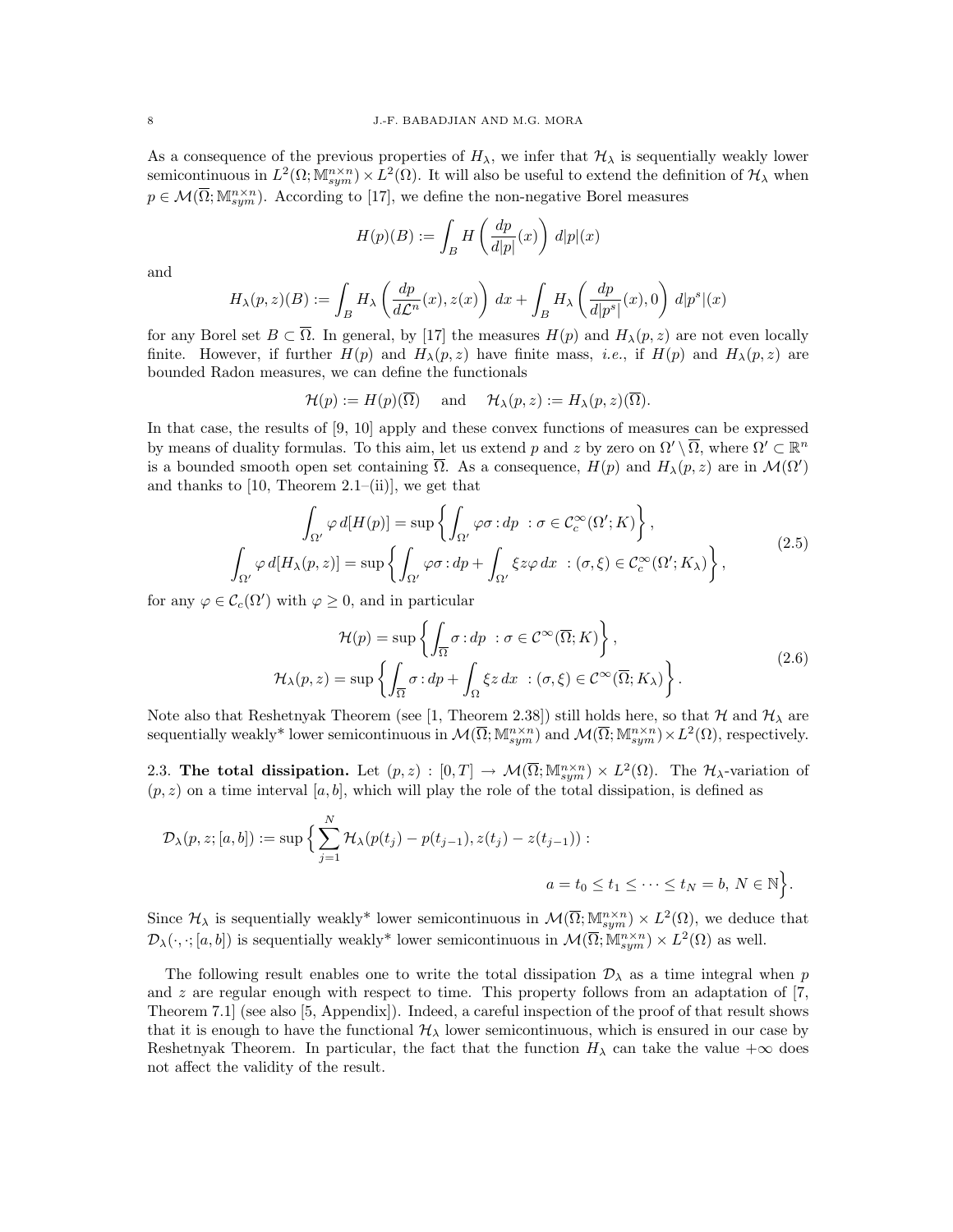**Proposition 2.2.** Assume that  $p \in AC([0, T]; \mathcal{M}(\overline{\Omega}; \mathbb{M}^{n \times n}_{sym}))$ ,  $z \in AC([0, T]; L^2(\Omega))$ , and  $\mathcal{D}_{\lambda}(p, z; [0, T]) < +\infty.$ 

Then, for a.e.  $t \in [0, T]$ , there exist  $(p(t), \dot{z}(t)) \in \mathcal{M}(\overline{\Omega}; \mathbb{M}^{n \times n}_{sym}) \times L^2(\Omega)$  such that

$$
\begin{cases}\n\frac{p(s) - p(t)}{s - t} \to \dot{p}(t) \text{ weakly* in } \mathcal{M}(\overline{\Omega}; \mathbb{M}_{sym}^{n \times n}), \\
\frac{z(s) - z(t)}{s - t} \to \dot{z}(t) \text{ strongly in } L^2(\Omega),\n\end{cases}
$$
 as  $s \to t$ .

Moreover, the function  $t \mapsto H_\lambda(p(t), \dot{z}(t))$  is measurable and for all  $0 \le a \le b \le T$ ,

$$
\mathcal{D}_{\lambda}(p, z; [a, b]) = \int_{a}^{b} \mathcal{H}_{\lambda}(\dot{p}(t), \dot{z}(t)) dt.
$$

2.4. Duality between the stress and the plastic strain. The duality pairing between stresses and plastic strains is a priori not well defined, since the former are only squared Lebesgue integrable, while the latter are measures. This is clearly an obstacle if one wishes to express in a pointwise sense Hill's principle of maximum plastic work (1.1). Using an integration by parts formula as in [20, 16], it is actually possible to give a sense to this duality pairing as a distribution, and even as a measure for solutions of the elasto-plasticity model.

**Definition 2.3.** Let  $\sigma \in L^2(\Omega; \mathbb{M}^{n \times n}_{sym})$  with div $\sigma \in L^2(\Omega; \mathbb{R}^n)$ , and let  $p \in \mathcal{M}(\overline{\Omega}; \mathbb{M}^{n \times n}_{sym})$  be such that there exists a triple  $(u, e, w) \in (BD(\Omega) \cap L^2(\Omega; \mathbb{R}^n)) \times L^2(\Omega; \mathbb{M}^{n \times n}_{sym}) \times H^1(\Omega; \mathbb{R}^n)$  satisfying  $Eu = e + p$  in  $\Omega$  and  $p = (w - u) \odot \nu \mathcal{H}^{n-1}$  on  $\partial \Omega$ , where  $\nu$  is the outer unit normal to  $\partial \Omega$ . We define the distribution  $[\sigma : p]$  on  $\mathbb{R}^n$  as

$$
\langle [\sigma:p], \varphi \rangle = \int_{\Omega} \varphi(w-u) \cdot \operatorname{div} \sigma \, dx + \int_{\Omega} \sigma : [(w-u) \odot \nabla \varphi] \, dx + \int_{\Omega} \sigma : (Ew-e) \varphi \, dx
$$

for every  $\varphi \in \mathcal{C}_c^{\infty}(\mathbb{R}^n)$ .

It is easy to check that the definition of  $[\sigma : p]$  is independent of the choice of  $(u, e, w)$ , so that the distribution  $[\sigma : p]$  is well defined. Moreover, since  $[\sigma : p]$  is a distribution supported in  $\overline{\Omega}$ , we can define the duality product  $\langle \sigma, p \rangle$  as

$$
\langle \sigma, p \rangle := \langle [\sigma : p], 1 \rangle = \int_{\Omega} (w - u) \cdot \operatorname{div} \sigma \, dx + \int_{\Omega} \sigma : (Ew - e) \, dx. \tag{2.7}
$$

**Remark 2.4.** Note that, contrary to [20, 16], here the stress  $\sigma$  may not be in  $L^{\infty}(\Omega; \mathbb{M}^{n \times n}_{sym});$ therefore, it is not clear how to prove at this stage that the distribution  $[\sigma : p]$  is actually a measure. However, this property will be obtained afterwards for solutions of the plasticity problems (see Theorems 4.1, 5.1, 6.4, and 6.6).

Using this notion of stress/strain duality, the duality formulas  $(2.5)$  and  $(2.6)$  can be now extended to less regular statically and plastically admissible stresses. This property rests on a density result, together with the fact that, when the stress is smooth enough, the stress/strain duality reduces to the usual duality between continuous functions and measures. Indeed, according to the integration by parts formula in  $BD(\Omega)$ , if  $\sigma \in C^1(\overline{\Omega}; \mathbb{M}^{n \times n}_{sym})$ , we have

$$
\langle [\sigma : p], \varphi \rangle = \int_{\overline{\Omega}} \varphi \sigma : dp \quad \text{for all } \varphi \in C_c^{\infty}(\mathbb{R}^n), \tag{2.8}
$$

and

$$
\langle \sigma, p \rangle = \int_{\overline{\Omega}} \sigma : dp. \tag{2.9}
$$

Moreover, the following approximation result is an immediate adaptation of [7, Lemma 2.3].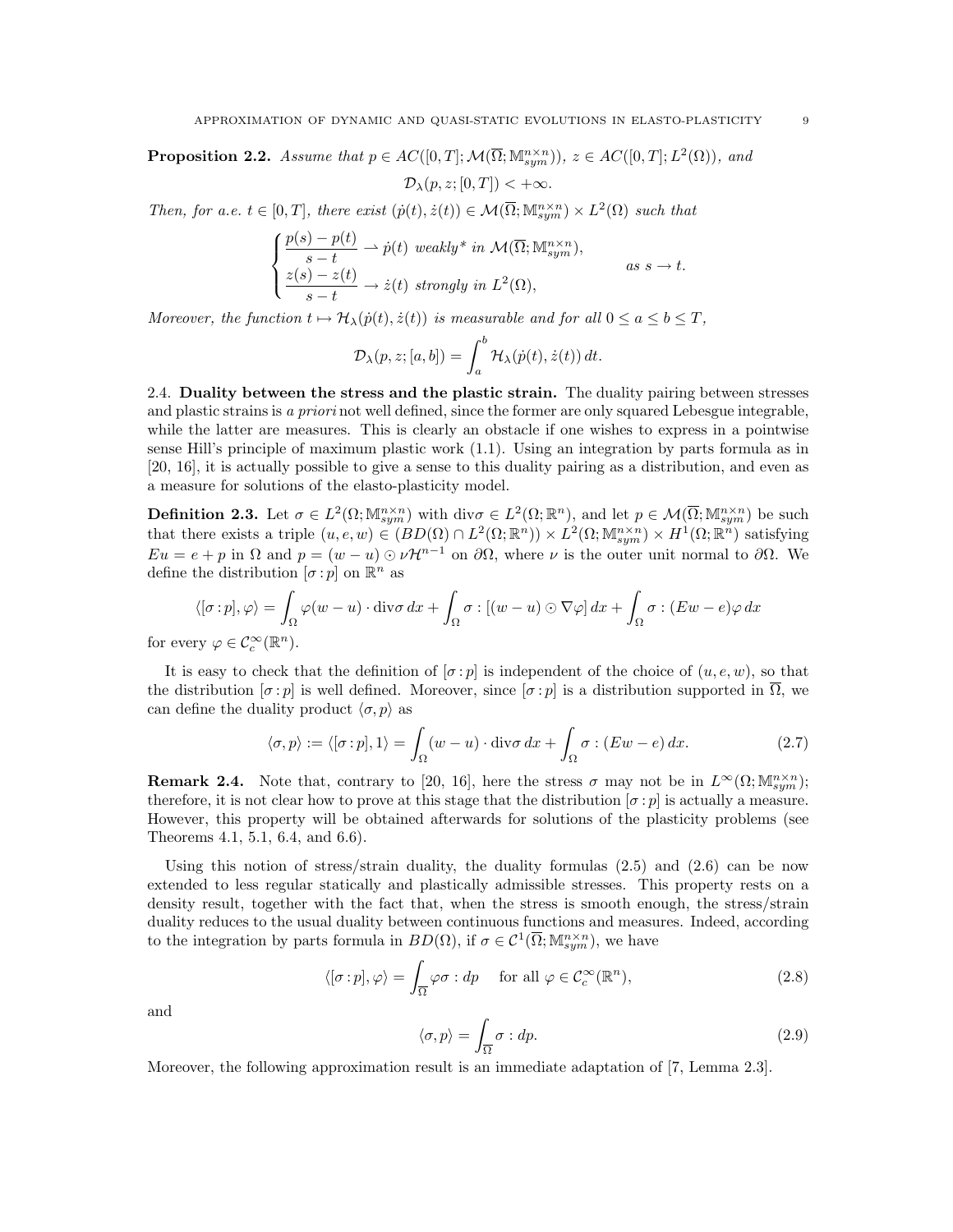**Lemma 2.5.** Let  $1 \leq p < \infty$  and  $(\sigma, \xi) \in L^p(\Omega; \mathbb{M}^{n \times n}_{sym}) \times L^2(\Omega)$  be such that  $\text{div}\sigma \in L^p(\Omega; \mathbb{R}^n)$ and  $(\sigma(x), \xi(x)) \in K_\lambda$  for a.e.  $x \in \Omega$ . There exists a sequence  $(\sigma_k, \xi_k) \subset C^\infty(\overline{\Omega}; \mathbb{M}^{n \times n}_{sym}) \times C^\infty(\overline{\Omega})$ such that  $(\sigma_k, \xi_k) \to (\sigma, \xi)$  strongly in  $L^p(\Omega; \mathbb{M}^{n \times n}_{sym}) \times L^2(\Omega)$ , div $\sigma_k \to \text{div}\sigma$  strongly in  $L^p(\Omega; \mathbb{R}^n)$ , and  $(\sigma_k(x), \xi_k(x)) \in K_\lambda$  for all  $x \in \Omega$  and all  $k \in \mathbb{N}$ .

If  $p \in \mathcal{M}(\overline{\Omega}; \mathbb{M}^{n \times n}_{sym})$  with  $\mathcal{H}(p) < +\infty$ , then, using the duality formulas  $(2.5)$  and  $(2.6)$ , together with (2.8), (2.9), and the approximation result [7, Lemma 2.3], we infer that for all  $\varphi \in C_c^{\infty}(\Omega')$ with  $\varphi \geq 0$ ,

$$
\int_{\Omega'} \varphi \, d[H(p)] = \sup \left\{ \langle [\sigma : p], \varphi \rangle : \sigma \in L^2(\Omega; \mathbb{M}^{n \times n}_{sym}) \text{ with div } \sigma \in L^2(\Omega; \mathbb{R}^n) \right\}
$$
\n
$$
\text{and } \sigma(x) \in K \text{ for a.e. } x \in \Omega \left\}, \quad (2.10)
$$

and in particular,

$$
\mathcal{H}(p) = \sup \Big\{ \langle \sigma, p \rangle : \sigma \in L^{2}(\Omega; \mathbb{M}^{n \times n}_{sym}) \text{ with } \text{div}\sigma \in L^{2}(\Omega; \mathbb{R}^{n})
$$
  
and  $\sigma(x) \in K$  for a.e.  $x \in \Omega \Big\}$ . (2.11)

Analogously, if  $p \in \mathcal{M}(\overline{\Omega}; \mathbb{M}^{n \times n}_{sym})$ ,  $z \in L^2(\Omega)$ , and  $\mathcal{H}_{\lambda}(p, z) < +\infty$ , then, by (2.5), (2.6), (2.8), (2.9), and Lemma 2.5, we infer that for all  $\varphi \in C_c^{\infty}(\Omega')$  with  $\varphi \ge 0$ ,

$$
\int_{\Omega'} \varphi \, d[H_{\lambda}(p, z)] = \sup \left\{ \langle [\sigma : p], \varphi \rangle + \int_{\Omega} \xi z \varphi \, dx : (\sigma, \xi) \in L^{2}(\Omega; \mathbb{M}^{n \times n}_{sym}) \times L^{2}(\Omega) \text{ with} \right\}
$$
\n
$$
\text{div}\,\sigma \in L^{2}(\Omega; \mathbb{R}^{n}) \text{ and } (\sigma(x), \xi(x)) \in K_{\lambda} \text{ for a.e. } x \in \Omega \right\}, \quad (2.12)
$$

and in particular,

$$
\mathcal{H}_{\lambda}(p,z) = \sup \left\{ \langle \sigma, p \rangle + \int_{\Omega} \xi z \, dx : (\sigma, \xi) \in L^{2}(\Omega; \mathbb{M}^{n \times n}_{sym}) \times L^{2}(\Omega) \text{ with} \right\}
$$
  
 
$$
\text{div}\sigma \in L^{2}(\Omega; \mathbb{R}^{n}) \text{ and } (\sigma(x), \xi(x)) \in K_{\lambda} \text{ for a.e. } x \in \Omega \right\}.
$$
 (2.13)

**Remark 2.6.** Note that, if p is associated to a displacement  $u \in BD(\Omega) \setminus L^2(\Omega;\mathbb{R}^n)$ , we can still define the distribution  $[\sigma : p]$  for  $\sigma \in L^n(\Omega; \mathbb{M}^{n \times n}_{sym})$  with div $\sigma \in L^n(\Omega; \mathbb{R}^n)$ , because of the embedding of  $BD(\Omega)$  into  $L^{n/(n-1)}(\Omega;\mathbb{R}^n)$ . In that case, formulas  $(2.10)-(2.13)$  hold with supremum taken over all  $\sigma \in L^n(\Omega;\mathbb{M}^{n\times n}_{sym})$  satisfying div $\sigma \in L^n(\Omega;\mathbb{R}^n)$ . Nevertheless, the definition of the duality will be a source of difficulties when dealing with the quasi-static case in dimension higher than two, because the velocity and/or the stress may miss the required integrability (see Theorems 6.4 and 6.6).

### 3. The dynamical visco-plastic cap model

The main result of this section is an existence result for a visco-plastic dynamical cap model. The kind of viscosity we use is not related to a regularization of the flow rule of Perzyna or Norton-Hoff type as in [31, 32, 35], but rather connected to the constitutive law. We assume that the (visco-plastic) stress  $\tilde{\sigma} = \mathbb{C}e + \varepsilon E\tilde{u}$  is the sum of two terms. The first part  $\sigma := \mathbb{C}e$  is the stress that originates from the elastic reaction to the deformation, while the second part  $\varepsilon E\dot{u}$  is a damping term due to viscosity ( $\varepsilon > 0$  is a viscosity coefficient). The model described below (Theorem 3.1) is similar to that studied in [22]. In that reference, existence and uniqueness were proved by means of a Galerkin method, while here, we employ a time discretization procedure of the underlying hyperbolic system. However, our proofs are very close to those of [22].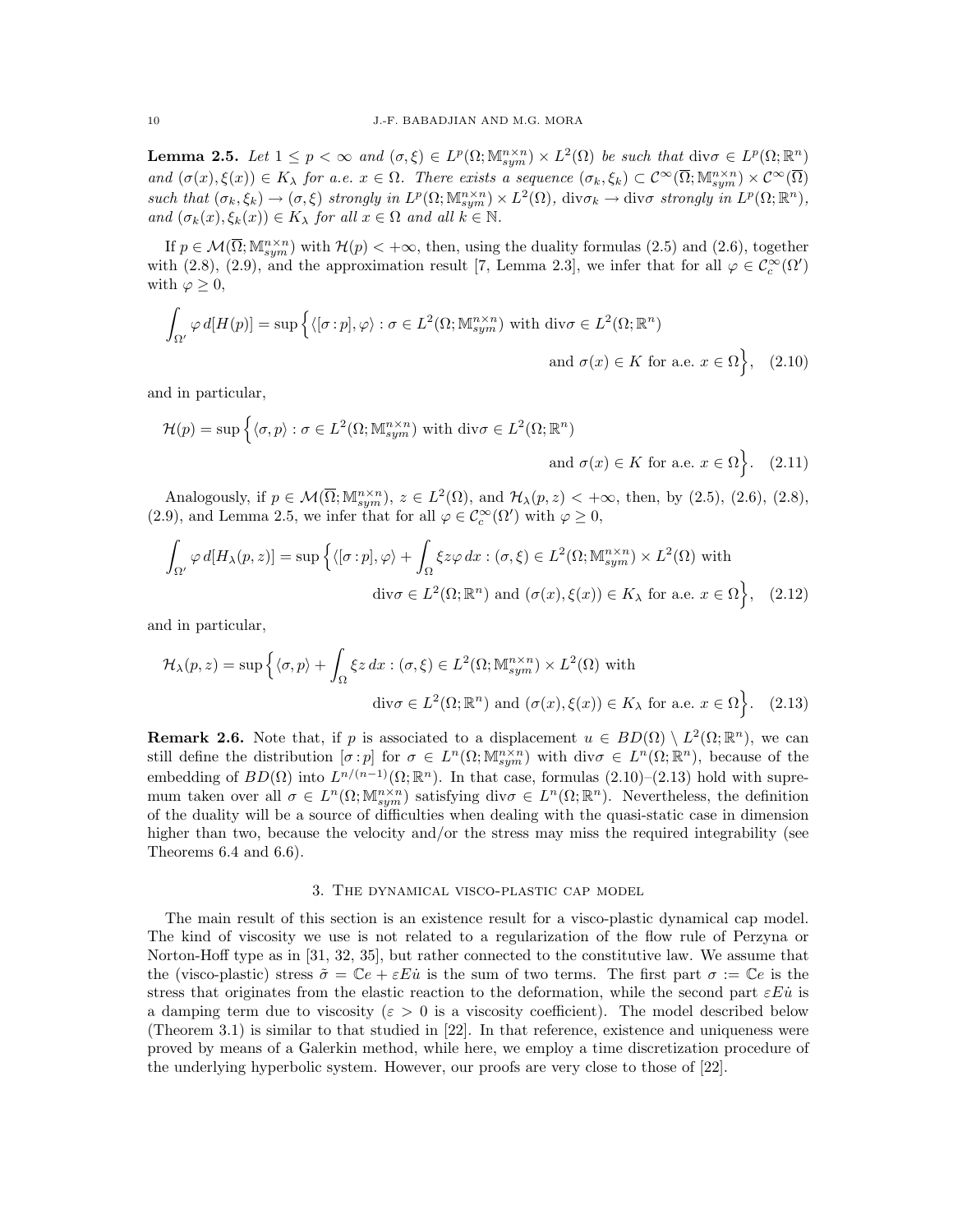Let us define the set of visco-plastic kinematically admissible fields in the following way: given a boundary displacement  $\hat{w} \in H^1(\Omega; \mathbb{R}^n)$ ,

$$
\mathcal{A}_{vp}(\hat{w}) := \left\{ (v, \eta, q) \in H^1(\Omega; \mathbb{R}^n) \times L^2(\Omega; \mathbb{M}^{n \times n}_{sym}) \times L^2(\Omega; \mathbb{M}^{n \times n}_{sym}) : \right. \\ E v = \eta + q \text{ a.e. in } \Omega, v = \hat{w} \mathcal{H}^{n-1}\text{-a.e. on } \partial\Omega \right\}.
$$

We fix  $\lambda \geq 1$  and we consider a body load  $f \in AC([0,T]; L^2(\Omega;\mathbb{R}^n))$  and a boundary displacement which is the trace on  $\partial \Omega \times (0,T)$  of a function  $w \in H^2([0,T]; H^1(\Omega;\mathbb{R}^n)) \cap H^3([0,T]; L^2(\Omega;\mathbb{R}^n)).$ Moreover, let  $(u_0, e_0, p_0, z_0) \in \mathcal{A}_{vp}(w(0)) \times L^2(\Omega)$  and  $v_0 \in H^1(\Omega; \mathbb{R}^n)$  be initial data satisfying

 $v_0 = \dot{w}(0) \mathcal{H}^{n-1}$ -a.e. on  $\partial\Omega$ 

and

$$
(\sigma_0, \xi_0) := (\mathbb{C}e_0, -z_0) \in K_\lambda, \quad -\text{div}\sigma_0 = f(0) \quad \text{a.e. in } \Omega.
$$
 (3.1)

**Theorem 3.1.** Let  $\varepsilon > 0$ . There exist unique

$$
\begin{cases} u_{\varepsilon} \in W^{1,\infty}([0,T];L^2(\Omega;\mathbb{R}^n))\cap H^1([0,T];H^1(\Omega;\mathbb{R}^n)), with \ \ddot{u}_{\varepsilon} \in L^2(0,T;H^{-1}(\Omega;\mathbb{R}^n)),\\ \sigma_{\varepsilon},\ e_{\varepsilon} \in H^1([0,T];L^2(\Omega;{\mathbb M}^{n\times n}_{sym})),\\ p_{\varepsilon} \in H^1([0,T];L^2(\Omega;{\mathbb M}^{n\times n}_{sym})),\\ \xi_{\varepsilon},\ z_{\varepsilon} \in H^1([0,T];L^2(\Omega)), \end{cases}
$$

with the following properties: for all  $t \in [0, T]$ ,

$$
\begin{cases}\nE u_{\varepsilon}(t) = e_{\varepsilon}(t) + p_{\varepsilon}(t) \ a.e. \ in \ \Omega, \quad u_{\varepsilon}(t) = w(t) \ \mathcal{H}^{n-1} \text{-}a.e. \ on \ \partial\Omega, \\
\sigma_{\varepsilon}(t) = \mathbb{C}e_{\varepsilon}(t), \quad \xi_{\varepsilon}(t) = -z_{\varepsilon}(t), \\
(\sigma_{\varepsilon}(t), \xi_{\varepsilon}(t)) \in K_{\lambda} \ a.e. \ in \ \Omega,\n\end{cases}
$$
\n(3.2)

and

$$
\begin{cases}\n\ddot{u}_{\varepsilon} - \operatorname{div}(\sigma_{\varepsilon} + \varepsilon E \dot{u}_{\varepsilon}) = f & \text{in } L^2(0, T; H^{-1}(\Omega; \mathbb{R}^n)), \\
(u_{\varepsilon}(0), e_{\varepsilon}(0), p_{\varepsilon}(0), z_{\varepsilon}(0)) = (u_0, e_0, p_0, z_0), \quad \dot{u}_{\varepsilon}(0) = v_0.\n\end{cases}
$$
\n(3.3)

Moreover, for a.e.  $t \in [0, T]$ ,

$$
\dot{z}_{\varepsilon}(t) \ge 0 \quad \text{and} \quad (\dot{p}_{\varepsilon}(t), \dot{z}_{\varepsilon}(t)) \in N_{K_{\lambda}}(\sigma_{\varepsilon}(t), \xi_{\varepsilon}(t)) \quad \text{a.e. in } \Omega. \tag{3.4}
$$

If further  $v_0 \in H^2(\Omega; \mathbb{R}^n)$ , then

$$
\begin{cases} u_{\varepsilon} \in W^{2,\infty}([0,T];L^2(\Omega;\mathbb{R}^n)) \cap H^2([0,T];H^1(\Omega;\mathbb{R}^n)),\\ \sigma_{\varepsilon}, e_{\varepsilon} \in W^{1,\infty}([0,T];L^2(\Omega;\mathbb{M}^{n\times n}_{sym})),\\ \xi_{\varepsilon}, z_{\varepsilon} \in W^{1,\infty}([0,T];L^2(\Omega)), \end{cases}
$$

and the equation of motion holds a.e. in  $\Omega \times (0,T)$ .

**Remark 3.2.** Note that (3.2) and (3.4) ensure that the map  $t \mapsto \xi_{\epsilon}(t)$  is non-increasing. Since  $\xi_{\varepsilon}$  is an internal variable describing the position of the cap (see (2.2)), this property means that the cap is moving outwards as time proceeds. This is exactly the strain-hardening phenomenon we wanted to highlight on the evolution of the cap surface.

3.1. Time discretization. The proof of Theorem 3.1 relies on a time discretization procedure. Let us consider a partition of the time interval  $[0, T]$  into  $N_k$  sub-intervals of equal length  $\delta_k$ :

$$
0 = t_k^0 < t_k^1 < \dots < t_k^{N_k} = T, \quad \text{ with } \quad \delta_k := \frac{T}{N_k} = t_k^i - t_k^{i-1} \to 0.
$$

We define the discrete body loads by  $f_k^i := f(t_k^i)$  for all  $i \in \{0, ..., N_k\}$  and the discrete boundary values  $\{w_k^i\}_{0 \leq i \leq N_k}$  by

$$
w_k^0 := w(0)
$$
,  $w_k^1 = w(0) + \delta_k \dot{w}(0)$ , and  $w_k^i = w(t_k^i)$  for all  $i \in \{2, ..., N_k\}$ .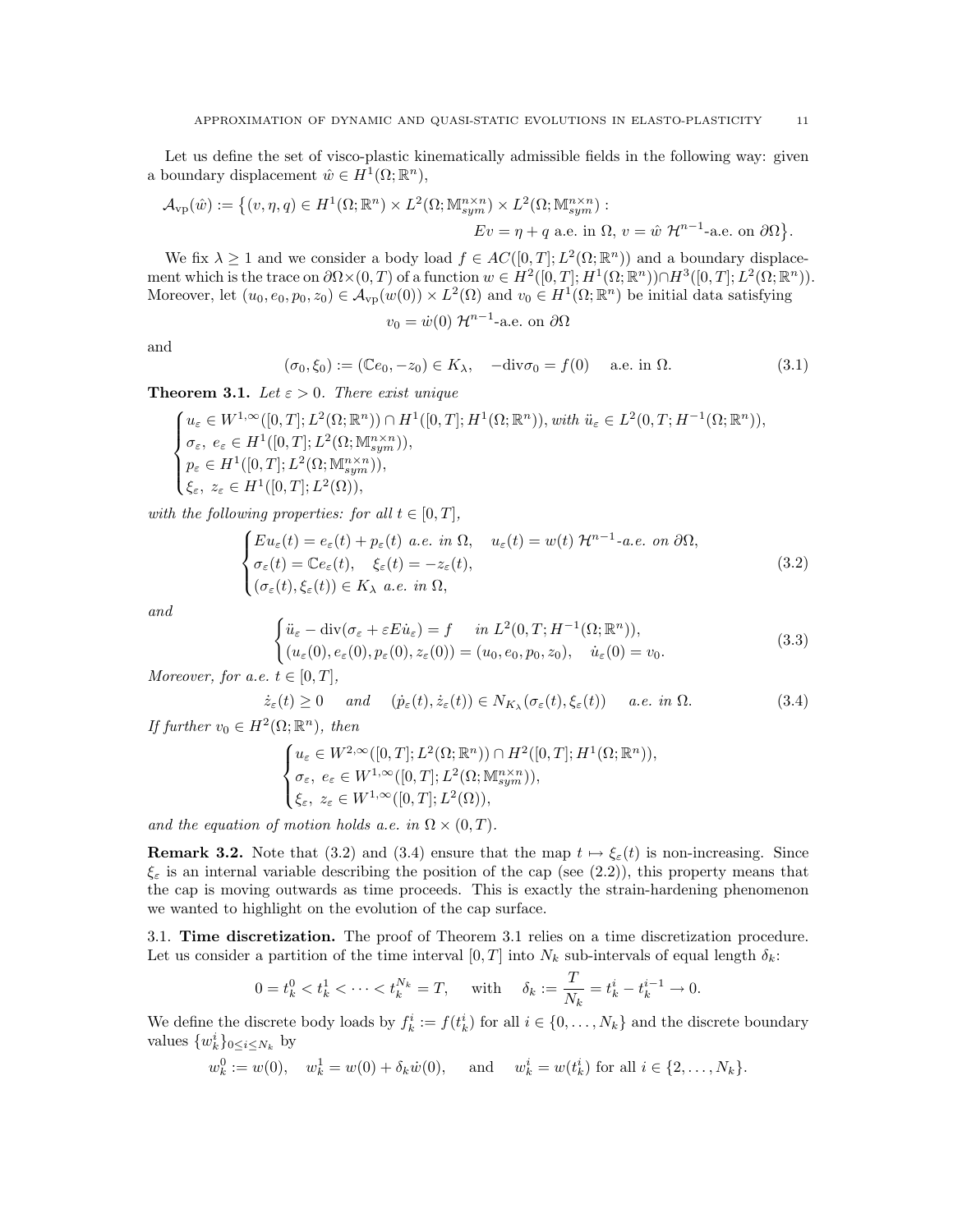Then we define inductively

$$
(u_k^0, e_k^0, p_k^0, z_k^0) := (u_0, e_0, p_0, z_0), \quad (u_k^1, e_k^1, p_k^1, z_k^1) := (u_0, e_0, p_0, z_0) + \delta_k(v_0, 0, Ev_0, 0), \tag{3.5}
$$

and, for all  $i \in \{2,\ldots,N_k\}$ , we define  $(u_k^i, e_k^i, p_k^i, z_k^i)$  as the solution of the following minimum problem

$$
\min_{(v,\eta,q,\zeta)\in\mathcal{A}_{\rm vp}(w_k^i)\times L^2(\Omega)} \left\{ \mathcal{Q}(\eta) + \frac{\varepsilon}{2\delta_k} \|Ev - Eu_k^{i-1}\|_2^2 + \frac{1}{2\delta_k^2} \|v - 2u_k^{i-1} + u_k^{i-2}\|_2^2 + \frac{1}{2} \|\zeta\|_2^2 + \mathcal{H}_\lambda(q - p_k^{i-1}, \zeta - z_k^{i-1}) - \int_\Omega f_k^i \cdot v \, dx \right\}.
$$
 (3.6)

Korn's inequality together with the sequential weak lower semicontinuity in  $L^2(\Omega; \mathbb{M}^{n \times n}_{sym}) \times L^2(\Omega)$ of  $\mathcal{H}_{\lambda}$  imply that the previous minimum problem admits a solution denoted by  $(u_k^i, e_k^i, p_k^i, z_k^i) \in$  $\mathcal{A}_{vp}(w_k^i)\times L^2(\Omega)$ , which is unique by strict convexity of the functional. In particular, since  $\mathcal{H}_\lambda(p_k^i$  $p_k^{i-1}, z_k^i - z_k^{i-1}) < \infty$ , we deduce from (2.4) that

$$
z_k^i \ge z_k^{i-1} \quad \text{ a.e. in } \Omega. \tag{3.7}
$$

We now derive the Euler-Lagrange equation of the previous minimum problem.

**Proposition 3.3.** Let  $(u_k^i, e_k^i, p_k^i, z_k^i) \in A_{vp}(w_k^i) \times L^2(\Omega)$  be defined by (3.5) and (3.6). Then, for *all i* ∈ {0, . . . ,  $N_k$  },

$$
\begin{cases} Eu^i_k=e^i_k+p^i_k \ a.e. \ in \ \Omega, \quad u^i_k=w^i_k \ \mathcal{H}^{n-1}\text{-}a.e. \ on \ \partial \Omega, \\ \sigma^i_k:=\mathbb{C}e^i_k, \ \xi^i_k:=-z^i_k, \quad (\sigma^i_k,\xi^i_k)\in K_\lambda \ \ a.e. \ in \ \Omega, \end{cases}
$$

and for all  $i \in \{2, \ldots, N_k\},\$ 

$$
\begin{cases}\n\frac{u_k^i - 2u_k^{i-1} + u_k^{i-2}}{\delta_k^2} - \text{div}\left(\sigma_k^i + \varepsilon \frac{Eu_k^i - Eu_k^{i-1}}{\delta_k}\right) = f_k^i \ a.e. \ in \ \Omega, \\
(p_k^i - p_k^{i-1}, z_k^i - z_k^{i-1}) \in N_{K_\lambda}(\sigma_k^i, \xi_k^i) \ a.e. \ in \ \Omega.\n\end{cases} \tag{3.8}
$$

*Proof.* The first condition is a consequence of the fact that  $(u_k^i, e_k^i, p_k^i, z_k^i) \in \mathcal{A}_{\text{vp}}(w_k^i) \times L^2(\Omega)$  for all  $i \geq 0$ . Let us define  $\sigma_k^i := \mathbb{C}e_k^i$  and  $\xi_k^i := -z_k^i$ . Clearly from (3.1) and (3.5) we have  $(\sigma_k^0, \xi_k^0) \in K_\lambda$ and  $(\sigma_k^1, \xi_k^1) \in K_\lambda$ .

We now consider  $i \geq 2$ . For any  $(v, \eta, q, \zeta) \in \mathcal{A}_{vp}(0) \times L^2(\Omega)$  and  $t > 0$ , the quadruplet  $(u_k^i, e_k^i, p_k^i, z_k^i) + t(v, \eta, q, \zeta) \in \mathcal{A}_{vp}(w_k^i) \times L^2(\Omega)$  is admissible for the minimum problem (3.6). Hence choosing it as a competitor, dividing the resulting inequality by  $t > 0$ , and letting  $t \to 0^+$ yield

$$
0 \leq \int_{\Omega} \sigma_k^i : \eta \, dx + \varepsilon \int_{\Omega} \frac{E u_k^i - E u_k^{i-1}}{\delta_k} : E v \, dx + \int_{\Omega} \frac{u_k^i - 2u_k^{i-1} + u_k^{i-2}}{\delta_k^2} \cdot v \, dx + \int_{\Omega} z_k^i \zeta \, dx + \mathcal{H}_{\lambda} (p_k^i - p_k^{i-1} + q, z_k^i - z_k^{i-1} + \zeta) - \mathcal{H}_{\lambda} (p_k^i - p_k^{i-1}, z_k^i - z_k^{i-1}) - \int_{\Omega} f_k^i \cdot v \, dx,
$$

where we used the convexity of  $H_{\lambda}$ . Taking in particular  $(v, \eta, q, \zeta) = \pm(\varphi, E\varphi, 0, 0)$  where  $\varphi \in$  $\mathcal{C}_c^{\infty}(\Omega;\mathbb{R}^n)$ , we infer that

$$
\int_{\Omega} \left( \sigma_k^i + \varepsilon \frac{E u_k^i - E u_k^{i-1}}{\delta_k} \right) : E \varphi \, dx + \int_{\Omega} \frac{u_k^i - 2u_k^{i-1} + u_k^{i-2}}{\delta_k^2} \cdot \varphi \, dx = \int_{\Omega} f_k^i \cdot \varphi \, dx,
$$

leading to

$$
\frac{u_k^i - 2u_k^{i-1} + u_k^{i-2}}{\delta_k^2} - \text{div}\left(\sigma_k^i + \varepsilon \frac{Eu_k^i - Eu_k^{i-1}}{\delta_k}\right) = f_k^i \quad \text{a.e. in } \Omega.
$$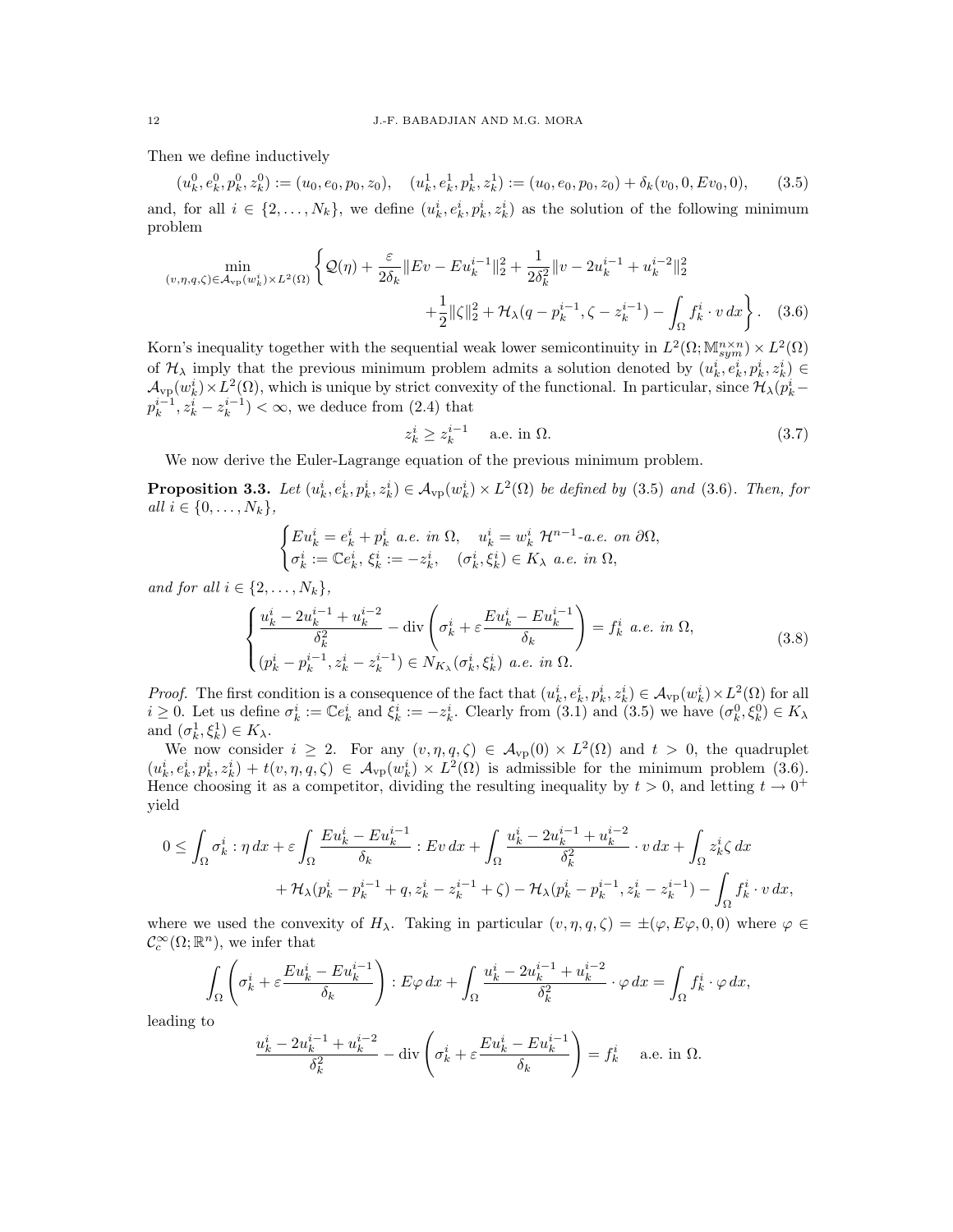Next choosing  $(v, \eta, q, \zeta) = (0, -\hat{q} + p_k^i - p_k^{i-1}, \hat{q} - p_k^i + p_k^{i-1}, \hat{\zeta} - z_k^i + z_k^{i-1})$  where  $\hat{q} \in L^2(\Omega; \mathbb{M}^{n \times n}_{sym})$ and  $\hat{\zeta} \in L^2(\Omega)$  implies

$$
\mathcal{H}_{\lambda}(\hat{q}, \hat{\zeta}) \geq \mathcal{H}_{\lambda}(p_k^i - p_k^{i-1}, z_k^i - z_k^{i-1}) + \int_{\Omega} \sigma_k^i : (\hat{q} - (p_k^i - p_k^{i-1})) \, dx + \int_{\Omega} \xi_k^i (\hat{\zeta} - (z_k^i - z_k^{i-1})) \, dx.
$$

Localizing this inequality yields

$$
H_{\lambda}(\hat{q}, \hat{\zeta}) \ge H_{\lambda}(p_k^i(x) - p_k^{i-1}(x), z_k^i(x) - z_k^{i-1}(x)) + \sigma_k^i(x) : (\hat{q} - (p_k^i(x) - p_k^{i-1}(x))) + \xi_k^i(x)(\hat{\zeta} - (z_k^i(x) - z_k^{i-1}(x))),
$$

for all  $(\hat{q}, \hat{\zeta}) \in \mathbb{M}_{sym}^{n \times n} \times \mathbb{R}$  and for a.e.  $x \in \Omega$ . This implies that  $(\sigma_k^i, \xi_k^i) \in K_\lambda$  and  $(p_k^i - p_k^{i-1}, z_k^i - p_k^{i-1})$  $z_k^{i-1}) \in N_{K_\lambda}(\sigma_k^i, \xi_k^i)$  a.e. in  $\Omega$ .

3.2. A priori estimates and compactness. Thanks to the Euler-Lagrange equation, we derive a priori estimates. Let us define three types of interpolations. We start with piecewise constant left-continuous interpolations defined by

$$
u_k(0) := u_0, \quad w_k(0) := w(0), \quad f_k(0) := f(0), \quad e_k(0) := e_0, \sigma_k(0) := \sigma_0, \quad p_k(0) := p_0, \quad \xi_k(0) := \xi_0, \quad z_k(0) := z_0,
$$

and, for all  $t \in (t_k^{i-1}, t_k^i]$  and  $i \in \{1, ..., N_k\}$ ,

$$
\begin{array}{lll} u_k(t) := u_k^i, & w_k(t) := w_k^i, & f_k(t) := f_k^i, & e_k(t) := e_k^i, \\ \sigma_k(t) := \sigma_k^i, & p_k(t) := p_k^i, & \xi_k(t) := \xi_k^i, & z_k(t) := z_k^i. \end{array}
$$

We will also consider the piecewise affine interpolations given by

$$
\hat{u}_k(0) := u_0, \quad \hat{w}_k(0) := w(0), \quad \hat{e}_k(0) := e_0, \quad \hat{\sigma}_k(0) := \sigma_0, \n\hat{p}_k(0) := p_0, \quad \hat{\xi}_k(0) := \xi_0, \quad \hat{z}_k(0) := z_0,
$$

and, for every  $t \in (t_k^{i-1}, t_k^i]$  and  $i \in \{1, ..., N_k\}$ ,

$$
\hat{u}_k(t) := u_k^{i-1} + \frac{t - t_k^{i-1}}{\delta_k}(u_k^i - u_k^{i-1}), \quad \hat{w}_k(t) := w_k^{i-1} + \frac{t - t_k^{i-1}}{\delta_k}(w_k^i - w_k^{i-1}),
$$
  
\n
$$
\hat{e}_k(t) := e_k^{i-1} + \frac{t - t_k^{i-1}}{\delta_k}(e_k^i - e_k^{i-1}), \quad \hat{\sigma}_k(t) := \sigma_k^{i-1} + \frac{t - t_k^{i-1}}{\delta_k}(\sigma_k^i - \sigma_k^{i-1}),
$$
  
\n
$$
\hat{\xi}_k(t) := \xi_k^{i-1} + \frac{t - t_k^{i-1}}{\delta_k}(\xi_k^i - \xi_k^{i-1}), \quad \hat{z}_k(t) := z_k^{i-1} + \frac{t - t_k^{i-1}}{\delta_k}(z_k^i - z_k^{i-1}),
$$
  
\n
$$
\hat{p}_k(t) := p_k^{i-1} + \frac{t - t_k^{i-1}}{\delta_k}(p_k^i - p_k^{i-1}).
$$

Finally, let  $\tilde{u}_k$ ,  $\tilde{w}_k$ , and  $\tilde{w}_k$  be quadratic interpolations of  $\{u_k^i\}_{0\leq i\leq N_k}$  and  $\{w_k^i\}_{0\leq i\leq N_k}$  satisfying  $\tilde{u}_k(t_k^i) = u_k^i, \, \tilde{w}_k(t_k^i) = \tilde{w}_k(t_k^i) = w_k^i$  for all  $i \in \{0, ..., N_k\}$ , and

$$
\ddot{\tilde{u}}_k(t) = \frac{u_k^i - 2u_k^{i-1} + u_k^{i-2}}{\delta_k^2}, \quad \ddot{\tilde{w}}_k(t) = \frac{w_k^i - 2w_k^{i-1} + w_k^{i-2}}{\delta_k^2}, \quad \ddot{\tilde{w}}_k(t) = \frac{w_k^{i+1} - 2w_k^i + w_k^{i-1}}{\delta_k^2},
$$

for all  $t \in (t_k^{i-1}, t_k^i), i \in \{1, ..., N_k\}$ , where we set  $u_k^{-1} := u_0, w_k^{-1} := w(0)$ , and  $w_k^{N_k+1} := w(T)$ . Observe that for all  $t \in [0, T]$ ,

$$
\begin{cases}\nE u_k(t) = e_k(t) + p_k(t) \text{ a.e. in } \Omega, & u_k(t) = w_k(t) \mathcal{H}^{n-1}\text{-a.e. on } \partial\Omega, \\
E \hat{u}_k(t) = \hat{e}_k(t) + \hat{p}_k(t) \text{ a.e. in } \Omega, & \hat{u}_k(t) = \hat{w}_k(t) \mathcal{H}^{n-1}\text{-a.e. on } \partial\Omega, \\
\sigma_k(t) = \mathbb{C}e_k(t), \xi_k(t) = -z_k(t), & (\sigma_k(t), \xi_k(t)) \in K_\lambda \text{ a.e. in } \Omega, \\
\hat{\sigma}_k(t) = \mathbb{C} \hat{e}_k(t), \hat{\xi}_k(t) = -\hat{z}_k(t), & (\hat{\sigma}_k(t), \hat{\xi}_k(t)) \in K_\lambda \text{ a.e. in } \Omega,\n\end{cases}
$$
\n(3.9)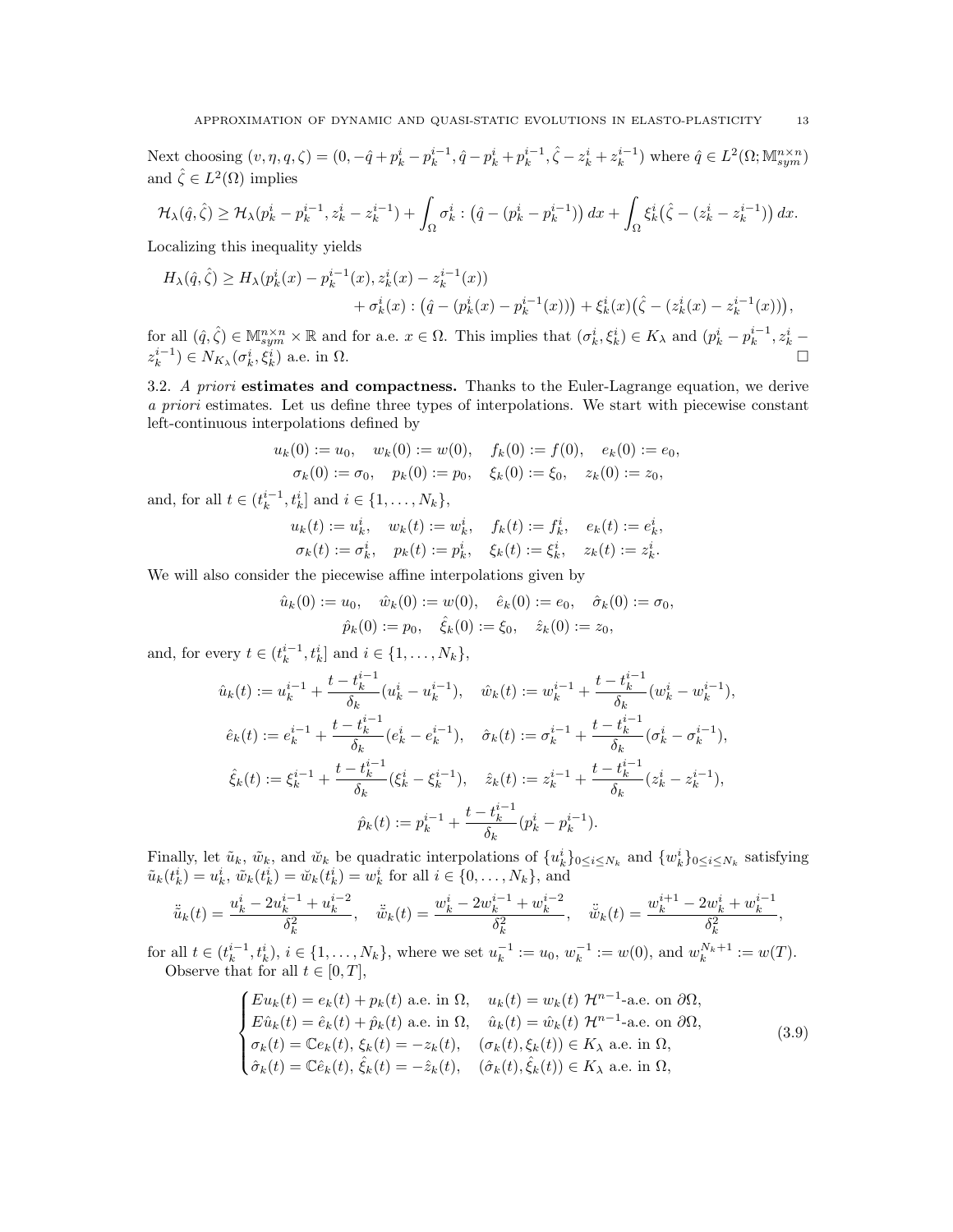and for a.e.  $t \in [\delta_k, T]$ ,

$$
\begin{cases}\n\ddot{\tilde{u}}_k(t) - \operatorname{div}(\sigma_k(t) + \varepsilon E \dot{\hat{u}}_k(t)) = f_k(t) \text{ a.e. in } \Omega, \\
(\dot{\hat{p}}_k(t), \dot{\hat{z}}_k(t)) \in N_{K_\lambda}(\sigma_k(t), \xi_k(t)) \text{ a.e. in } \Omega.\n\end{cases}
$$
\n(3.10)

Moreover (3.7) ensures that for all  $0\leq s\leq t\leq T,$ 

$$
z_k(s) \le z_k(t), \quad \hat{z}_k(s) \le \hat{z}_k(t), \quad \text{and} \quad \dot{\hat{z}}_k(t) \ge 0 \quad \text{a.e. in } \Omega. \tag{3.11}
$$

We now derive some *a priori* estimates.

# **Proposition 3.4.** There exists a constant  $C > 0$  (independent of k,  $\varepsilon$ , and  $\lambda$ ) such that

$$
||z_k||_{L^{\infty}(0,T;L^2(\Omega))} + ||e_k||_{L^{\infty}(0,T;L^2(\Omega;\mathbb{M}^{n\times n}_{sym}))} + ||\dot{u}_k||_{L^{\infty}(0,T;L^2(\Omega;\mathbb{R}^n))} + \sqrt{\varepsilon} ||E\dot{u}_k||_{L^2(0,T;L^2(\Omega;\mathbb{M}^{n\times n}_{sym}))}
$$
  
\n
$$
\leq C (||v_0||_2 + ||Ev_0||_2 + ||e_0||_2 + ||\dot{u}_0||_2 + ||\ddot{u}_0||_{L^1(0,T;H^1(\Omega;\mathbb{R}^n))} + ||f||_{L^1(0,T;L^2(\Omega;\mathbb{R}^n))}).
$$
 (3.12)

Moreover, there exists a constant  $C_{\varepsilon} > 0$  (independent of k) such that

$$
\|\hat{u}_k\|_{L^{\infty}(0,T;H^1(\Omega;\mathbb{R}^n))} + \|\dot{\hat{z}}_k\|_{L^2(0,T;L^2(\Omega))} + \|\dot{\hat{e}}_k\|_{L^2(0,T;L^2(\Omega;\mathbb{M}^{n\times n}_{sym}))} + \|\dot{\hat{p}}_k\|_{L^2(0,T;L^2(\Omega;\mathbb{M}^{n\times n}_{sym}))} \leq C_{\varepsilon}.
$$
 (3.13)

*Proof.* Let  $i \geq 2$ , let us multiply the first line of (3.8) by  $u_k^i - u_k^{i-1}$  and integrate by parts over  $\Omega$ . Using the kinematic compatibility  $E u_k^i - E u_k^{i-1} = (e_k^i - e_k^{i-1}) + (p_k^i - p_k^{i-1})$  yields

$$
\frac{1}{2} \left\| \frac{u_k^i - u_k^{i-1}}{\delta_k} \right\|_2^2 - \frac{1}{2} \left\| \frac{u_k^{i-1} - u_k^{i-2}}{\delta_k} \right\|_2^2 + \frac{1}{2} \left\| \frac{u_k^i - 2u_k^{i-1} + u_k^{i-2}}{\delta_k} \right\|_2^2 + \int_{\Omega} \sigma_k^i : (p_k^i - p_k^{i-1}) \, dx
$$
  
+  $\mathcal{Q}(e_k^i) - \mathcal{Q}(e_k^{i-1}) + \mathcal{Q}(e_k^i - e_k^{i-1}) + \varepsilon \delta_k \left\| \frac{E u_k^i - E u_k^{i-1}}{\delta_k} \right\|_2^2$   
=  $\int_{\Omega} \left( \sigma_k^i + \varepsilon \frac{E u_k^i - E u_k^{i-1}}{\delta_k} \right) : (E w_k^i - E w_k^{i-1}) \, dx + \int_{\Omega} \frac{u_k^i - 2u_k^{i-1} + u_k^{i-2}}{\delta_k^2} \cdot (w_k^i - w_k^{i-1}) \, dx$   
+  $\int_{\Omega} f_k^i \cdot (u_k^i - u_k^{i-1}) \, dx - \int_{\Omega} f_k^i \cdot (w_k^i - w_k^{i-1}) \, dx.$ 

But according to the discrete flow rule in (3.8) and convex duality, we have  $(\sigma_k^i, \xi_k^i) \in \partial H_\lambda(p_k^i$  $p_k^{i-1}, z_k^i - z_k^{i-1})$  a.e. in  $\Omega$ , and thus

$$
\int_{\Omega} \sigma_k^i : (p_k^i - p_k^{i-1}) dx = \mathcal{H}_{\lambda}(p_k^i - p_k^{i-1}, z_k^i - z_k^{i-1}) - \int_{\Omega} \xi_k^i (z_k^i - z_k^{i-1}) dx
$$
  
=  $\mathcal{H}_{\lambda}(p_k^i - p_k^{i-1}, z_k^i - z_k^{i-1}) + \frac{1}{2} ||z_k^i||_2^2 - \frac{1}{2} ||z_k^{i-1}||_2^2 + \frac{1}{2} ||z_k^i - z_k^{i-1}||_2^2,$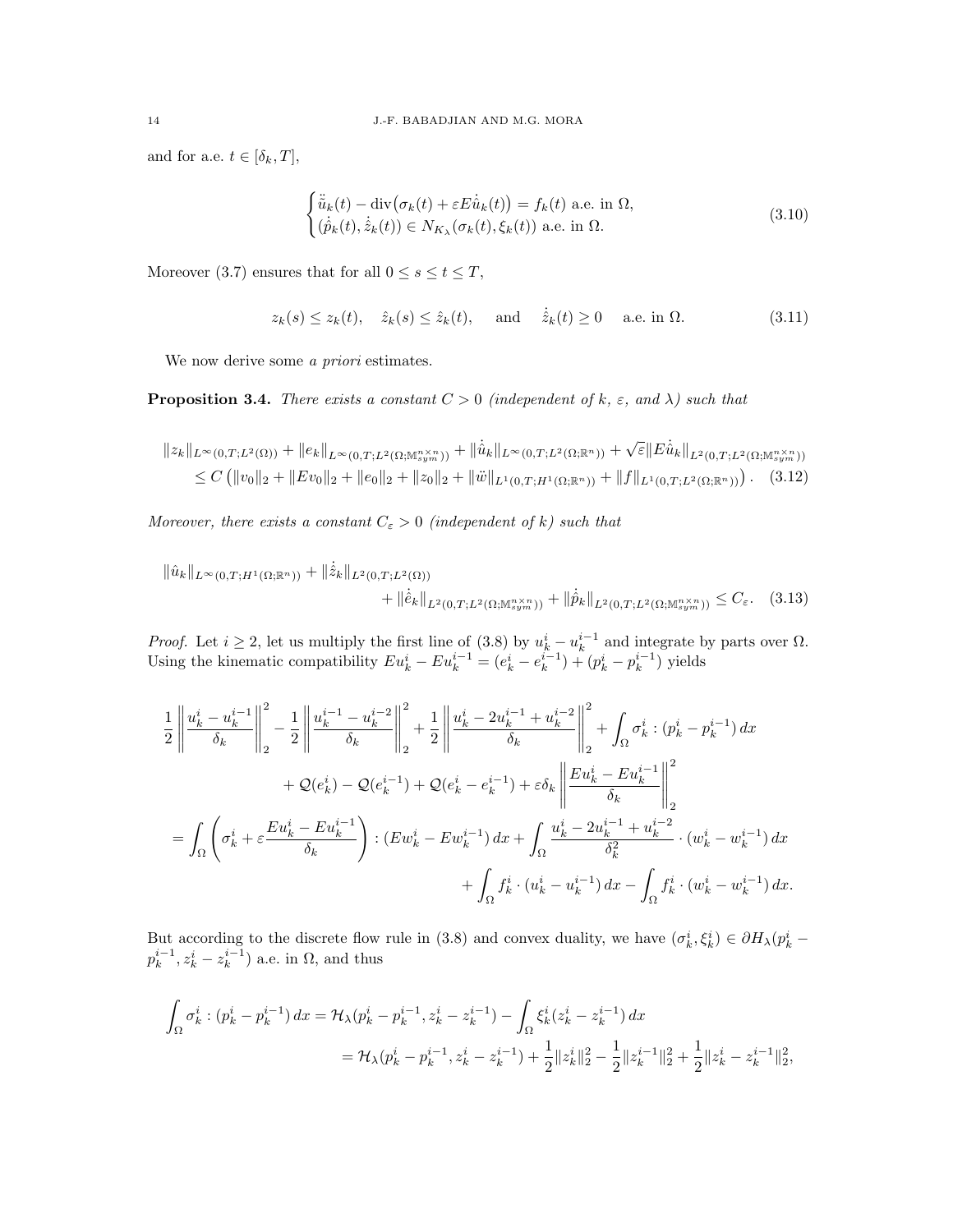where we used the fact that  $\xi_k^i = -z_k^i$ . Hence

$$
\begin{split} \frac{1}{2} \left\| \frac{u_k^i - u_k^{i-1}}{\delta_k} \right\|_2^2 & -\frac{1}{2} \left\| \frac{u_k^{i-1} - u_k^{i-2}}{\delta_k} \right\|_2^2 + \mathcal{H}_{\lambda} (p_k^i - p_k^{i-1}, z_k^i - z_k^{i-1}) \\ & + \frac{1}{2} \| z_k^i \|_2^2 - \frac{1}{2} \| z_k^{i-1} \|_2^2 + \mathcal{Q}(e_k^i) - \mathcal{Q}(e_k^{i-1}) + \varepsilon \delta_k \left\| \frac{E u_k^i - E u_k^{i-1}}{\delta_k} \right\|_2^2 \\ &\leq \int_{\Omega} \left( \sigma_k^i + \varepsilon \frac{E u_k^i - E u_k^{i-1}}{\delta_k} \right) : (E w_k^i - E w_k^{i-1}) \, dx + \int_{\Omega} \frac{u_k^i - 2u_k^{i-1} + u_k^{i-2}}{\delta_k^2} \cdot \left( w_k^i - w_k^{i-1} \right) dx \\ & + \int_{\Omega} f_k^i \cdot \left( u_k^i - u_k^{i-1} \right) dx - \int_{\Omega} f_k^i \cdot \left( w_k^i - w_k^{i-1} \right) dx. \end{split}
$$

Summing up for  $i = 2$  to  $j$ , and using a discrete integration by parts leads to

$$
\frac{1}{2} \left\| \frac{u_k^j - u_k^{j-1}}{\delta_k} \right\|_2^2 - \frac{1}{2} \|v_0\|_2^2 + \sum_{i=2}^j \mathcal{H}_{\lambda}(p_k^i - p_k^{i-1}, z_k^i - z_k^{i-1})
$$
  
+ 
$$
\frac{1}{2} \|z_k^j\|_2^2 - \frac{1}{2} \|z_0\|_2^2 + \mathcal{Q}(e_k^j) - \mathcal{Q}(e_0) + \varepsilon \sum_{i=2}^j \delta_k \left\| \frac{E u_k^i - E u_k^{i-1}}{\delta_k} \right\|_2^2
$$
  

$$
\leq \sum_{i=2}^j \int_{\Omega} \left( \sigma_k^i + \varepsilon \frac{E u_k^i - E u_k^{i-1}}{\delta_k} \right) : (E w_k^i - E w_k^{i-1}) dx
$$
  
- 
$$
\sum_{i=2}^{j-1} \int_{\Omega} (u_k^i - u_k^{i-1}) \cdot \frac{w_k^{i+1} - 2w_k^i + w_k^{i-1}}{\delta_k^2} dx - \int_{\Omega} v_0 \cdot \frac{w_k^2 - w_k^1}{\delta_k} dx
$$
  
+ 
$$
\int_{\Omega} \frac{u_k^j - u_k^{j-1}}{\delta_k} \cdot \frac{w_k^j - w_k^{j-1}}{\delta_k} dx + \sum_{i=2}^j \int_{\Omega} f_k^i \cdot (u_k^i - u_k^{i-1}) dx - \sum_{i=2}^j \int_{\Omega} f_k^i \cdot (w_k^i - w_k^{i-1}) dx.
$$

Consequently, if  $t \in (t_k^{j-1}, t_k^j]$ , we get from the positive 1-homogeneity of  $H_\lambda$  and Hölder's inequality

$$
\frac{1}{2} \|\dot{\hat{u}}_k(t)\|_2^2 - \frac{1}{2} \|v_0\|_2^2 + \int_{\delta_k}^{t_k^j} \mathcal{H}_{\lambda}(\dot{\hat{p}}_k(s), \dot{\hat{z}}_k(s)) ds \n+ \frac{1}{2} \|z_k(t)\|_2^2 - \frac{1}{2} \|z_0\|_2^2 + \mathcal{Q}(e_k(t)) - \mathcal{Q}(e_0) + \varepsilon \int_{\delta_k}^{t_k^j} \|E \dot{\hat{u}}_k(s)\|_2^2 ds \n\leq \left(\sqrt{T} \|\sigma_k\|_{L^{\infty}(0,T;L^2(\Omega; \mathbb{M}^{n \times n}_{sym}))} + \varepsilon \|E \dot{\hat{u}}_k\|_{L^2(0,T;L^2(\Omega; \mathbb{M}^{n \times n}_{sym}))}\right) \|E \dot{\hat{w}}_k\|_{L^2(0,T;L^2(\Omega; \mathbb{M}^{n \times n}_{sym}))} \n+ \left(\|\ddot{\hat{w}}_k\|_{L^1(0,T;L^2(\Omega; \mathbb{R}^n))} + \|\dot{w}\|_{L^{\infty}(0,T;L^2(\Omega; \mathbb{R}^n))}\right) \|\dot{\hat{u}}_k\|_{L^{\infty}(0,T;L^2(\Omega; \mathbb{R}^n))} + \|v_0\|_2 \|\dot{w}\|_{L^{\infty}(0,T;L^2(\Omega; \mathbb{R}^n))} \n+ \left(\|\dot{\hat{u}}_k\|_{L^{\infty}(0,T;L^2(\Omega; \mathbb{R}^n))} + \|\dot{\hat{w}}_k\|_{L^{\infty}(0,T;L^2(\Omega; \mathbb{R}^n))}\right) \|f_k\|_{L^1(0,T;L^2(\Omega; \mathbb{R}^n))},
$$

from which (3.12) follows.

On the other hand, since

$$
\hat{u}_k(t) = u_0 + \int_0^t \dot{\hat{u}}_k(s) ds
$$
 and  $E \hat{u}_k(t) = E u_0 + \int_0^t E \dot{\hat{u}}_k(s) ds$ ,

we deduce that

$$
\|\hat{u}_k\|_{L^\infty(0,T;H^1(\Omega;\mathbb{R}^n))} \leq C_{\varepsilon},
$$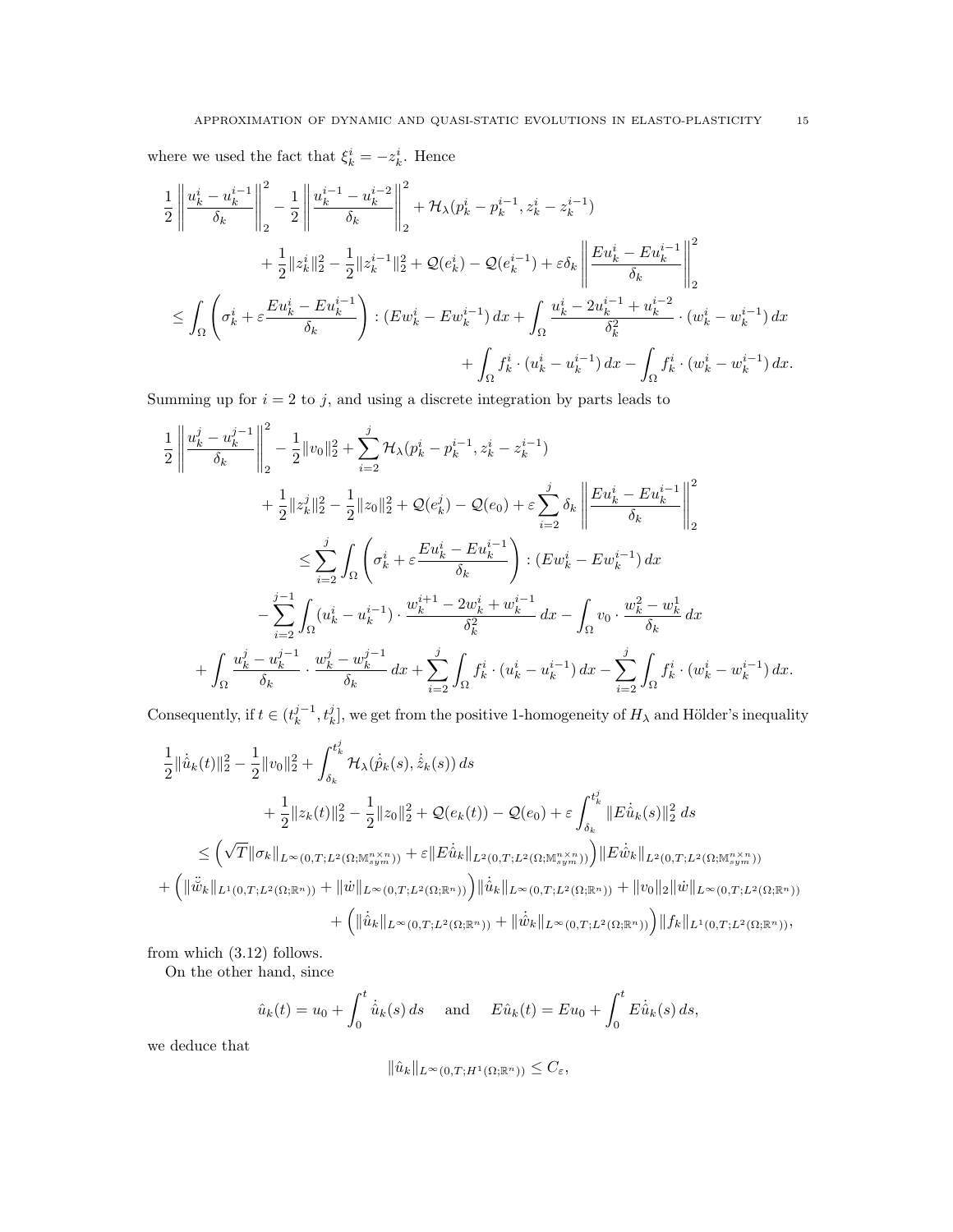for some constant  $C_{\varepsilon} > 0$  depending on  $\varepsilon$ . Moreover, according to the kinematic compatibility (3.9), we have  $E \hat{u}_k(t) = \hat{e}_k(t) + \hat{p}_k(t)$  for all  $t \in [0, T]$ . Multiplying this equality by  $\hat{\sigma}_k(t)$  and integrating over  $\Omega$  yields, from the coercivity condition (2.1),

$$
\alpha_{\mathbb{C}} \|\dot{\hat{e}}_k(t)\|_2^2 \leq \int_{\Omega} \dot{\hat{\sigma}}_k(t) : \dot{\hat{e}}_k(t) \, dx = \int_{\Omega} \dot{\hat{\sigma}}_k(t) : E \dot{\hat{u}}_k(t) \, dx - \int_{\Omega} \dot{\hat{\sigma}}_k(t) : \dot{\hat{p}}_k(t) \, dx.
$$

By the discrete flow rule in (3.8), for all  $i \geq 2$  we have

$$
\int_{\Omega} \sigma_k^i : (p_k^i - p_k^{i-1}) \, dx + \int_{\Omega} \xi_k^i (z_k^i - z_k^{i-1}) \, dx = \mathcal{H}_\lambda(p_k^i - p_k^{i-1}, z_k^i - z_k^{i-1})
$$
\n
$$
\geq \int_{\Omega} \sigma_k^{i-1} : (p_k^i - p_k^{i-1}) \, dx + \int_{\Omega} \xi_k^{i-1} (z_k^i - z_k^{i-1}) \, dx,
$$

since  $(\sigma_k^{i-1}, \xi_k^{i-1}) \in K_\lambda$ . Hence, if  $t \in (t_k^{i-1}, t_k^i]$ , we have that

$$
\int_{\Omega} \dot{\hat{\sigma}}_k(t) : \dot{\hat{p}}_k(t) dx = \frac{1}{\delta_k^2} \int_{\Omega} (\sigma_k^i - \sigma_k^{i-1}) : (p_k^i - p_k^{i-1}) dx
$$
\n
$$
\geq -\frac{1}{\delta_k^2} \int_{\Omega} (\xi_k^i - \xi_k^{i-1}) (z_k^i - z_k^{i-1}) dx = \left\| \frac{z_k^i - z_k^{i-1}}{\delta_k} \right\|_2^2 = \|\dot{\hat{z}}_k(t)\|_2^2.
$$

Consequently, we derive that for all  $t \in [\delta_k, T]$ ,

$$
\|\dot{\hat{z}}_k(t)\|_2^2 + \alpha_{\mathbb{C}} \|\dot{\hat{e}}_k(t)\|_2^2 \leq \beta_{\mathbb{C}} \|\dot{\hat{e}}_k(t)\|_2 \|E\dot{\hat{u}}_k(t)\|_2
$$

and by (3.12), we deduce that

$$
\|\dot{\hat{z}}_k\|_{L^2(\delta_k,T;L^2(\Omega))} + \|\dot{\hat{e}}_k\|_{L^2(\delta_k,T;L^2(\Omega;\mathbb{M}^{n\times n}_{sym}))} \leq C_\varepsilon
$$

for some constant  $C_{\varepsilon} > 0$  independent of k. Moreover, by the relation  $\dot{\hat{p}}_k = E \hat{u}_k - \dot{\hat{e}}_k$ , we also have that

$$
\|\dot{\hat{p}}_k\|_{L^2(\delta_k,T;L^2(\Omega;\mathbb{M}^{n\times n}_{sym}))}\leq C_\varepsilon.
$$

Finally since by (3.5) we have  $\dot{e}_k(t) = 0$ ,  $\dot{p}_k(t) = Ev_0$ , and  $\dot{z}_k(t) = 0$  for all  $t \in [0, \delta_k]$ , the proof of the proposition is complete.  $\Box$ 

From the previous *a priori* estimates, we now deduce compactness results. Indeed, as a consequence of (3.12), (3.13), and Korn's inequality, we can extract a subsequence (not relabeled), and find

$$
u \in H^1([0,T];H^1(\Omega;\mathbb{R}^n)) \cap W^{1,\infty}([0,T];L^2(\Omega;\mathbb{R}^n))
$$

such that

$$
\begin{cases} \hat{u}_k \rightharpoonup u \text{ weakly in } H^1([0,T]; H^1(\Omega; \mathbb{R}^n)), \\ \hat{u}_k \rightharpoonup \hat{u} \text{ weakly* in } L^\infty([0,T]; L^2(\Omega; \mathbb{R}^n)). \end{cases}
$$

Moreover, since for all  $t \in [0, T]$ ,

$$
\|\hat{u}_k(t) - u_k(t)\|_{H^1(\Omega; \mathbb{R}^n)} \le 2\delta_k \|\dot{u}_k(t)\|_{H^1(\Omega; \mathbb{R}^n)},
$$

we infer that

$$
u_k \rightharpoonup u
$$
 weakly in  $L^2(0,T;H^1(\Omega;\mathbb{R}^n)).$ 

Note that the previous weak convergences of the sequence  $(\hat{u}_k)$  implies, by Ascoli-Arzelà Theorem, that  $\hat{u}_k(t) \to u(t)$  weakly in  $H^1(\Omega; \mathbb{R}^n)$  for all  $t \in [0, T]$ . But since  $\hat{u}_k(t) = \hat{w}_k(t) \mathcal{H}^{n-1}$ -a.e. on  $\partial \Omega$ , and  $\hat{w}_k(t) \to w(t)$  strongly in  $H^1(\Omega; \mathbb{R}^n)$  (by the absolute continuity of  $t \mapsto w(t)$  in  $H^1(\Omega; \mathbb{R}^n)$ ), we infer by the continuity of the trace that  $u(t) = w(t) \mathcal{H}^{n-1}$ -a.e. on  $\partial\Omega$ . Moreover, since  $\hat{u}_k(0) = u_0$ , we deduce that  $u(0) = u_0$ .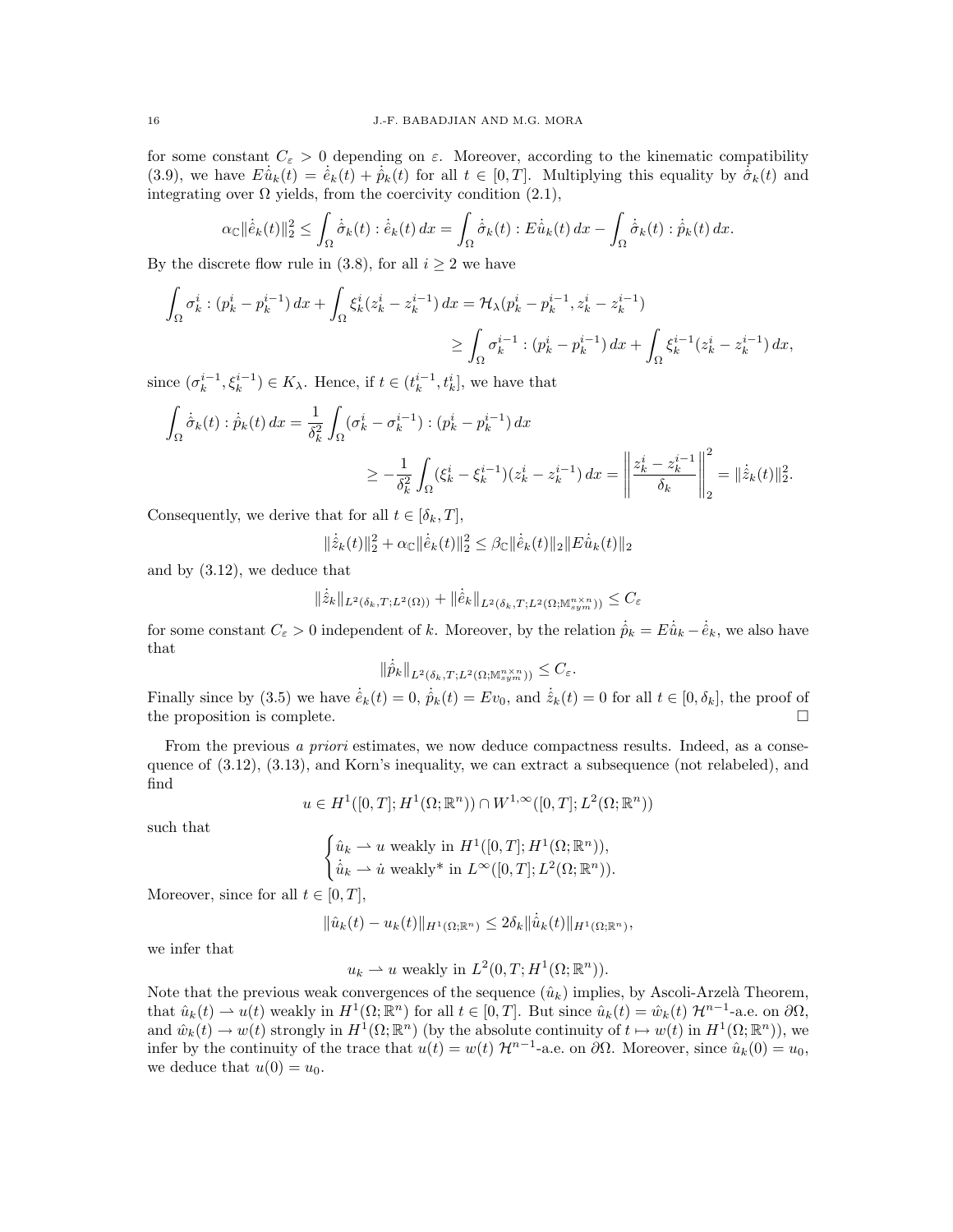Using again (3.13), we get that

$$
\begin{cases}\n\hat{e}_k \rightharpoonup e \text{ weakly in } H^1([0, T]; L^2(\Omega; \mathbb{M}_{sym}^{n \times n})), \\
\hat{p}_k \rightharpoonup p \text{ weakly in } H^1([0, T]; L^2(\Omega; \mathbb{M}_{sym}^{n \times n})), \\
\hat{z}_k \rightharpoonup z \text{ weakly in } H^1([0, T]; L^2(\Omega)),\n\end{cases}
$$
\n(3.14)

for some  $e, p \in H^1([0,T]; L^2(\Omega; \mathbb{M}^{n \times n}_{sym}))$ , and some  $z \in H^1([0,T]; L^2(\Omega))$ . Applying again Ascoli-Arzelà Theorem, we obtain that for all  $t \in [0, T]$ ,

$$
\begin{cases} \hat{e}_k(t) \rightharpoonup e(t) \text{ weakly in } L^2(\Omega; \mathbb{M}^{n \times n}_{sym}), \\ \hat{p}_k(t) \rightharpoonup p(t) \text{ weakly in } L^2(\Omega; \mathbb{M}^{n \times n}_{sym}), \\ \hat{z}_k(t) \rightharpoonup z(t) \text{ weakly in } L^2(\Omega). \end{cases}
$$

In particular, since  $(\hat{e}_k(0), \hat{p}_k(0), \hat{z}_k(0)) = (e_0, p_0, z_0)$ , we deduce that

$$
(e(0), p(0), z(0)) = (e_0, p_0, z_0).
$$

Moreover, for all  $t \in [0, T]$ , we have

$$
(u(t), e(t), p(t)) \in \mathcal{A}_{vp}(w(t)),
$$

and by (3.11), we get that for all  $0 \leq s \leq t \leq T$ ,

$$
z(s) \le z(t) \quad \text{ a.e. in } \Omega.
$$

Then, for a.e.  $t \in [0, T]$ , we have

$$
(\dot{u}(t), \dot{e}(t), \dot{p}(t)) \in \mathcal{A}_{vp}(\dot{w}(t)), \quad \dot{z}(t) \ge 0.
$$
\n
$$
(3.15)
$$

On the other hand, since for all  $t \in [0, T]$ ,

$$
\begin{cases} \|\hat{e}_k(t) - e_k(t)\|_{L^2(\Omega; \mathbb{M}^{n \times n}_{sym})} \leq 2\delta_k \|\dot{\hat{e}}_k(t)\|_{L^2(\Omega; \mathbb{M}^{n \times n}_{sym})},\\ \|\hat{p}_k(t) - p_k(t)\|_{L^2(\Omega; \mathbb{M}^{n \times n}_{sym})} \leq 2\delta_k \|\dot{\hat{p}}_k(t)\|_{L^2(\Omega; \mathbb{M}^{n \times n}_{sym})},\\ \|\hat{z}_k(t) - z_k(t)\|_{L^2(\Omega)} \leq 2\delta_k \|\dot{\hat{z}}_k(t)\|_{L^2(\Omega)}, \end{cases} \tag{3.16}
$$

we also have that

$$
\begin{cases} e_k \rightharpoonup e \text{ weakly* in } L^{\infty}(0,T; L^2(\Omega; \mathbb{M}^{n \times n}_{sym})), \\ p_k \rightharpoonup p \text{ weakly in } L^2(0,T; L^2(\Omega; \mathbb{M}^{n \times n}_{sym})), \\ z_k \rightharpoonup z \text{ weakly* in } L^{\infty}(0,T; L^2(\Omega)). \end{cases}
$$

Finally since, for all  $t \in [0,T]$ ,  $(\hat{\sigma}_k(t), \hat{\xi}_k(t)) = (\mathbb{C}\hat{e}_k(t), -\hat{z}_k(t)) \rightarrow (\mathbb{C}e(t), -z(t)) =: (\sigma(t), \xi(t))$ weakly in  $L^2(\Omega; \mathbb{M}^{n \times n}_{sym}) \times L^2(\Omega)$ , and, from  $(3.9)$ ,  $(\hat{\sigma}_k(t), \hat{\xi}_k(t)) \in K_\lambda$  a.e. in  $\Omega$ , where  $K_\lambda$  is a closed and convex set, we infer that for all  $t \in [0, T]$ 

$$
(\sigma(t), \xi(t)) \in K_{\lambda} \quad \text{ a.e. in } \Omega.
$$
 (3.17)

3.3. Weak formulation of the equation of motion. At this step, we do not have enough time regularity on the velocity  $\dot{u}$  to write the initial condition  $\dot{u}(0) = v_0$ . As usual in hyperbolic equations, this condition will be expressed by giving a weak formulation of the equation of motion.

**Proposition 3.5.** For every  $\varphi \in C_c^{\infty}(\Omega \times [0, T); \mathbb{R}^n)$ ,

$$
-\int_0^T \int_{\Omega} \dot{u} \cdot \dot{\varphi} \, dx \, dt + \int_0^T \int_{\Omega} \left( \sigma + \varepsilon E \dot{u} \right) : E \varphi \, dx \, dt = \int_0^T \int_{\Omega} f \cdot \varphi \, dx \, dt + \int_{\Omega} v_0 \varphi(0) \, dx.
$$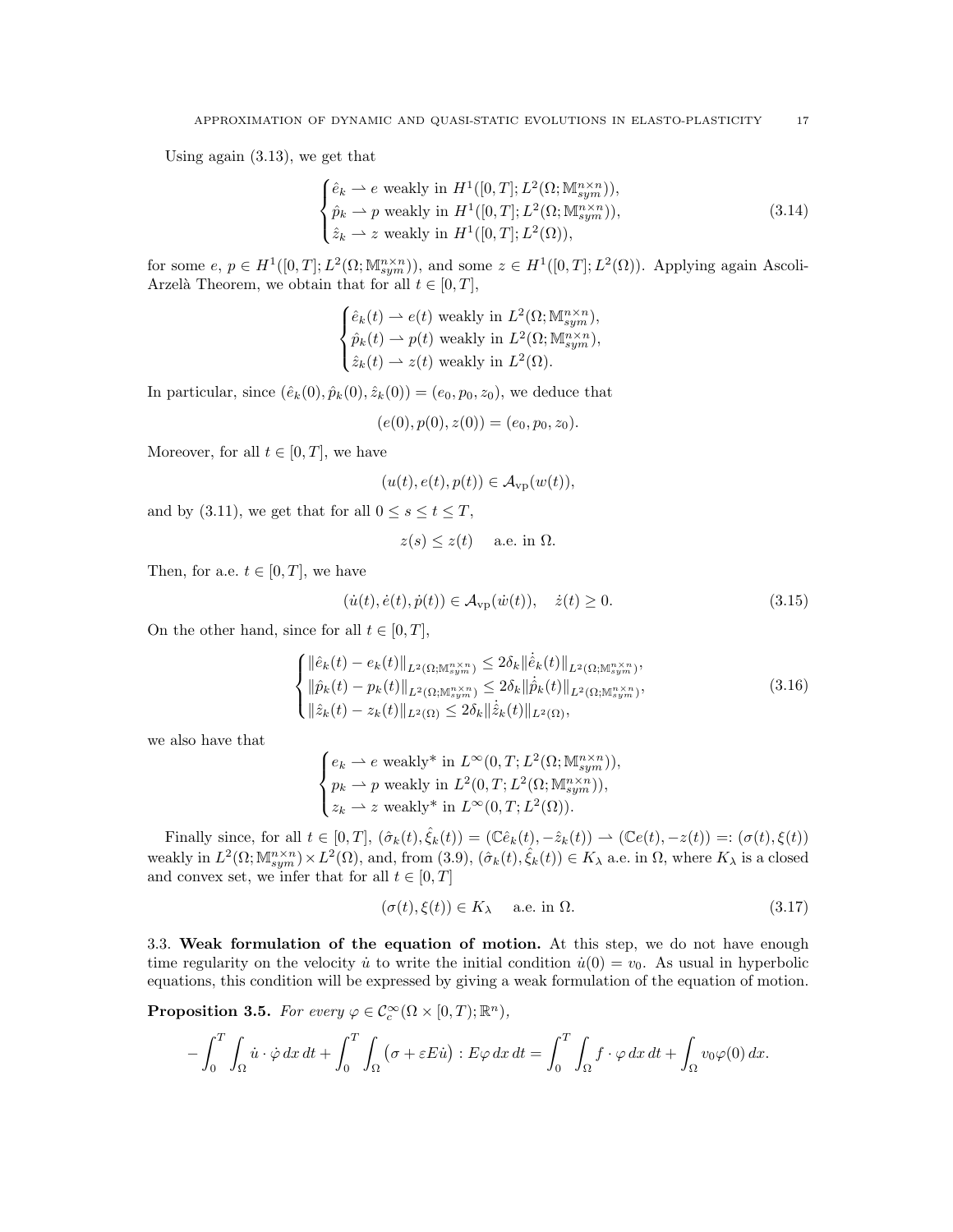*Proof.* Let  $\varphi \in C_c^{\infty}(\Omega \times [0, T); \mathbb{R}^n)$  and define the right-continuous piecewise constant and piecewise affine interpolations by

$$
\begin{cases} \varphi_k(t) := \varphi(t_k^{i-1}), \\ \hat{\varphi}_k(t) := \varphi(t_k^{i-1}) + \frac{t - t_k^i}{\delta_k} (\varphi(t_k^i) - \varphi(t_k^{i-1})), \end{cases} \text{ for all } t \in [t_k^{i-1}, t_k^i), i \in \{1, ..., N_k\}.
$$

Let us multiply the first equation of (3.8) by  $\varphi(t_k^{i-1})$  and integrate by parts over  $\Omega$ . Since, for k large enough, we have

$$
\sum_{i=2}^{N_k} \delta_k \int_{\Omega} \frac{u_k^i - 2u_k^{i-1} + u_k^{i-2}}{\delta_k^2} \cdot \varphi(t_k^{i-1}) dx \n= -\sum_{i=1}^{N_k} \delta_k \int_{\Omega} \frac{u_k^i - u_k^{i-1}}{\delta_k} \cdot \frac{\varphi(t_k^i) - \varphi(t_k^{i-1})}{\delta_k} dx - \int_{\Omega} v_0 \varphi(0) dx,
$$

we deduce that

$$
-\sum_{i=1}^{N_k} \delta_k \int_{\Omega} \frac{u_k^i - u_k^{i-1}}{\delta_k} \cdot \frac{\varphi(t_k^i) - \varphi(t_k^{i-1})}{\delta_k} dx + \sum_{i=2}^{N_k} \delta_k \int_{\Omega} \left( \sigma_k^i + \varepsilon \left( \frac{E u_k^i - E u_k^{i-1}}{\delta_k} \right) \right) : E \varphi(t_k^{i-1}) dx
$$

$$
= \sum_{i=2}^{N_k} \delta_k \int_{\Omega} f_k^i \cdot \varphi(t_k^{i-1}) dx + \int_{\Omega} v_0 \varphi(0) dx,
$$

hence,

$$
-\int_0^T \int_{\Omega} \dot{\hat{u}}_k \cdot \dot{\hat{\varphi}}_k \, dx \, dt + \int_{\delta_k}^T \int_{\Omega} \left( \sigma_k + \varepsilon E \dot{\hat{u}}_k \right) : E \varphi_k \, dx \, dt = \int_{\delta_k}^T \int_{\Omega} f_k \cdot \varphi_k \, dx \, dt + \int_{\Omega} v_0 \varphi(0) \, dx.
$$

Note that  $\varphi_k \to \varphi$  strongly in  $L^2(0,T;H^1(\Omega;\mathbb{R}^n))$ , and  $\dot{\varphi}_k \to \dot{\varphi}$  strongly in  $L^2(0,T;L^2(\Omega;\mathbb{R}^n))$ . Thus since, by the absolute continuity of  $t \mapsto f(t)$  in  $L^2(\Omega;\mathbb{R}^n)$  we have  $f_k \to f$  strongly in  $L^2(0,T;L^2(\Omega;\mathbb{R}^n))$ , we get the desired result by passing to the limit as  $k \to \infty$  in the previous expression, and by using the weak convergences established for the sequences  $(\hat{u}_k)$  and  $(\sigma_k)$ .  $\square$ 

**Remark 3.6.** As a consequence of Proposition 3.5, we have  $\ddot{u} \in L^2(0,T;H^{-1}(\Omega;\mathbb{R}^n))$ . Hence since  $\dot{u} - \dot{w} \in L^2(0,T;H_0^1(\Omega;\mathbb{R}^n))$  and  $\ddot{u} - \ddot{w} \in L^2(0,T;H^{-1}(\Omega;\mathbb{R}^n))$ , we deduce from [15, Section 5.9, Theorem 3 that  $\dot{u} \in \mathcal{C}([0,T];L^2(\Omega;\mathbb{R}^n))$ . Therefore,

$$
\ddot{u} - \operatorname{div}(\sigma + \varepsilon E \dot{u}) = f \quad \text{in } L^2(0, T; H^{-1}(\Omega; \mathbb{R}^n)),
$$

and the initial condition is expressed in the standard way

$$
\dot{u}(0) = v_0. \tag{3.18}
$$

3.4. Flow rule. We now derive the flow rule. To this end we need to improve the weak convergences established so far for the elastic strain and the hardening variable, into strong convergences.

Lemma 3.7. The following strong convergences hold:

$$
\begin{cases} e_k, \ \hat{e}_k \to e \ \text{ strongly in } L^2(0,T; L^2(\Omega; \mathbb{M}^{n \times n}_{sym})), \\ z_k, \ \hat{z}_k \to z \ \text{strongly in } L^2(0,T; L^2(\Omega)). \end{cases}
$$

*Proof.* For every  $t \in (0, T]$  and for every k, we set  $[t]_k := t_k^i$  where  $i \in \{1, ..., N_k\}$  is such that  $t \in (t_k^{i-1}, t_k^i]$ . According to Remark 3.6, we have for all  $\varphi \in L^2(0, T; H_0^1(\Omega; \mathbb{R}^n))$ ,

$$
\int_0^T \langle \ddot{u}(s), \varphi(s) \rangle ds + \int_0^T \int_\Omega (\sigma + \varepsilon E \dot{u}) : E \varphi dx ds = \int_0^T \int_\Omega f \cdot \varphi dx ds,
$$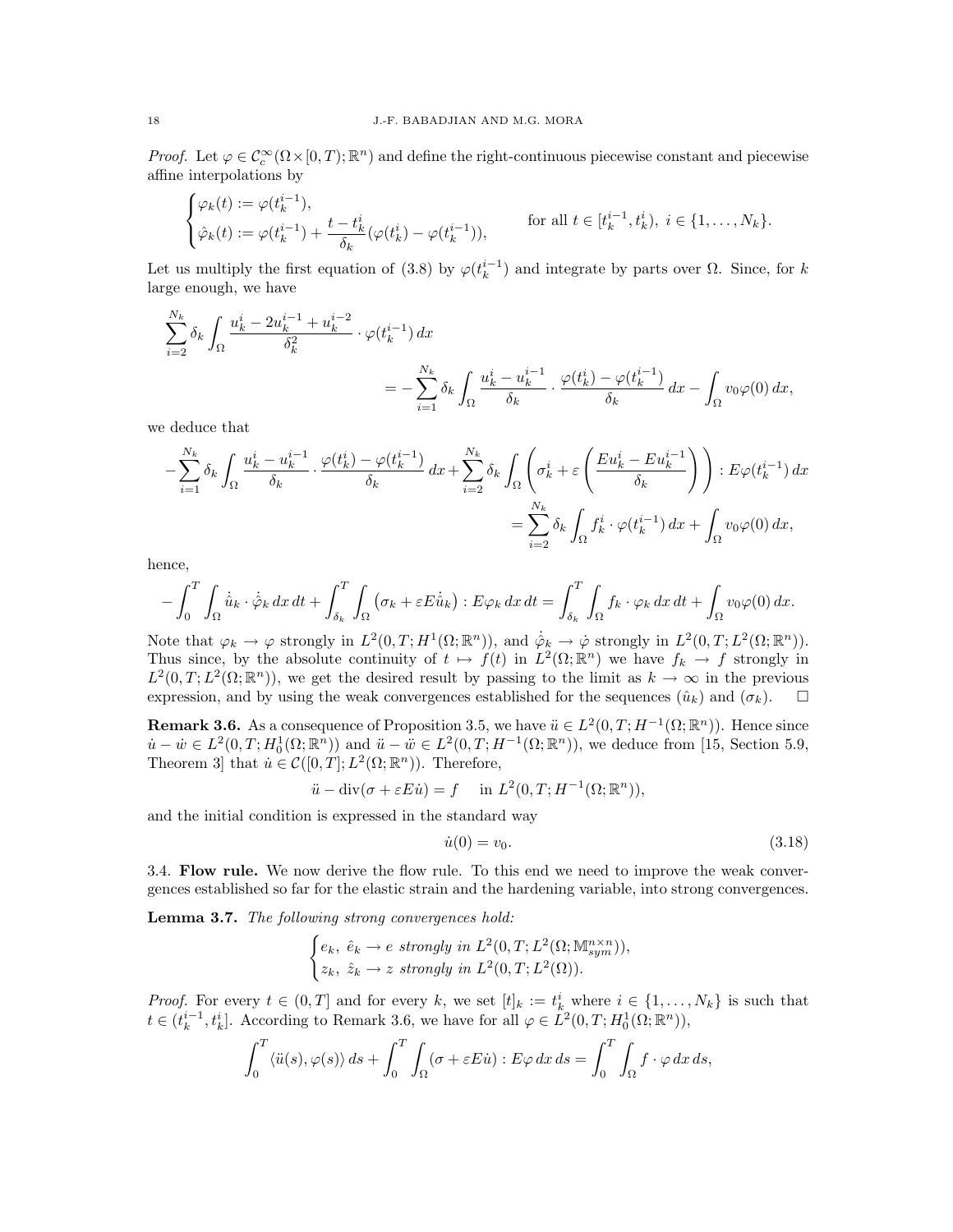where the brackets  $\langle \cdot, \cdot \rangle$  denote the duality pairing between  $H_0^1(\Omega; \mathbb{R}^n)$  and  $H^{-1}(\Omega; \mathbb{R}^n)$ . Hence, taking  $\varphi = (\hat{u}_k - \hat{w}_k)\chi_{[\delta_k,[t]_k]}$  as test function in the above relation and in the first equation of (3.10), and subtracting the resulting expressions yield

$$
\int_{\delta_k}^{[t]_k} \langle \ddot{\tilde{u}}_k(s) - \ddot{u}(s), \dot{\hat{u}}_k(s) - \dot{\hat{w}}_k(s) \rangle ds + \int_{\delta_k}^{[t]_k} \int_{\Omega} \left( (\sigma_k + \varepsilon E \dot{\hat{u}}_k) - (\sigma + \varepsilon E \dot{u}) \right) : (E \dot{\hat{u}}_k - E \dot{\hat{w}}_k) dx ds
$$
  
= 
$$
\int_{\delta_k}^{[t]_k} \int_{\Omega} (f_k - f) \cdot (\dot{\hat{u}}_k - \dot{\hat{w}}_k) dx ds.
$$

According to (3.12), the sequence  $(\dot{u}_k)$  is uniformly bounded in  $L^{\infty}(0,T; L^2(\Omega;\mathbb{R}^n))$ . Hence, since  $f_k \to f$  strongly in  $L^1(0,T;L^2(\Omega;\mathbb{R}^n))$ , the integral in the right-handside of the previous equality tends to zero as  $k \to \infty$ . Moreover, the initial condition (3.5) and Proposition 3.4 ensure that

$$
\lim_{k \to \infty} \left( \int_{\delta_k}^{[t]_k} \langle \ddot{\ddot{u}}_k(s) - \ddot{u}(s), \dot{\hat{u}}_k(s) - \dot{\hat{w}}_k(s) \rangle ds + \int_0^{[t]_k} \int_{\Omega} \left( (\sigma_k + \varepsilon E \dot{\hat{u}}_k) - (\sigma + \varepsilon E \dot{u}) \right) : (E \dot{\hat{u}}_k - E \dot{\hat{w}}_k) dx ds \right) = 0.
$$

According to (3.10) and (3.12), the sequence  $(\|\ddot{u}_k\|_{L^2(\delta_k,T;H^{-1}(\Omega;\mathbb{R}^n))})_{k\in\mathbb{N}}$  is uniformly bounded with respect to k. Thus since  $\sigma_k \rightharpoonup \sigma$  and  $E\dot{\hat{u}}_k \rightharpoonup E\dot{u}$  weakly in  $L^2(0,T;L^2(\Omega;\mathbb{M}^{n\times n}_{sym}))$ , and  $E\dot{\hat{w}}_k \to E\dot{w}$  strongly in  $L^2(0,T;L^2(\Omega; \mathbb{M}^{n \times n}_{sym}))$ , we infer by dominated convergence that

$$
\lim_{k \to \infty} \int_0^T \left( \int_{\delta_k}^{[t]_k} \langle \ddot{\tilde{u}}_k(s) - \ddot{u}(s), \dot{\tilde{u}}_k(s) - \dot{\tilde{w}}_k(s) \rangle ds + \int_0^{[t]_k} \int_{\Omega} (\sigma_k - \sigma) : E \dot{\tilde{u}}_k \, dx \, ds \right. \\
\left. + \varepsilon \int_0^{[t]_k} \int_{\Omega} |E \dot{\tilde{u}}_k - E \dot{u}|^2 \, dx \, ds \right) dt = 0. \quad (3.19)
$$

We now estimate the first two integrals of (3.19). Let us start with

$$
I_k^1 := \int_0^T \int_0^{[t]_k} \int_{\Omega} (\sigma_k - \sigma) : E \dot{\hat{u}}_k \, dx \, ds \, dt.
$$

Indeed, since  $E\dot{\hat{u}}_k \rightharpoonup E\dot{u}$  weakly in  $L^2(0,T;L^2(\Omega; \mathbb{M}^{n \times n}_{sym}))$ , then

$$
\limsup_{k \to \infty} I_k^1 = \limsup_{k \to \infty} \int_0^T \int_0^{[t]_k} \int_{\Omega} \sigma_k : (E\dot{\hat{u}}_k - E\dot{u}) \, dx \, ds \, dt,
$$

and, by kinematic compatibility,  $E \dot{u}_k - E \dot{u} = (\dot{\hat{e}}_k - \dot{e}) + (\dot{\hat{p}}_k - \dot{p})$ , we infer that

$$
\limsup_{k \to \infty} I_k^1 = \limsup_{k \to \infty} \left( \int_0^T \int_0^{\lbrack t \rbrack_k} \int_{\Omega} \sigma_k : (\dot{e}_k - \dot{e}) \, dx \, ds \, dt + \int_0^T \int_0^{\lbrack t \rbrack_k} \int_{\Omega} \sigma_k : (\dot{p}_k - \dot{p}) \, dx \, ds \, dt \right).
$$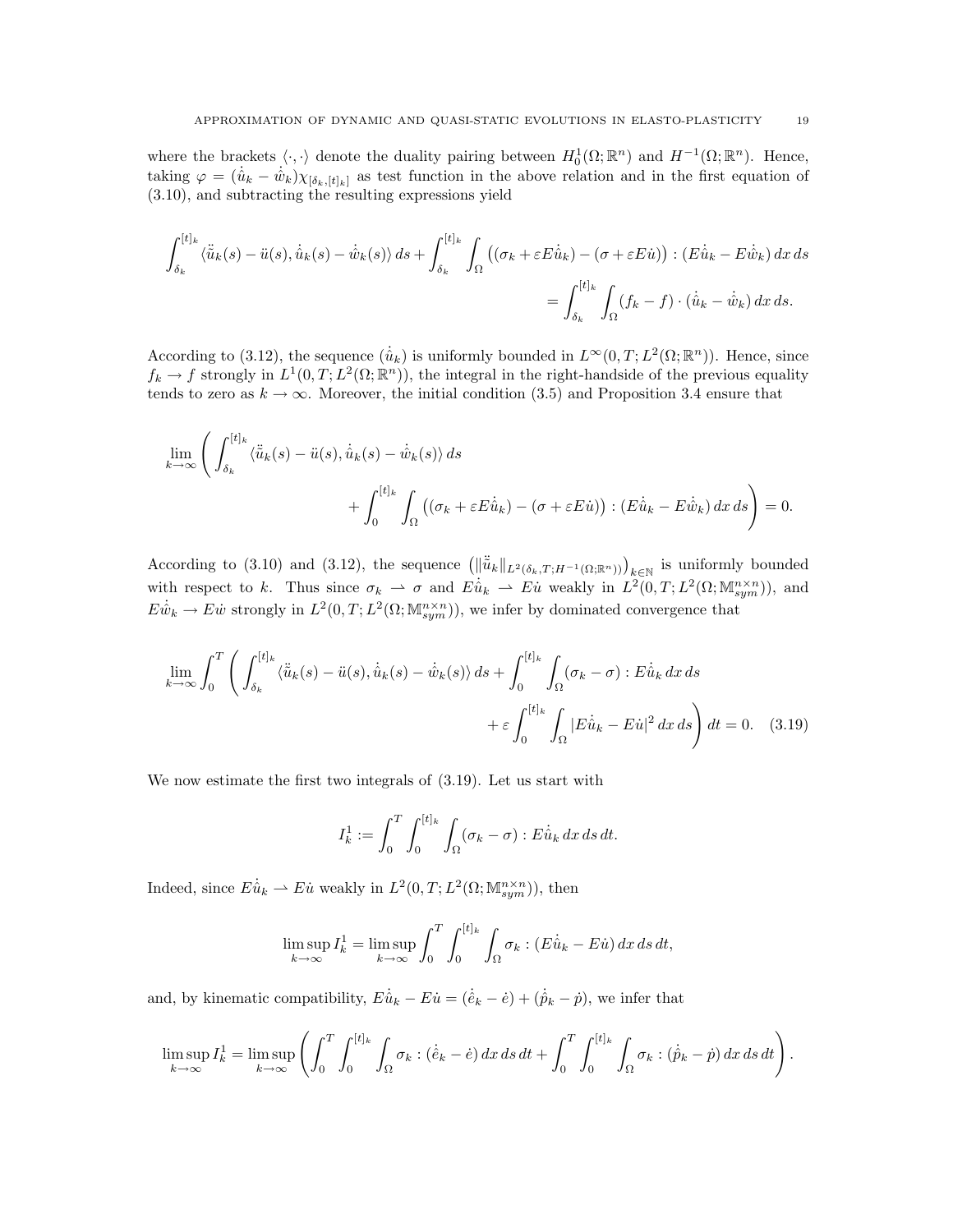Using the fact that  $\dot{\hat{e}}_k \rightharpoonup \dot{e}$  and  $\sigma_k \rightharpoonup \sigma$  weakly in  $L^2(0,T;L^2(\Omega;\mathbb{M}^{n\times n}_{sym}))$ , and that  $\sigma_k - \hat{\sigma}_k \rightharpoonup 0$ strongly in  $L^2(0,T; L^2(\Omega; \mathbb{M}^{n \times n}_{sym}))$ , we obtain thanks to the bounds  $(3.13)$ 

$$
\limsup_{k \to \infty} I_k^1\n= \limsup_{k \to \infty} \left( \int_0^T \int_0^{[t]_k} \int_{\Omega} (\hat{\sigma}_k - \sigma) : (\hat{e}_k - \hat{e}) dx ds dt + \int_0^T \int_0^{[t]_k} \int_{\Omega} (\sigma_k : \hat{p}_k - \sigma : \hat{p}) dx ds dt \right)\n= \limsup_{k \to \infty} \left( \int_0^T \mathcal{Q}(\hat{e}_k([t]_k) - e([t]_k)) dt + \int_0^T \int_0^{[t]_k} \int_{\Omega} (\sigma_k : \hat{p}_k - \sigma : \hat{p}) dx ds dt \right),
$$

because  $\hat{e}_k(0) - e(0) = 0$ . But since, by  $(3.10)$ ,  $(\dot{\hat{p}}_k, \dot{\hat{z}}_k) \in N_{K_\lambda}(\sigma_k, \xi_k)$  a.e. in  $\Omega \times (\delta_k, T)$ , we deduce that

$$
\int_0^T \int_{\delta_k}^{[t]_k} \int_{\Omega} (\sigma_k : \dot{\hat{p}}_k + \xi_k \dot{\hat{z}}_k) dx ds dt = \int_0^T \int_{\delta_k}^{[t]_k} \mathcal{H}_{\lambda}(\dot{\hat{p}}_k(s), \dot{\hat{z}}_k(s)) ds dt
$$
  

$$
\geq \int_0^T \int_{\delta_k}^{[t]_k} \int_{\Omega} (\sigma : \dot{\hat{p}}_k + \xi \dot{\hat{z}}_k) dx ds dt,
$$

where we used that  $(\sigma, \xi) \in K_\lambda$  a.e. in  $\Omega \times (0, T)$  by (3.17). Hence, recalling that  $\xi = -z$  and  $\xi_k = -z_k$ , and using the initial condition (3.5), leads to

$$
\limsup_{k \to \infty} I_k^1
$$
\n
$$
\geq \limsup_{k \to \infty} \left( \int_0^T \mathcal{Q}(\hat{e}_k([t]_k) - e([t]_k)) dt + \int_0^T \int_0^{[t]_k} \int_{\Omega} (\sigma : (\dot{\hat{p}}_k - \dot{p}) + \dot{\hat{z}}_k(z_k - z)) dx ds dt \right)
$$
\n
$$
= \limsup_{k \to \infty} \left( \int_0^T \mathcal{Q}(\hat{e}_k([t]_k) - e([t]_k)) dt + \int_0^T \int_0^{[t]_k} \int_{\Omega} \dot{\hat{z}}_k(z_k - z) dx ds dt \right),
$$

where we used the fact that  $\dot{\hat{p}}_k \to \dot{p}$  weakly in  $L^2(0,T;L^2(\Omega;\mathbb{M}^{n\times n}_{sym}))$ . Now since  $z_k \to z$  weakly in  $L^2(0,T;L^2(\Omega))$ , and  $z_k - \hat{z}_k \to 0$  strongly in  $L^2(0,T;L^2(\Omega))$ , we obtain using the bounds (3.13) that

$$
\limsup_{k \to \infty} I_k^1 \ge \limsup_{k \to \infty} \left( \int_0^T \mathcal{Q}(\hat{e}_k([t]_k) - e([t]_k)) dt + \int_0^T \int_0^{[t]_k} \int_{\Omega} (\dot{\hat{z}}_k - \dot{z}) (\hat{z}_k - z) dx ds dt \right)
$$
  
= 
$$
\limsup_{k \to \infty} \left( \int_0^T \mathcal{Q}(\hat{e}_k([t]_k) - e([t]_k)) dt + \frac{1}{2} \int_0^T ||\hat{z}_k([t]_k) - z([t]_k)||_2^2 dt \right),
$$

where we used the fact that  $\hat{z}_k(0) - z(0) = 0$ . Since  $\hat{e}_k([t]_k) = e_k(t), \hat{z}_k([t]_k) = z_k(t)$  and  $e \in$  $H^1([0,T];L^2(\Omega; \mathbb{M}^{n \times n}_{sym})), z \in H^1([0,T];L^2(\Omega)),$  we conclude that

$$
\limsup_{k \to \infty} I_k^1 \ge \limsup_{k \to \infty} \left( \int_0^T \mathcal{Q}(e_k(t) - e(t)) dt + \frac{1}{2} \int_0^T \|z_k(t) - z(t)\|_2^2 dt \right).
$$
 (3.20)

We now estimate

$$
I_k^2 := \int_0^T \int_{\delta_k}^{[t]_k} \langle \ddot{\tilde{u}}_k(s) - \ddot{u}(s), \dot{\tilde{u}}_k(s) - \dot{\tilde{w}}_k(s) \rangle \, ds \, dt.
$$

Let us further split the previous integral as

$$
I_k^2 = \int_0^T \int_{\delta_k}^{[t]_k} \langle \ddot{\tilde{w}}_k(s) - \ddot{u}(s), \dot{\tilde{u}}_k(s) - \dot{\tilde{w}}_k(s) \rangle \, ds \, dt + \int_0^T \int_{\delta_k}^{[t]_k} \langle \ddot{\tilde{u}}_k(s) - \ddot{\tilde{w}}_k(t), \dot{\tilde{u}}_k(s) - \dot{\tilde{w}}_k(s) \rangle \, ds \, dt.
$$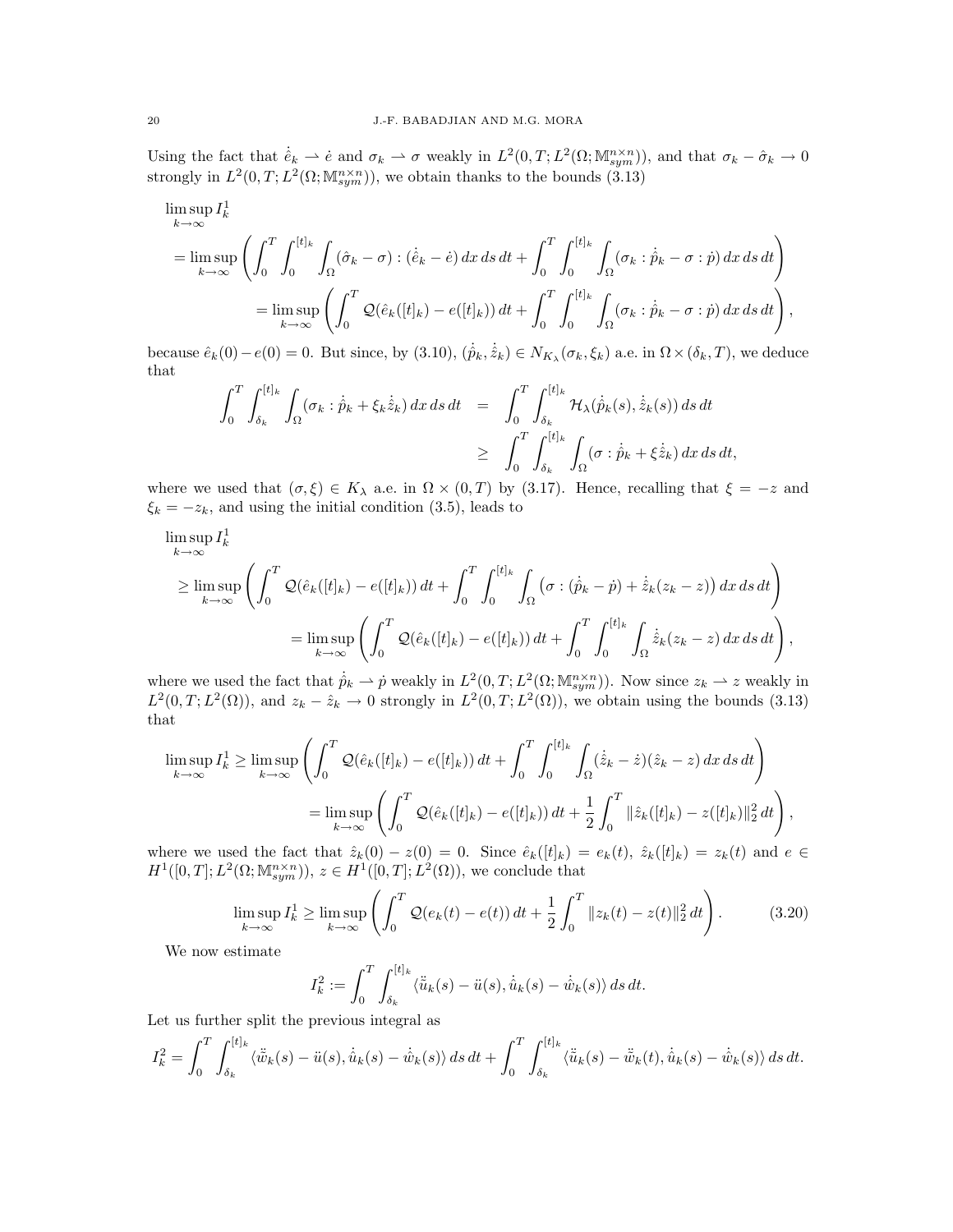Since  $\ddot{\hat{w}}_k \chi_{\delta_k, [t]_k]} \to \ddot{w} \chi_{[0,t]}$  strongly in  $L^2(0,T; L^2(\Omega;\mathbb{R}^n))$ , while  $\dot{\hat{u}}_k - \dot{\hat{w}}_k \to \dot{u} - \dot{w}$  weakly in  $L^2(0,T;H_0^1(\Omega;\mathbb{R}^n))$ , we get that

$$
\lim_{k \to \infty} \int_0^T \int_{\delta_k}^{[t]_k} \langle \ddot{\tilde{w}}_k(s) - \ddot{u}(s), \dot{\tilde{u}}_k(s) - \dot{\tilde{w}}_k(s) \rangle \, ds \, dt = \int_0^T \int_0^t \langle \ddot{w}(s) - \ddot{u}(s), \dot{u}(s) - \dot{w}(s) \rangle \, ds \, dt
$$
\n
$$
= \int_0^T \left( \frac{\|\dot{u}(0) - \dot{w}(0)\|_2^2}{2} - \frac{\|\dot{u}(t) - \dot{w}(t)\|_2^2}{2} \right) dt, \quad (3.21)
$$

by [15, Section 5.9, Theorem 3] and Remark 3.6. On the other hand, if  $s \in (t_k^{i-1}, t_k^i]$  (for some  $i \in \{2, ..., N_k\}$ , then

$$
\langle \ddot{\hat{u}}_{k}(s) - \ddot{\hat{w}}_{k}(s), \dot{\hat{u}}_{k}(s) - \dot{\hat{w}}_{k}(s) \rangle
$$
\n
$$
= \int_{\Omega} \left( \frac{u_{k}^{i} - 2u_{k}^{i-1} + u_{k}^{i-2}}{\delta_{k}^{2}} - \frac{w_{k}^{i} - 2w_{k}^{i-1} + w_{k}^{i-2}}{\delta_{k}^{2}} \right) \cdot \left( \frac{u_{k}^{i} - u_{k}^{i-1}}{\delta_{k}} - \frac{w_{k}^{i} - w_{k}^{i-1}}{\delta_{k}} \right) dx
$$
\n
$$
\geq \frac{1}{2\delta_{k}} \left\| \frac{u_{k}^{i} - u_{k}^{i-1}}{\delta_{k}} - \frac{w_{k}^{i} - w_{k}^{i-1}}{\delta_{k}} \right\|_{2}^{2} - \frac{1}{2\delta_{k}} \left\| \frac{u_{k}^{i-1} - u_{k}^{i-2}}{\delta_{k}} - \frac{w_{k}^{i-1} - w_{k}^{i-2}}{\delta_{k}} \right\|_{2}^{2}.
$$

Hence, summing up for  $i = 2$  to j, where  $j \in \{2, ..., N_k\}$  is such that  $t_k^j = [t]_k$ , leads to

$$
\int_{\delta_k}^{[t]_k} \langle \ddot{\tilde{u}}_k(s) - \ddot{\tilde{w}}_k(s), \dot{\tilde{u}}_k(s) - \dot{\tilde{w}}_k(s) \rangle ds
$$
  
\n
$$
\geq \frac{1}{2} \left\| \frac{u_k^j - u_k^{j-1}}{\delta_k} - \frac{w_k^j - w_k^{j-1}}{\delta_k} \right\|_2^2 - \frac{1}{2} \left\| \frac{u_k^1 - u_k^0}{\delta_k} - \frac{w_k^1 - w_k^0}{\delta_k} \right\|_2^2
$$
  
\n
$$
= \frac{\|\dot{\tilde{u}}_k(t) - \dot{\tilde{w}}_k(t)\|_2^2}{2} - \frac{\|v_0 - \dot{w}(0)\|_2^2}{2},
$$

where we used  $(3.5)$ . Integrating this last inequality between 0 and T, and taking the liminf as  $k \to \infty$  yield

$$
\liminf_{k \to \infty} \int_0^T \int_{\delta_k}^{[t]_k} \langle \ddot{\tilde{u}}_k(s) - \ddot{\tilde{w}}_k(s), \dot{\tilde{u}}_k(s) - \dot{\tilde{w}}_k(s) \rangle \, ds \, dt
$$
\n
$$
\geq \int_0^T \left( \frac{\|\dot{u}(t) - \dot{w}(t)\|_2^2}{2} - \frac{\|v_0 - \dot{w}(0)\|_2^2}{2} \right) dt. \tag{3.22}
$$

Gathering  $(3.21)$  and  $(3.22)$  together with the velocity initial condition  $(3.18)$  leads to

$$
\liminf_{k \to \infty} I_k^2 \ge 0. \tag{3.23}
$$

Finally, in view of  $(3.19)$ ,  $(3.20)$ , and  $(3.23)$ , we obtain that

$$
\lim_{k \to \infty} \int_0^T \left( ||e_k(t) - e(t)||_2^2 + ||z_k(t) - z(t)||_2^2 \right) dt = 0.
$$

Eventually the strong convergences of the sequences  $(\hat{e}_k)$  and  $(\hat{z}_k)$  follow from (3.16) and (3.13).  $\Box$ 

We are now in position to derive the flow rule.

Corollary 3.8. For a.e.  $t \in [0, T]$ ,

$$
(\dot{p}(t), \dot{z}(t)) \in N_{K_{\lambda}}(\sigma(t), \xi(t)) \quad a.e. \text{ in } \Omega.
$$

*Proof.* According to (3.10) we have that for all  $t \in [\delta_k, T]$  and a.e.  $x \in \Omega$ ,

$$
(\dot{\hat{p}}_k(t), \dot{\hat{z}}_k(t)) \in N_{K_\lambda}(\sigma_k(t), \xi_k(t)).
$$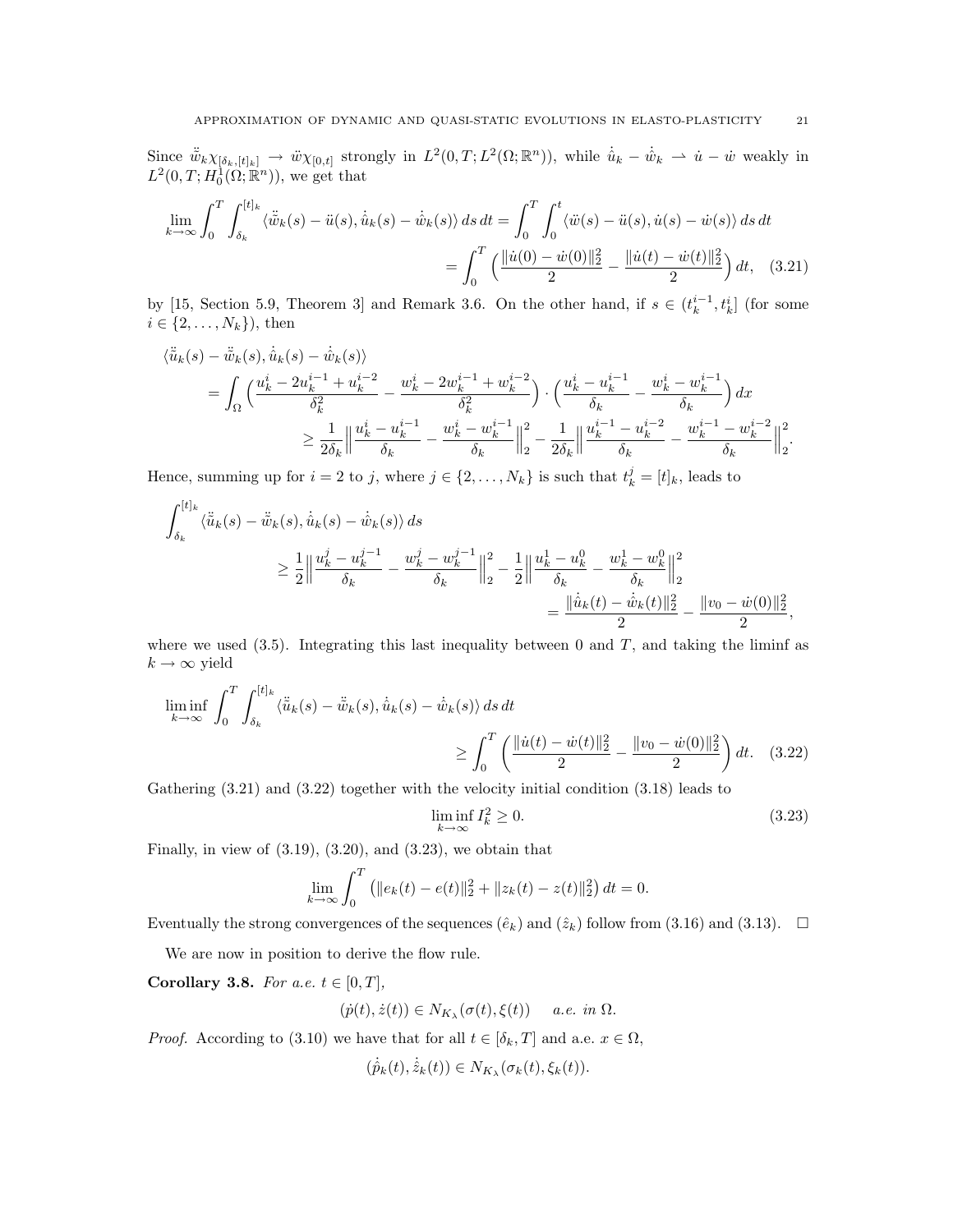Thus for all  $(\hat{\sigma}, \hat{\xi}) \in L^2(\Omega \times (0,T); K_\lambda)$  we have that

$$
\int_{\delta_k}^T \int_{\Omega} \left( (\sigma_k - \hat{\sigma}) : \dot{\hat{p}}_k + (\xi_k - \hat{\xi}) \dot{\hat{z}}_k \right) dx dt \ge 0.
$$

By Lemma 3.7 we have that  $\sigma_k \to \sigma$  strongly in  $L^2(0,T;L^2(\Omega;\mathbb{M}^{n\times n}_{sym}))$  and  $\xi_k \to \xi$  strongly in  $L^2(0,T;L^2(\Omega))$ , while (3.14) ensures that  $\dot{\hat{p}}_k \to \dot{p}$  weakly in  $L^2(0,T;L^2(\Omega;\mathbb{M}^{n\times n}_{sym}))$  and  $\dot{\hat{z}}_k \to \dot{z}$ weakly in  $L^2(0,T;L^2(\Omega))$ . Therefore, passing to the limit in the previous inequality yields

$$
\int_0^T \int_{\Omega} \left( (\sigma - \hat{\sigma}) : \dot{p} + (\xi - \hat{\xi}) \dot{z} \right) dx dt \ge 0,
$$

and the result follows by a standard localization argument.

**Remark 3.9.** Since  $N_{K_{\lambda}} = \partial I_{K_{\lambda}}$  and  $(\sigma(t), \xi(t)) \in K_{\lambda}$  a.e. in  $\Omega$  for every  $t \in [0, T]$ , we deduce by convex duality that the flow rule is equivalent to each one of the following formulations:

(i) for a.e.  $x \in \Omega$  and a.e.  $t \in [0, T]$ ,

$$
(\dot{p}(t), \dot{z}(t)) \in \partial I_{K_{\lambda}}(\sigma(t), \xi(t));
$$

(ii) for a.e.  $x \in \Omega$  and a.e.  $t \in [0, T]$ ,

$$
(\sigma(t),\xi(t))\in \partial H_{\lambda}(\dot{p}(t),\dot{z}(t));
$$

(iii) for a.e.  $x \in \Omega$  and a.e.  $t \in [0, T]$ ,

$$
H_{\lambda}(\dot{p}(t), \dot{z}(t)) = \sigma(t) : \dot{p}(t) + \xi(t)\dot{z}(t);
$$

(iv) for a.e.  $x \in \Omega$  and a.e.  $t \in [0, T]$ ,

$$
\sigma(t): \dot{p}(t) + \xi(t)\dot{z}(t) \geq \tau : \dot{p}(t) + \eta : \dot{z}(t) \quad \text{for every } (\tau, \eta) \in K_{\lambda}.
$$

Note that condition (iv) is precisely Hill's principle of maximum plastic work.

3.5. Uniqueness of the solution. So far we have established the existence of solutions to the dynamical visco-plastic cap model described in Theorem 3.1. We now show the uniqueness.

Let us consider two solutions  $(u_1, e_1, p_1, z_1, \sigma_1, \xi_1)$  and  $(u_2, e_2, p_2, z_2, \sigma_2, \xi_2)$ . Subtracting the equations of motions leads to

$$
\ddot{u}_1 - \ddot{u}_2 - \text{div}\big((\sigma_1 + \varepsilon E \dot{u}_1) - (\sigma_2 + \varepsilon E \dot{u}_2)\big) = 0 \quad \text{in } L^2(0, T; H^{-1}(\Omega; \mathbb{R}^n)),
$$

and since  $\dot{u}_1 - \dot{u}_2 \in L^2(0,T;H_0^1(\Omega;\mathbb{R}^n))$ , we infer that

$$
\int_0^t \langle \ddot{u}_1(s) - \ddot{u}_2(s), \dot{u}_1(s) - \dot{u}_2(s) \rangle ds + \int_0^t \int_{\Omega} (\sigma_1 - \sigma_2) : (E\dot{u}_1 - E\dot{u}_2) dx ds + \varepsilon \int_0^t \int_{\Omega} |E\dot{u}_1 - E\dot{u}_2|^2 dx ds = 0.
$$
 (3.24)

Since  $\ddot{u}_1 - \ddot{u}_2 \in L^2(0,T;H^{-1}(\Omega;\mathbb{R}^n))$ , we get from [15, Section 5.9, Theorem 3] that

$$
\int_0^t \langle \ddot{u}_1(s) - \ddot{u}_2(s), \dot{u}_1(s) - \dot{u}_2(s) \rangle ds = \frac{\|\dot{u}_1(t) - \dot{u}_2(t)\|_2^2}{2}
$$
(3.25)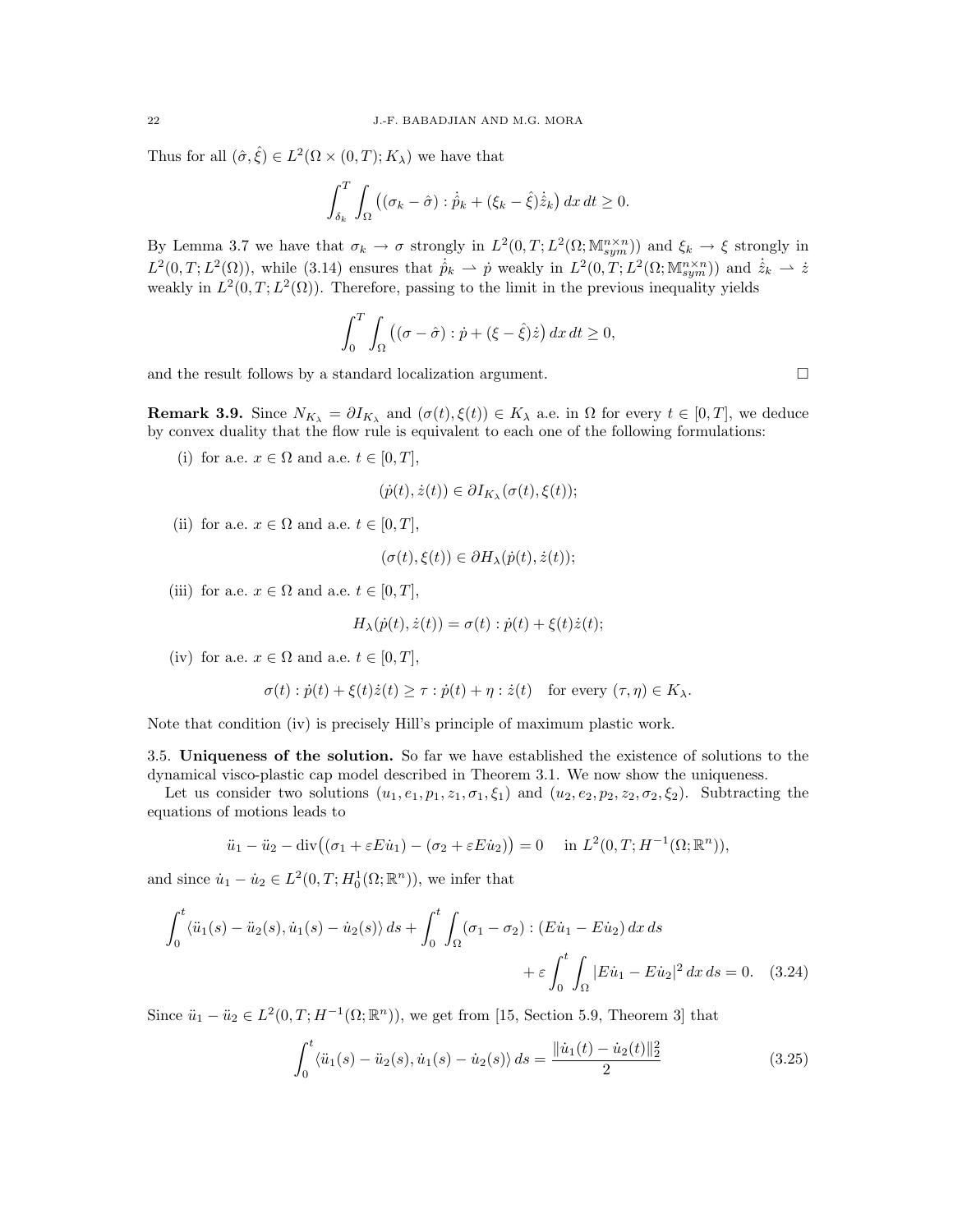since  $\dot{u}_1(0) = \dot{u}_2(0) = v_0$ . On the other hand, since by kinematic compatibility  $E\dot{u}_1 - E\dot{u}_2 =$  $(\dot{e}_1 - \dot{e}_2) + (\dot{p}_1 - \dot{p}_2)$ , then

$$
\int_{0}^{t} \int_{\Omega} (\sigma_{1} - \sigma_{2}) : (E\dot{u}_{1} - E\dot{u}_{2}) dx ds
$$
  
= 
$$
\int_{0}^{t} \int_{\Omega} (\sigma_{1} - \sigma_{2}) : (\dot{e}_{1} - \dot{e}_{2}) dx ds + \int_{0}^{t} \int_{\Omega} (\sigma_{1} - \sigma_{2}) : (\dot{p}_{1} - \dot{p}_{2}) dx ds
$$
  
= 
$$
\mathcal{Q}(e_{1}(t) - e_{2}(t)) + \int_{0}^{t} \int_{\Omega} (\sigma_{1} - \sigma_{2}) : (\dot{p}_{1} - \dot{p}_{2}) dx ds, (3.26)
$$

since  $e_1(0) = e_2(0) = e_0$ . In order to estimate the last integral we use the flow rule as well as the fact that  $(\sigma_1, \xi_1), (\sigma_2, \xi_2) \in K_\lambda$  a.e. in  $\Omega \times (0, T)$ . Indeed,

$$
\int_0^t \int_{\Omega} (\sigma_1 - \sigma_2) : \dot{p}_1 \, dx \, ds \ge - \int_0^t \int_{\Omega} (\xi_1 - \xi_2) \dot{z}_1 \, dx \, ds = \int_0^t \int_{\Omega} (z_1 - z_2) \dot{z}_1 \, dx \, ds,
$$
  

$$
\int_0^t \int_{\Omega} (\sigma_2 - \sigma_1) : \dot{p}_2 \, dx \, ds \ge - \int_0^t \int_{\Omega} (\xi_2 - \xi_1) \dot{z}_2 \, dx \, ds = \int_0^t \int_{\Omega} (z_2 - z_1) \dot{z}_2 \, dx \, ds,
$$

and summing up, we deduce that

$$
\int_0^t \int_{\Omega} (\sigma_1 - \sigma_2) : (\dot{p}_1 - \dot{p}_2) \, dx \, ds \ge \int_0^t \int_{\Omega} (z_1 - z_2)(\dot{z}_1 - \dot{z}_2) \, dx \, ds = \frac{\|z_1(t) - z_2(t)\|_2^2}{2},\qquad(3.27)
$$

since  $z_1(0) = z_2(0) = z_0$ . Gathering (3.24)–(3.27) yields  $e_1 = e_2$  (hence  $\sigma_1 = \sigma_2$ ),  $z_1 = z_2$  (hence  $\xi_1 = \xi_2$  and  $\dot{u}_1 = \dot{u}_2$ . But since  $u_1(0) = u_2(0) = u_0$ , we deduce that  $u_1 = u_2$  and finally that  $p_1 = p_2.$ 

Remark 3.10. Thanks to the uniqueness of the solution, there is actually no need to extract subsequences in all weak and strong convergences obtained so far.

3.6. A posteriori estimates. The object of this subsection is to prove some time regularity properties of the velocity  $\dot{u}$ , the stress  $\sigma$  and the hardening cap variable  $\xi$  with uniform estimates with respect to  $\varepsilon$  and  $\lambda$ .

**Proposition 3.11.** Assume that  $v_0 \in H^2(\Omega; \mathbb{R}^n)$ . Then, there exists a constant  $C > 0$  (independent of  $\varepsilon$  and  $\lambda$ ) such that

$$
\sup_{t \in [0,T]} \|\ddot{u}(t)\|_{2}^{2} + \varepsilon \int_{0}^{T} \int_{\Omega} |E\ddot{u}|^{2} dx ds + \sup_{t \in [0,T]} \|\dot{\sigma}(t)\|_{2}^{2} + \sup_{t \in [0,T]} \|\dot{z}(t)\|_{2}^{2}
$$
  
\n
$$
\leq C \Big( \varepsilon^{2} \|\Delta v_{0}\|_{2}^{2} + \|Ev_{0}\|_{2}^{2} + \|f\|_{L^{1}(0,T;L^{2}(\Omega; \mathbb{R}^{n}))}^{2}
$$
  
\n
$$
+ \|\dddot{w}\|_{L^{1}(0,T;L^{2}(\Omega; \mathbb{R}^{n}))}^{2} + \|E\ddot{w}\|_{L^{2}(0,T;L^{2}(\Omega; \mathbb{M}^{n} \times n))}^{2} \Big).
$$
 (3.28)

*Proof.* We will use the difference quotient method. Let us extend continuously the fields for  $s < 0$ by setting

$$
\begin{cases}\nu(s) = u_0 + sv_0, & w(s) = w(0) + sw(0), & f(s) = f(0), \\
e(s) = e_0, & \sigma(s) = \sigma_0, \\
p(s) = p_0, & z(s) = z_0, & \xi(s) = \xi_0.\n\end{cases}
$$
\n(3.29)

In the following we will use the notation

$$
\partial_t^h g(s) := \frac{g(s) - g(s - h)}{h}.
$$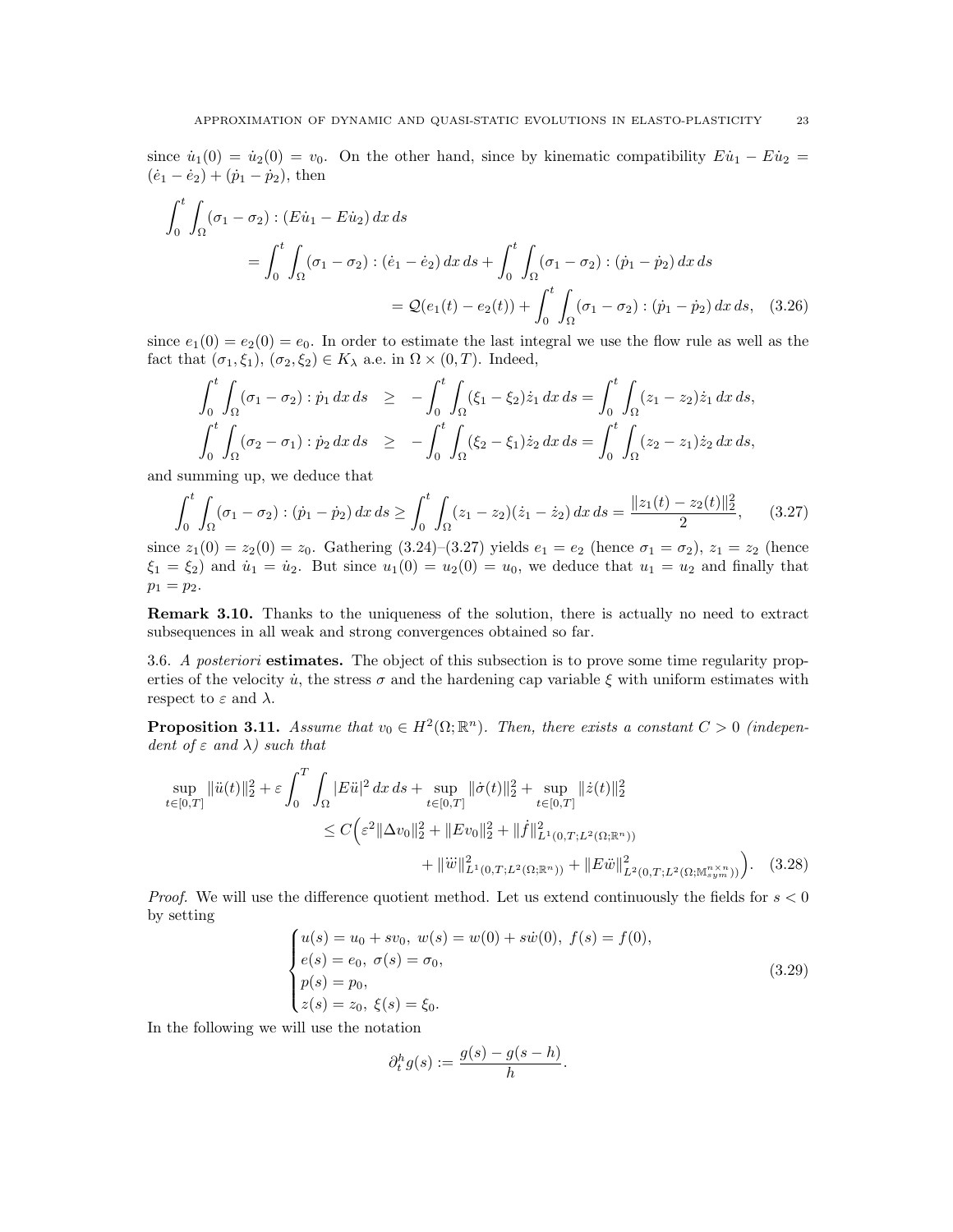Let  $t \in [0, T]$  and  $h < t$ . Using the equation of motion, we have for all  $\varphi \in L^2(0, T + h; H_0^1(\Omega; \mathbb{R}^n))$ ,

$$
\int_0^T \langle \ddot{u}(s), \varphi(s) \rangle ds + \int_0^T \int_{\Omega} \left( \sigma(s) + \varepsilon E \dot{u}(s) \right) : E \varphi(s) \, dx \, ds = \int_0^T \int_{\Omega} f(s) \cdot \varphi(s) \, dx \, ds,
$$
  

$$
\int_h^{T+h} \langle \ddot{u}(s-h), \varphi(s) \rangle \, ds + \int_h^{T+h} \int_{\Omega} \left( \sigma(s-h) + \varepsilon E \dot{u}(s-h) \right) : E \varphi(s) \, dx \, ds
$$
  

$$
= \int_h^{T+h} \int_{\Omega} f(s-h) \cdot \varphi(s) \, dx \, ds.
$$

Taking the difference of the two previous equalities with the test function  $\varphi = \chi_{[0,t]} \partial_t^h (\dot{u} - \dot{w})$ yields

$$
\int_0^t \langle \partial_t^h \ddot{u}(s), \partial_t^h (\dot{u} - \dot{w})(s) \rangle ds + \int_0^t \int_{\Omega} \partial_t^h (\sigma + \varepsilon E \dot{u})(s) : E \big( \partial_t^h (\dot{u} - \dot{w}) \big)(s) dx ds
$$
  

$$
- \int_0^t \int_{\Omega} \partial_t^h f(s) \cdot \partial_t^h (\dot{u} - \dot{w}) dx ds
$$
  

$$
= \frac{1}{h} \int_0^h \int_{\Omega} \big[ f(0) \cdot \partial_t^h (\dot{u} - \dot{w})(s) - (\sigma_0 + \varepsilon E v_0) : E \big( \partial_t^h (\dot{u} - \dot{w}) \big)(s) \big] dx ds
$$
  

$$
= \frac{1}{h} \int_0^h \int_{\Omega} \varepsilon \Delta v_0 \cdot \partial_t^h (\dot{u} - \dot{w})(s) dx ds,
$$

where we used the initial condition  $-\text{div}\sigma_0 = f(0)$  a.e. in  $\Omega$ . Hence thanks to the Cauchy-Schwarz inequality,

$$
\int_0^t \langle \partial_t^h \ddot{u}(s), \partial_t^h (\dot{u} - \dot{w})(s) \rangle ds + \int_0^t \int_\Omega \partial_t^h (\sigma + \varepsilon E \dot{u})(s) : E\big(\partial_t^h (\dot{u} - \dot{w})(s) \, dx \, ds
$$
  

$$
\leq (\varepsilon \|\Delta v_0\|_2 + \|\partial_t^h f\|_{L^1(0,T;L^2(\Omega; \mathbb{R}^n))}) \sup_{s \in [0,T]} \|\partial_t^h (\dot{u} - \dot{w})(s)\|_2. \tag{3.30}
$$

Next using the kinematic compatibility for the rates  $E\dot{u} = \dot{e} + \dot{p}$  a.e. on  $\Omega \times [0, T]$ , we get for all  $\tau \in L^2(0, T+h; L^2(\Omega; \mathbb{M}^{n \times n}_{sym})),$ 

$$
\int_0^T \int_{\Omega} E \dot{u}(s) : \tau(s) \, dx \, ds = \int_0^T \int_{\Omega} \dot{e}(s) : \tau(s) \, dx \, ds + \int_0^T \int_{\Omega} \dot{p}(s) : \tau(s) \, dx \, ds,
$$

$$
\int_h^{T+h} \int_{\Omega} E \dot{u}(s-h) : \tau(s) \, dx \, ds = \int_h^{T+h} \int_{\Omega} \dot{e}(s-h) : \tau(s) \, dx \, ds + \int_h^{T+h} \int_{\Omega} \dot{p}(s-h) : \tau(s) \, dx \, ds.
$$

Taking the difference of the two previous relations with the test function  $\tau = \chi_{[0,t]}(\partial_t^h \sigma)$  yields

$$
\int_0^t \int_{\Omega} E \partial_t^h \dot{u}(s) : \partial_t^h \sigma(s) \, dx \, ds - \int_0^t \int_{\Omega} \partial_t^h \dot{e}(s) : \partial_t^h \sigma(s) \, dx \, ds - \int_0^t \int_{\Omega} \partial_t^h \dot{p}(s) : \partial_t^h \sigma(s) \, dx \, ds
$$
\n
$$
= -\frac{1}{h} \int_0^h \int_{\Omega} E v_0 : \partial_t^h \sigma(s) \, dx \, ds \leq ||Ev_0||_2 \sup_{s \in [0, h]} ||\partial_t^h \sigma(s)||_2. \tag{3.31}
$$

According to the flow rule, since for a.e.  $s \in (0, T)$ ,

$$
(\dot{p}(s), \dot{z}(s)) \in N_{K_{\lambda}}(\sigma(s), \xi(s)), \quad (\dot{p}(s-h), \dot{z}(s-h)) \in N_{K_{\lambda}}(\sigma(s-h), \xi(s-h)),
$$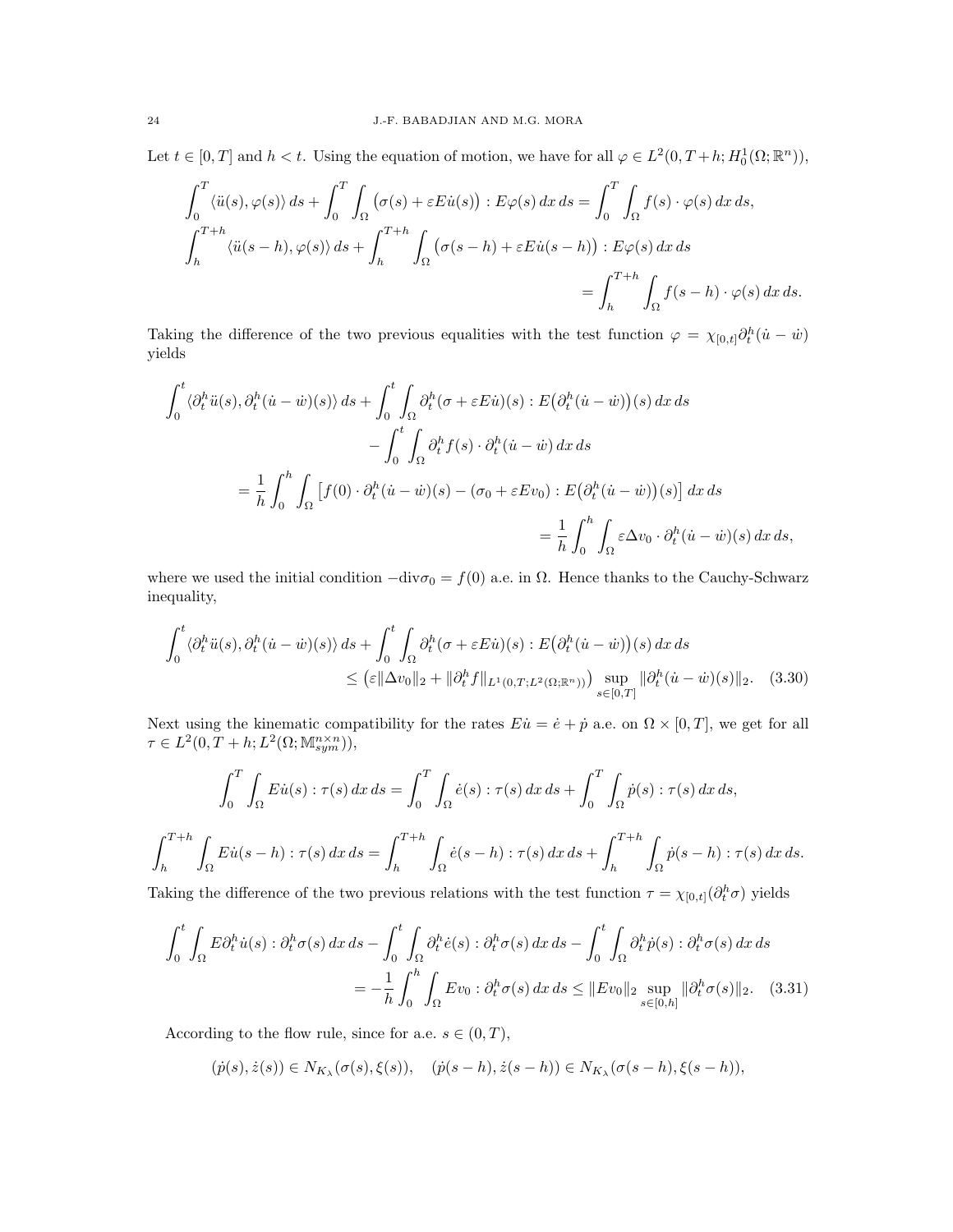then

$$
\int_0^t \int_{\Omega} \partial_t^h \dot{p}(s) : \partial_t^h \sigma(s) dx ds
$$
\n
$$
= \frac{1}{h^2} \int_0^t \int_{\Omega} \dot{p}(s) : (\sigma(s) - \sigma(s - h)) dx ds + \frac{1}{h^2} \int_0^t \int_{\Omega} \dot{p}(s - h) : (\sigma(s - h) - \sigma(s)) dx ds
$$
\n
$$
\geq -\frac{1}{h^2} \int_0^t \int_{\Omega} \dot{z}(s) (\xi(s) - \xi(s - h)) dx ds - \frac{1}{h^2} \int_0^t \int_{\Omega} \dot{z}(s - h) (\xi(s - h) - \xi(s)) dx ds
$$
\n
$$
= \frac{1}{h^2} \int_0^t \int_{\Omega} \dot{z}(s) (z(s) - z(s - h)) dx ds + \frac{1}{h^2} \int_0^t \int_{\Omega} \dot{z}(s - h) (z(s - h) - z(s)) dx ds
$$
\n
$$
= \int_0^t \int_{\Omega} \partial_t^h \dot{z}(s) \partial_t^h z(s) dx ds. \quad (3.32)
$$

Gathering  $(3.30)$ – $(3.32)$ , we obtain that

$$
\int_{0}^{t} \langle \partial_{t}^{h} (\ddot{u} - \ddot{w})(s), \partial_{t}^{h} (\dot{u} - \dot{w})(s) \rangle ds + \varepsilon \int_{0}^{t} \int_{\Omega} |\partial_{t}^{h} (E\dot{u})|^{2} dx ds \n+ \int_{0}^{t} \int_{\Omega} \partial_{t}^{h} \dot{e}(s) : \partial_{t}^{h} \sigma(s) dx ds + \int_{0}^{t} \int_{\Omega} \partial_{t}^{h} \dot{z}(s) \partial_{t}^{h} z(s) dx ds \n\leq (\varepsilon ||\Delta v_{0}||_{2} + ||\partial_{t}^{h} f||_{L^{1}(0,T;L^{2}(\Omega; \mathbb{R}^{n}))} + ||\partial_{t}^{h} \ddot{w}||_{L^{1}(0,T;L^{2}(\Omega; \mathbb{R}^{n}))}) \sup_{s \in [0,T]} ||\partial_{t}^{h} (\dot{u} - \dot{w})(s)||_{2} \n+ (||Ev_{0}||_{2} + ||E(\partial_{t}^{h} \dot{w})||_{L^{1}(0,T;L^{2}(\Omega; \mathbb{M}^{n \times n}_{sym}))}) \sup_{s \in [0,T]} ||\partial_{t}^{h} \sigma(s)||_{2} \n+ \varepsilon ||E(\partial_{t}^{h} \dot{w})||_{L^{2}(0,T;L^{2}(\Omega; \mathbb{M}^{n \times m}_{sym}))} ||E(\partial_{t}^{h} \dot{u})||_{L^{2}(0,T;L^{2}(\Omega; \mathbb{M}^{n \times n}_{sym}))},
$$

and thus, since  $\partial_t^h(\dot{u}-\dot{w}) \in L^2(0,T;H_0^1(\Omega;\mathbb{R}^n))$  and  $\partial_t^h(\ddot{u}-\ddot{w}) \in L^2(0,T;H^{-1}(\Omega;\mathbb{R}^n))$ , we get from [15, Section 5.9, Theorem 3] that

$$
\frac{\|\partial_t^h(i-\dot{w})(t)\|_2^2}{2} + \varepsilon \int_0^t \int_{\Omega} |\partial_t^h(E\dot{u})|^2 dx ds + \mathcal{Q}(\partial_t^h e(t)) + \frac{\|\partial_t^h z(t)\|_2^2}{2} \n\leq (\varepsilon \|\Delta v_0\|_2 + \|\partial_t^h f\|_{L^1(0,T;L^2(\Omega;\mathbb{R}^n))} + \|\partial_t^h \ddot{w}\|_{L^1(0,T;L^2(\Omega;\mathbb{R}^n))}) \sup_{s\in[0,T]} \|\partial_t^h (\dot{u} - \dot{w})(s)\|_2 \n+ \left( \|Ev_0\|_2 + \|E(\partial_t^h \dot{w})\|_{L^1(0,T;L^2(\Omega;\mathbb{M}^{n\times n}_{sym}))} \right) \sup_{s\in[0,T]} \|\partial_t^h \sigma(s)\|_2 \n+ \varepsilon \|E(\partial_t^h \dot{w})\|_{L^2(0,T;L^2(\Omega;\mathbb{M}^{n\times n}_{sym}))} \|E(\partial_t^h \dot{u})\|_{L^2(0,T;L^2(\Omega;\mathbb{M}^{n\times n}_{sym}))} \n+ \frac{\|\partial_t^h(\dot{u} - \dot{w})(0)\|_2^2}{2} + \mathcal{Q}(\partial_t^h e(0)) + \frac{\|\partial_t^h z(0)\|_2^2}{2}.
$$

Hence, applying Young's inequality, and according to the choice of the extensions (3.29), we obtain

$$
\sup_{t\in[0,T]} \|\partial_t^h(\dot{u}-\dot{w})(t)\|_2^2 + \varepsilon \int_0^T \int_{\Omega} |\partial_t^h(E\dot{u})|^2 dx ds + \sup_{t\in[0,T]} \|\partial_t^h \sigma(t)\|_2^2 + \sup_{t\in[0,T]} \|\partial_t^h z(t)\|_2^2
$$
  

$$
\leq C \Big( \varepsilon^2 \|\Delta v_0\|_2^2 + \|\partial_t^h f\|_{L^1(0,T;L^2(\Omega;\mathbb{R}^n))}^2 + \|\partial_t^h \ddot{w}\|_{L^1(0,T;L^2(\Omega;\mathbb{R}^n))}^2 + \|Ev_0\|_2^2
$$
  

$$
+ \|E(\partial_t^h \dot{w})\|_{L^2(0,T;L^2(\Omega;\mathbb{M}^{n\times n}_{sym}))}^2 \Big),
$$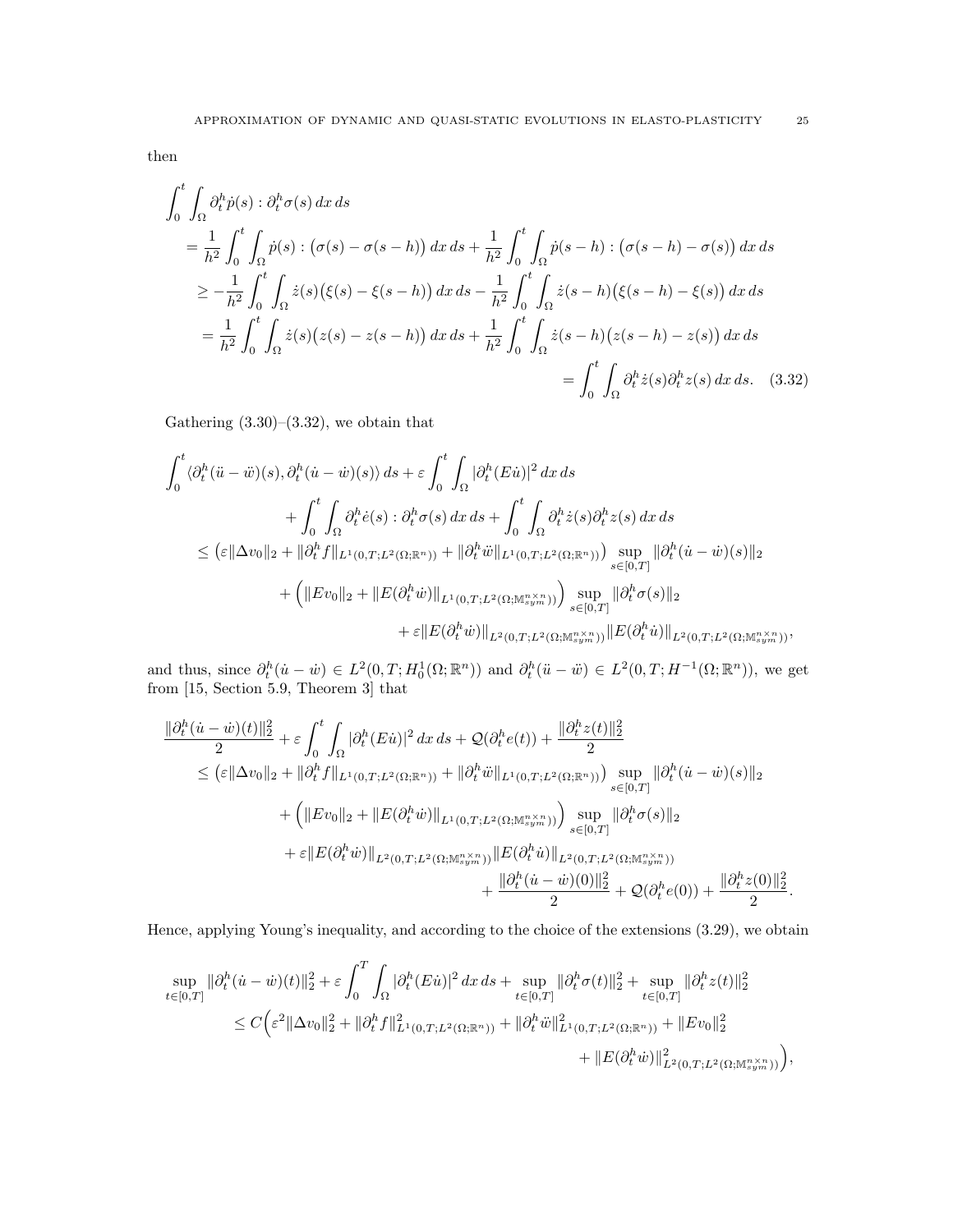for some constant  $C > 0$  independent of  $\varepsilon$ ,  $\lambda$  and  $h$ . Letting  $h \to 0$  leads to

$$
\sup_{t\in[0,T]} \|\ddot{u}(t)\|_{2}^{2} + \varepsilon \int_{0}^{T} \int_{\Omega} |E\ddot{u}|^{2} dx ds + \sup_{t\in[0,T]} \|\dot{\sigma}(t)\|_{2}^{2} + \sup_{t\in[0,T]} \|\dot{z}(t)\|_{2}^{2}
$$
\n
$$
\leq C \Big( \varepsilon^{2} \|\Delta v_{0}\|_{2}^{2} + \|\dot{f}\|_{L^{1}(0,T;L^{2}(\Omega;\mathbb{R}^{n}))}^{2} + \|Ev_{0}\|_{2}^{2} + \|\dddot{w}\|_{L^{1}(0,T;L^{2}(\Omega;\mathbb{R}^{n}))}^{2} + \|E\ddot{w}\|_{L^{2}(0,T;L^{2}(\Omega;\mathbb{M}^{n\times n}_{sym}))}^{2} \Big),
$$
\nwhich is (3.28).

# 4. The dynamical elasto-plastic cap model

In this section, we pass to the limit as the viscosity parameter  $\varepsilon$  tends to zero in order to recover a solution for the dynamical elasto-plastic cap model (1.3) from the visco-plastic evolutions obtained in Theorem 3.1. In this case, due to a lack of coercivity in reflexive Sobolev spaces, the space of kinematically admissible fields needs to be relaxed in the following way: given a boundary displacement  $\hat{w} \in H^1(\Omega; \mathbb{R}^n)$ , we set

$$
\mathcal{A}_{\text{dyn}}(\hat{w}) := \left\{ (v, \eta, q) \in (BD(\Omega) \cap L^2(\Omega; \mathbb{R}^n)) \times L^2(\Omega; \mathbb{M}_{sym}^{n \times n}) \times \mathcal{M}(\overline{\Omega}; \mathbb{M}_{sym}^{n \times n}) : Ev = \eta + q \text{ in } \Omega, \quad q = (\hat{w} - v) \odot \nu \mathcal{H}^{n-1} \text{ on } \partial\Omega \right\}.
$$

Indeed, it may happen that a kinematically admissible displacement  $v$  does not match the prescribed boundary value  $\hat{w}$  on some portion of the boundary (of positive  $\mathcal{H}^{n-1}$  measure). In that case, on this portion of the boundary a plastic strain  $q$  must develop, compatible with the fact that  $q$  is the jump part of the measure  $Ev$ .

As in the previous section, we fix  $\lambda \geq 1$  and consider a body load  $f \in AC([0, T]; L^2(\Omega; \mathbb{R}^n))$  and a boundary displacement which is the trace on  $\partial\Omega \times (0,T)$  of a function  $w \in H^2([0,T]; H^1(\Omega;\mathbb{R}^n)) \cap$  $H^3([0,T];L^2(\Omega;\mathbb{R}^n))$ . We also consider initial data  $(u_0,e_0,p_0,z_0) \in \mathcal{A}_{dyn}(w(0)) \times L^2(\Omega)$  and  $v_0 \in H^1(\Omega;\mathbb{R}^n)$  satisfying

$$
v_0 = \dot{w}(0)
$$
  $\mathcal{H}^{n-1}$ -a.e. on  $\partial\Omega$ ,

and

$$
(\sigma_0, \xi_0) := (\mathbb{C}e_0, -z_0) \in K_{\lambda}, \quad -\mathrm{div}\sigma_0 = f(0) \quad \text{a.e. in } \Omega.
$$

The main result of this section is the following existence and uniqueness result for a dynamical elasto-plastic cap model, obtained as a vanishing viscosity limit of the visco-plastic cap evolutions constructed in Theorem 3.1.

Theorem 4.1. There exist unique

$$
\begin{cases} u\in AC([0,T];BD(\Omega))\cap W^{2,\infty}([0,T];L^2(\Omega;\mathbb{R}^n)),\\ \sigma,\; e\in W^{1,\infty}([0,T];L^2(\Omega;\mathbb{M}^{n\times n}_{sym})),\\ p\in AC([0,T];\mathcal{M}(\overline{\Omega};\mathbb{M}^{n\times n}_{sym})),\\ \xi,\; z\in W^{1,\infty}([0,T];L^2(\Omega)), \end{cases}
$$

with the following properties: for all  $t \in [0, T]$ ,

$$
\begin{cases}\nEu(t) = e(t) + p(t) \text{ in } \Omega, & p(t) = (w(t) - u(t)) \odot \nu \mathcal{H}^{n-1} \text{ on } \partial\Omega, \\
\sigma(t) = \mathbb{C}e(t), & \xi(t) = -z(t), \\
(\sigma(t), \xi(t)) \in K_{\lambda} \text{ a.e. in } \Omega,\n\end{cases}
$$
\n(4.1)

and

$$
\begin{cases}\n\ddot{u} - \text{div}\sigma = f & a.e. \in \Omega \times (0, T), \\
(u(0), e(0), p(0), z(0)) = (u_0, e_0, p_0, z_0), & \dot{u}(0) = v_0.\n\end{cases}
$$
\n(4.2)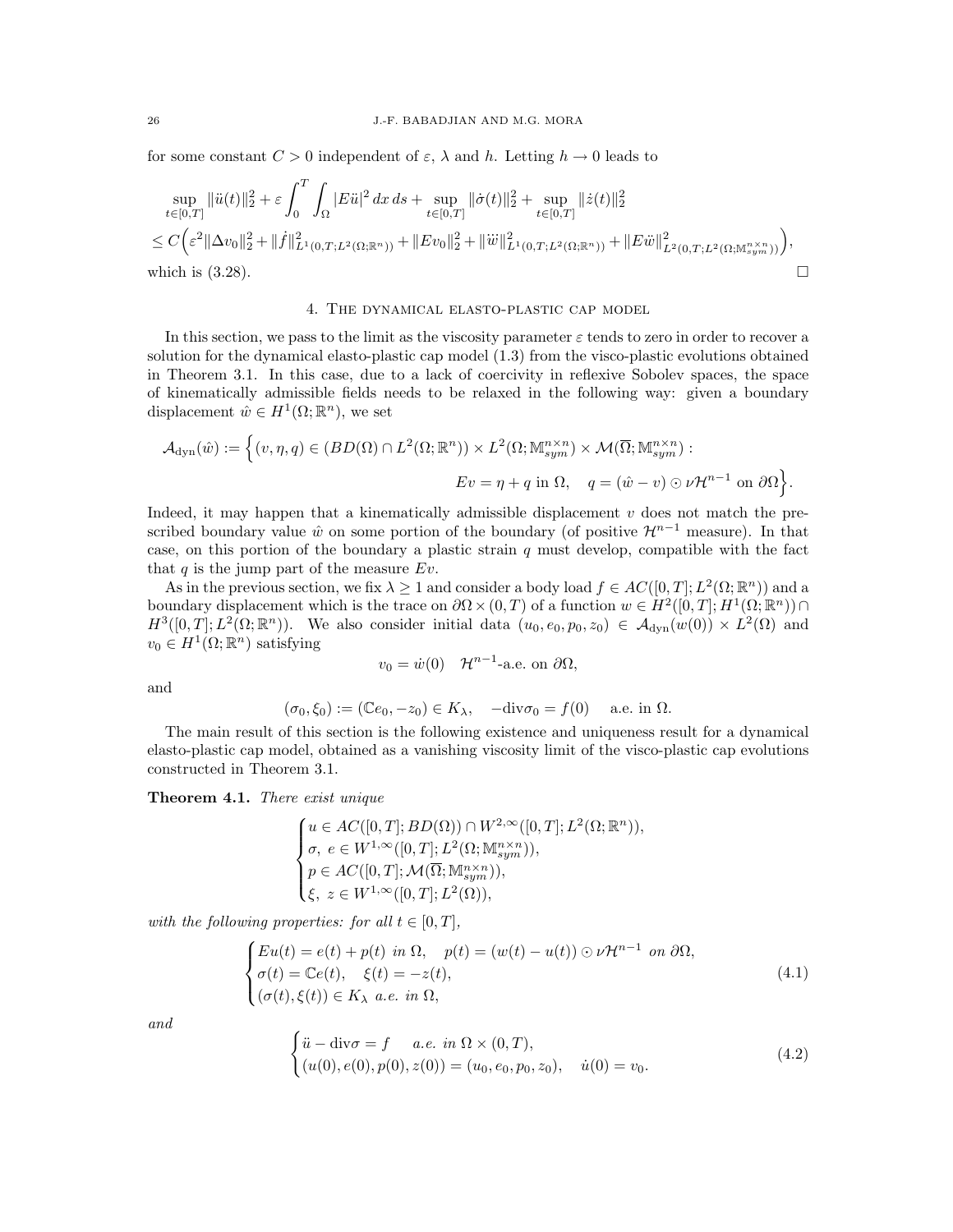Moreover, for a.e.  $t \in [0, T]$ ,

$$
\dot{z}(t) \ge 0 \qquad a.e. \in \Omega \tag{4.3}
$$

and the distribution  $[\sigma(t) : \dot{p}(t)]$  is a measure in  $\mathcal{M}(\overline{\Omega})$  satisfying

$$
H_{\lambda}(\dot{p}(t), \dot{z}(t)) = [\sigma(t) : \dot{p}(t)] + \xi(t)\dot{z}(t) \quad \text{in } \mathcal{M}(\overline{\Omega}). \tag{4.4}
$$

Remark 4.2. Within the proof of Theorem 4.1, we will also prove the following bound: there exists a constant  $C > 0$  (independent of  $\lambda$ ) such that

$$
\begin{split} \|\ddot{u}\|_{L^{\infty}(0,T;L^{2}(\Omega;\mathbb{R}^{n}))} + \|\dot{e}\|_{L^{\infty}(0,T;L^{2}(\Omega;\mathbb{M}^{n\times n}_{sym}))} + \|\dot{z}\|_{L^{\infty}(0,T;L^{2}(\Omega))} \\ &\leq C\Big(\|Ev_{0}\|_{2} + \|\dot{f}\|_{L^{1}(0,T;L^{2}(\Omega;\mathbb{R}^{n}))} + \|\dddot{w}\|_{L^{1}(0,T;L^{2}(\Omega;\mathbb{R}^{n}))} + \|E\ddot{w}\|_{L^{2}(0,T;L^{2}(\Omega;\mathbb{M}^{n\times n}_{sym}))}\Big). \end{split} \tag{4.5}
$$

The remaining of the section is devoted to the proof of Theorem 4.1.

4.1. A priori estimates and compactness. In order to apply the result of Theorem 3.1, we need to regularize the initial data. According to [8, Lemma 5.1], there exists a sequence  $(u_{0,\varepsilon}) \subset$  $H^1(\Omega;\mathbb{R}^n)$  such that  $u_{0,\varepsilon} = w(0)$   $\mathcal{H}^{n-1}$ -a.e. on  $\partial\Omega, u_{0,\varepsilon} \to u_0$  strongly in  $L^1(\Omega;\mathbb{R}^n)$ , and  $Eu_{0,\varepsilon} \to$  $Eu_0$  weakly\* in  $\mathcal{M}(\overline{\Omega}; \mathbb{M}^{n \times n}_{sym})$ . Setting  $p_{0,\varepsilon} = Eu_{0,\varepsilon} - e_0$ , we get that  $(u_{0,\varepsilon}, e_0, p_{0,\varepsilon}) \in \mathcal{A}_{vp}(w(0))$ . Moreover, using a standard approximation argument we can find a sequence  $(v_{0,\varepsilon}) \subset H^2(\Omega;\mathbb{R}^n)$ such that  $v_{0,\varepsilon} \to v_0$  strongly in  $H^1(\Omega;\mathbb{R}^n)$  and  $\varepsilon \Delta v_{0,\varepsilon} \to 0$  strongly in  $L^2(\Omega;\mathbb{R}^n)$ . For every  $\varepsilon > 0$ let  $u_{\varepsilon}, e_{\varepsilon}, \sigma_{\varepsilon}, p_{\varepsilon}, z_{\varepsilon}, \xi_{\varepsilon}$  be the unique solution of  $(3.2)-(3.4)$  with initial data  $(u_{0,\varepsilon}, e_0, p_{0,\varepsilon}, z_0, v_{0,\varepsilon}),$ whose existence is guaranteed by Theorem 3.1.

We first show that an energy equality holds.

**Proposition 4.3.** For every  $t \in [0, T]$ ,

$$
\mathcal{Q}(e_{\varepsilon}(t)) + \frac{1}{2} ||z_{\varepsilon}(t)||_2^2 + \int_0^t \mathcal{H}_{\lambda}(\dot{p}_{\varepsilon}(s), \dot{z}_{\varepsilon}(s)) ds + \frac{1}{2} ||\dot{u}_{\varepsilon}(t)||_2^2 + \varepsilon \int_0^t \int_{\Omega} |E\dot{u}_{\varepsilon}|^2 dx ds
$$
  

$$
= \mathcal{Q}(e_0) + \frac{1}{2} ||z_0||_2^2 + \frac{1}{2} ||v_{0,\varepsilon}||_2^2 + \int_0^t \int_{\Omega} (\sigma_{\varepsilon} + \varepsilon E \dot{u}_{\varepsilon}) : E\dot{w} dx ds
$$
  

$$
+ \int_0^t \int_{\Omega} \ddot{u}_{\varepsilon} \cdot \dot{w} dx ds + \int_0^t \int_{\Omega} f \cdot (\dot{u}_{\varepsilon} - \dot{w}) dx ds. \quad (4.6)
$$

*Proof.* Multiplying the equation of motion (3.3) by  $(\dot{u}_{\varepsilon} - \dot{w})\chi_{[0,t]} \in L^2(0,T;H_0^1(\Omega;\mathbb{R}^n))$ , and integrating by parts yield

$$
\int_0^t \int_{\Omega} \ddot{u}_{\varepsilon} \cdot (\dot{u}_{\varepsilon} - \dot{w}) \, dx \, ds + \int_0^t \int_{\Omega} (\sigma_{\varepsilon} + \varepsilon E \dot{u}_{\varepsilon}) : (E \dot{u}_{\varepsilon} - E \dot{w}) \, dx \, ds = \int_0^t \int_{\Omega} f \cdot (\dot{u}_{\varepsilon} - \dot{w}) \, dx \, ds.
$$

On the other hand, by the kinematic compatibility for the rates (3.15)  $E\dot{u}_{\varepsilon} = \dot{e}_{\varepsilon} + \dot{p}_{\varepsilon}$  a.e. in  $\Omega \times [0, T]$  and the flow rule in (3.4) we have

$$
\int_0^t \int_{\Omega} \sigma_{\varepsilon} : E \dot{u}_{\varepsilon} dx ds = \int_0^t \int_{\Omega} \sigma_{\varepsilon} : \dot{e}_{\varepsilon} dx ds + \int_0^t \mathcal{H}_{\lambda}(\dot{p}_{\varepsilon}(s), \dot{z}_{\varepsilon}(s)) ds - \int_0^t \int_{\Omega} \xi_{\varepsilon} \dot{z}_{\varepsilon} dx ds
$$
  
=  $\mathcal{Q}(e_{\varepsilon}(t)) - \mathcal{Q}(e_0) + \int_0^t \mathcal{H}_{\lambda}(\dot{p}_{\varepsilon}(s), \dot{z}_{\varepsilon}(s)) ds + \frac{1}{2} ||z_{\varepsilon}(t)||_2^2 - \frac{1}{2} ||z_0||_2^2$ ,

where we used that  $\xi_{\varepsilon} = -z_{\varepsilon}$ . Combining the two previous equalities and applying [15, Section 5.9, Theorem 3, we obtain that  $(4.6)$  holds.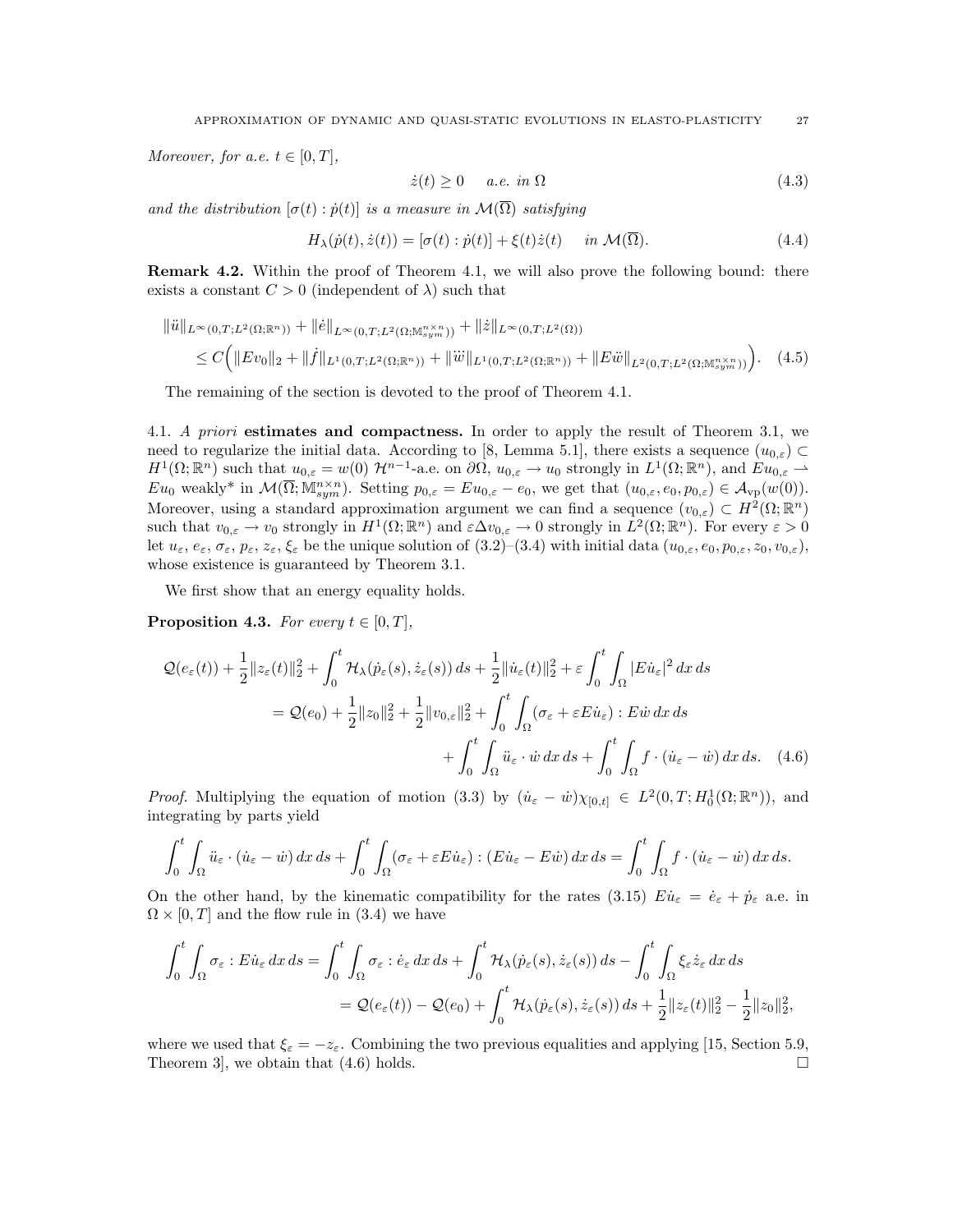**Remark 4.4.** Since  $\text{div}(\sigma_{\varepsilon} + \varepsilon E \dot{u}_{\varepsilon}) = \ddot{u}_{\varepsilon} - f \in L^2(0,T; L^2(\Omega;\mathbb{R}^n))$ , we deduce that the normal trace  $(\sigma_{\varepsilon} + \varepsilon E \dot{u}_{\varepsilon}) \nu \in L^2(0,T;H^{-1/2}(\partial \Omega;\mathbb{R}^n))$ . Using an integration by parts, the term

$$
\int_0^t \int_{\Omega} (\sigma_{\varepsilon} + \varepsilon E \dot{u}_{\varepsilon}) : E \dot{w} \, dx \, ds + \int_0^t \int_{\Omega} \ddot{u}_{\varepsilon} \cdot \dot{w} \, dx \, ds + \int_0^t \int_{\Omega} f \cdot (\dot{u}_{\varepsilon} - \dot{w}) \, dx \, ds
$$

can be equivalently rewritten as

$$
\int_0^t \langle (\sigma_\varepsilon(s) + \varepsilon E \dot u_\varepsilon(s)) \nu, \dot w(s) \rangle \, ds + \int_0^t \int_{\Omega} f \cdot \dot u_\varepsilon \, dx \, ds,
$$

where the bracket  $\langle \cdot, \cdot \rangle$  stands for the duality pairing between  $H^{-1/2}(\partial\Omega; \mathbb{R}^n)$  and  $H^{1/2}(\partial\Omega; \mathbb{R}^n)$ , which is precisely a weak formulation of the work of internal and external forces.

According to Proposition 3.11, there exists a constant  $C_1 > 0$  (independent of  $\varepsilon$  and  $\lambda$ ) such that

$$
\sup_{t \in [0,T]} \|\ddot{u}_{\varepsilon}(t)\|_{2} + \sqrt{\varepsilon} \|E\ddot{u}_{\varepsilon}\|_{L^{2}(0,T;L^{2}(\Omega; \mathbb{M}^{n \times n}_{sym}))} + \sup_{t \in [0,T]} \|\dot{e}_{\varepsilon}(t)\|_{2} + \sup_{t \in [0,T]} \|\dot{z}_{\varepsilon}(t)\|_{2}
$$
\n
$$
\leq C_{1} \Big( \varepsilon \|\Delta v_{0,\varepsilon}\|_{2} + \|Ev_{0,\varepsilon}\|_{2} + \|\dot{f}\|_{L^{1}(0,T;L^{2}(\Omega; \mathbb{R}^{n}))} + \|\dddot{w}\|_{L^{1}(0,T;L^{2}(\Omega; \mathbb{R}^{n}))} + \|E\ddot{w}\|_{L^{2}(0,T;L^{2}(\Omega; \mathbb{M}^{n \times n}_{sym}))} \Big). \tag{4.7}
$$

Moreover, as a consequence of Proposition 4.3, and by applying the coercivity properties  $(2.1)$ , (2.3), and Hölder inequality, we deduce that there is a constant  $C > 0$  (independent of  $\varepsilon$  and  $\lambda$ ) such that

$$
\frac{\alpha_{\mathbb{C}}}{2} \|e_{\varepsilon}(t)\|_{2}^{2} + \frac{1}{2} \|z_{\varepsilon}(t)\|_{2}^{2} + \alpha_{H} \int_{0}^{t} \|\dot{p}_{\varepsilon}(s)\|_{1} ds + \frac{1}{2} \|\dot{u}_{\varepsilon}(t)\|_{2}^{2} + \varepsilon \int_{0}^{t} \int_{\Omega} |E\dot{u}_{\varepsilon}|^{2} dx ds
$$
\n
$$
\leq C \Big( 1 + \sup_{s \in [0,T]} \|e_{\varepsilon}(s)\|_{2} + \sup_{s \in [0,T]} \|\dot{u}_{\varepsilon}(s)\|_{2} + \varepsilon \|E\dot{u}_{\varepsilon}\|_{L^{2}(0,T;L^{2}(\Omega; \mathbb{M}^{n \times n}_{sym}))} \Big) + \frac{\alpha_{H}}{\sqrt{n}} \int_{0}^{T} \|\dot{z}_{\varepsilon}(s)\|_{1} ds,
$$

where we used the fact that  $(\ddot{u}_{\varepsilon})$  is uniformly bounded in  $L^{\infty}(0,T; L^{2}(\Omega;\mathbb{R}^{n}))$  by  $(4.7)$ , and that  $(v_{0,\varepsilon})$  is uniformly bounded in  $L^2(\Omega;\mathbb{R}^n)$ . By (4.7) again, we also have that  $\dot{z}_\varepsilon$  is uniformly bounded in  $L^{\infty}(0,T; L^2(\Omega))$ ; thus, by Young inequality we conclude that

$$
\sup_{t \in [0,T]} \|\dot{u}_{\varepsilon}(t)\|_{2} + \sqrt{\varepsilon} \|E\dot{u}_{\varepsilon}\|_{L^{2}(0,T;L^{2}(\Omega; \mathbb{M}_{sym}^{n \times n}))} + \sup_{t \in [0,T]} \|e_{\varepsilon}(t)\|_{2} + \sup_{t \in [0,T]} \|z_{\varepsilon}(t)\|_{2} \leq C_{2}, \quad (4.8)
$$
\n
$$
\int_{0}^{T} \|\dot{p}_{\varepsilon}(s)\|_{1} ds \leq C_{3}, \tag{4.9}
$$

for some constants  $C_2 > 0$  and  $C_3 > 0$  both independent of  $\varepsilon$  and  $\lambda$ .

Let  $\Omega'$  be a smooth and bounded open set such that  $\overline{\Omega} \subset \Omega'$ . For every  $t \in [0, T]$  we extend  $u_{\varepsilon}(t), e_{\varepsilon}(t), p_{\varepsilon}(t),$  and  $z_{\varepsilon}(t)$  to  $\Omega'$  by setting  $u_{\varepsilon}(t) = w(t), e_{\varepsilon}(t) = Ew(t), p_{\varepsilon}(t) = 0, z_{\varepsilon}(t) = 0$  in  $\Omega' \setminus \Omega$ . Clearly the bounds (4.7), (4.8), and (4.9) remain satisfied if we replace  $\Omega$  by  $\Omega'$ .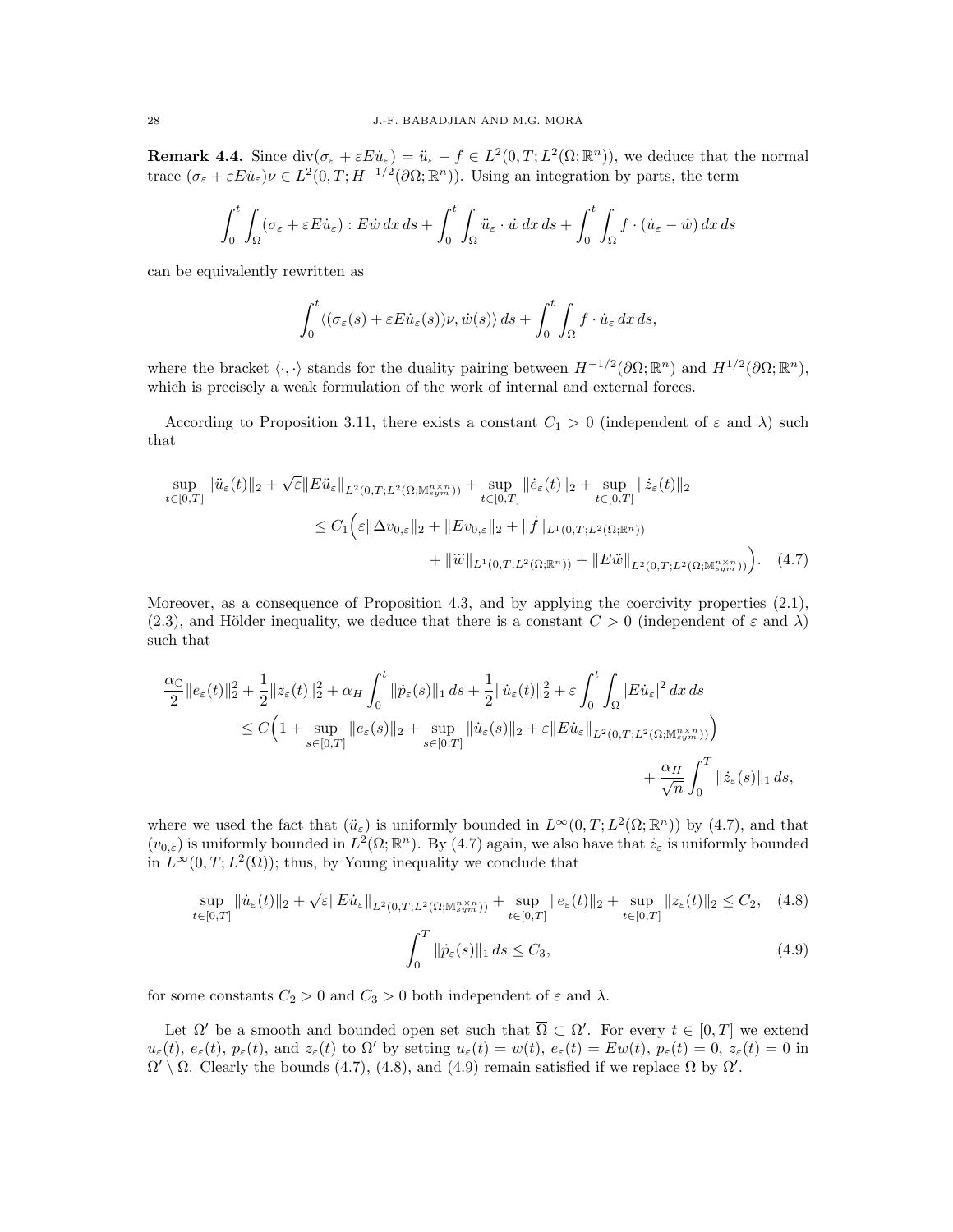By (4.7) and (4.8) we deduce the existence of three functions  $v \in W^{1,\infty}([0,T]; L^2(\Omega'; \mathbb{R}^n))$ ,  $e \in W^{1,\infty}([0,T]; L^2(\Omega'; \mathbb{M}^{n \times n}_{sym})),$  and  $z \in W^{1,\infty}([0,T]; L^2(\Omega'))$  such that, up to a subsequence,

$$
\dot{u}_{\varepsilon} \rightharpoonup v \text{ weakly* in } L^{\infty}(0, T; L^{2}(\Omega'; \mathbb{R}^{n})),
$$
  

$$
\ddot{u}_{\varepsilon} \rightharpoonup \dot{v} \text{ weakly* in } L^{\infty}(0, T; L^{2}(\Omega'; \mathbb{R}^{n})),
$$
\n(4.10)

$$
e_{\varepsilon} \rightharpoonup e \text{ weakly* in } L^{\infty}(0, T; L^{2}(\Omega'; \mathbb{M}^{n \times n}_{sym})),
$$
\n(4.11)

$$
\dot{e}_{\varepsilon} \rightharpoonup \dot{e}
$$
 weakly\* in  $L^{\infty}(0,T; L^{2}(\Omega'; \mathbb{M}^{n \times n}_{sym})),$ 

$$
z_{\varepsilon} \rightharpoonup z \text{ weakly* in } L^{\infty}(0, T; L^{2}(\Omega')),
$$
  
\n
$$
\dot{z}_{\varepsilon} \rightharpoonup \dot{z} \text{ weakly* in } L^{\infty}(0, T; L^{2}(\Omega')).
$$
\n(4.12)

By Ascoli-Arzelà Theorem and the bounds (4.7) and (4.8), we also have that for every 
$$
t \in [0, T]
$$
,

$$
\dot{u}_{\varepsilon}(t) \rightharpoonup v(t) \text{ weakly in } L^{2}(\Omega'; \mathbb{R}^{n}),\tag{4.13}
$$

$$
e_{\varepsilon}(t) \rightharpoonup e(t) \text{ weakly in } L^{2}(\Omega'; \mathbb{M}^{n \times n}_{sym}),
$$
\n(4.14)

$$
z_{\varepsilon}(t) \rightharpoonup z(t) \text{ weakly in } L^2(\Omega'). \tag{4.15}
$$

Moreover, by (3.4) we have

$$
\dot{z}(t) \ge 0 \quad \text{ a.e. in } \Omega, \quad \text{for a.e. } t \in [0, T]. \tag{4.16}
$$

We next establish some compactness on the sequence  $(p_{\varepsilon})$  of plastic strains. By (4.9) and Helly Theorem (see [23, Theorem 3.2] or [7, Lemma 7.2]) we deduce the existence of a subsequence (not relabeled) and of a function  $p \in BV([0,T]; \mathcal{M}(\Omega'; \mathbb{M}^{n \times n}_{sym}))$  such that for every  $t \in [0,T]$ ,

$$
p_{\varepsilon}(t) \rightharpoonup p(t) \text{ weakly* in } \mathcal{M}(\Omega'; \mathbb{M}^{n \times n}_{sym}).
$$
\n(4.17)

Finally we state some compactness properties for the sequence  $(u_{\varepsilon})$  of displacements. By (4.14) and (4.17) we have that  $Eu_{\varepsilon}(t) \rightharpoonup e(t) + p(t)$  weakly<sup>\*</sup> in  $\mathcal{M}(\Omega'; \mathbb{M}^{n \times n}_{sym})$ . Since  $u_{\varepsilon}(t) = w(t)$  a.e. on  $\Omega' \setminus \Omega$ , we deduce by the Poincaré-Korn inequality (see [34, Chapter II, Remark 2.5 (ii)]) that the sequence  $(u_\varepsilon(t))$  is uniformly bounded in  $BD(\Omega')$ . Therefore, for every  $t \in [0, T]$  there exist a subsequence  $(\varepsilon_j)$ , possibly depending on t, and a function  $u(t) \in BD(\Omega')$  such that  $u_{\varepsilon_j}(t) \to u(t)$ weakly<sup>\*</sup> in  $BD(\Omega')$ . Since  $u(t) = w(t)$  a.e. in  $\Omega' \setminus \Omega$  and  $Eu(t) = e(t) + p(t)$  in  $\Omega'$ , we conclude again by the Poincaré-Korn inequality that the limit  $u(t)$  is uniquely determined. Therefore, the convergence result holds for the whole sequence, that is,

$$
u_{\varepsilon}(t) \rightharpoonup u(t) \text{ weakly* in } BD(\Omega') \quad \text{ for every } t \in [0, T]. \tag{4.18}
$$

In particular, we have shown that for every  $t \in [0, T]$ ,

$$
Eu(t) = e(t) + p(t) \text{ in } \Omega, \quad p(t) = (w(t) - u(t)) \odot \nu \mathcal{H}^{n-1} \text{ on } \partial \Omega.
$$
 (4.19)

Moreover, by (4.13) and (4.18) we infer that  $v(t) = \dot{u}(t)$  for every  $t \in [0, T]$ , hence

$$
u \in W^{2,\infty}([0,T]; L^2(\Omega; \mathbb{R}^n)).
$$

Clearly, from the convergences of the initial data  $(u_{0,\varepsilon})$  and  $(v_{0,\varepsilon})$ , the initial conditions  $u(0) = u_0$ ,  $e(0) = e_0$ ,  $p(0) = p_0$ ,  $z(0) = z_0$ , and  $\dot{u}(0) = v_0$  are satisfied. Inequality (4.5) is an immediate consequence of (4.7).

We define  $\sigma(t) := \mathbb{C}e(t)$  and  $\xi(t) := -z(t)$ . Since  $(\sigma_{\varepsilon}(t), \xi_{\varepsilon}(t)) \in K_{\lambda}$  a.e. in  $\Omega$  and  $K_{\lambda}$  is a closed and convex set, by (4.14) and (4.15) we immediately deduce that  $(\sigma(t), \xi(t)) \in K_\lambda$  a.e. in  $\Omega$ . Let  $\varphi \in \mathcal{C}_c^{\infty}(\Omega \times (0,T);\mathbb{R}^n)$ . By the equation of motion in (3.3) we have

$$
\int_0^T \int_{\Omega} \ddot{u}_{\varepsilon} \cdot \varphi \, dx \, dt + \int_0^T \int_{\Omega} (\sigma_{\varepsilon} + \varepsilon E \dot{u}_{\varepsilon}) : E \varphi \, dx \, dt = \int_0^T \int_{\Omega} f \cdot \varphi \, dx \, dt.
$$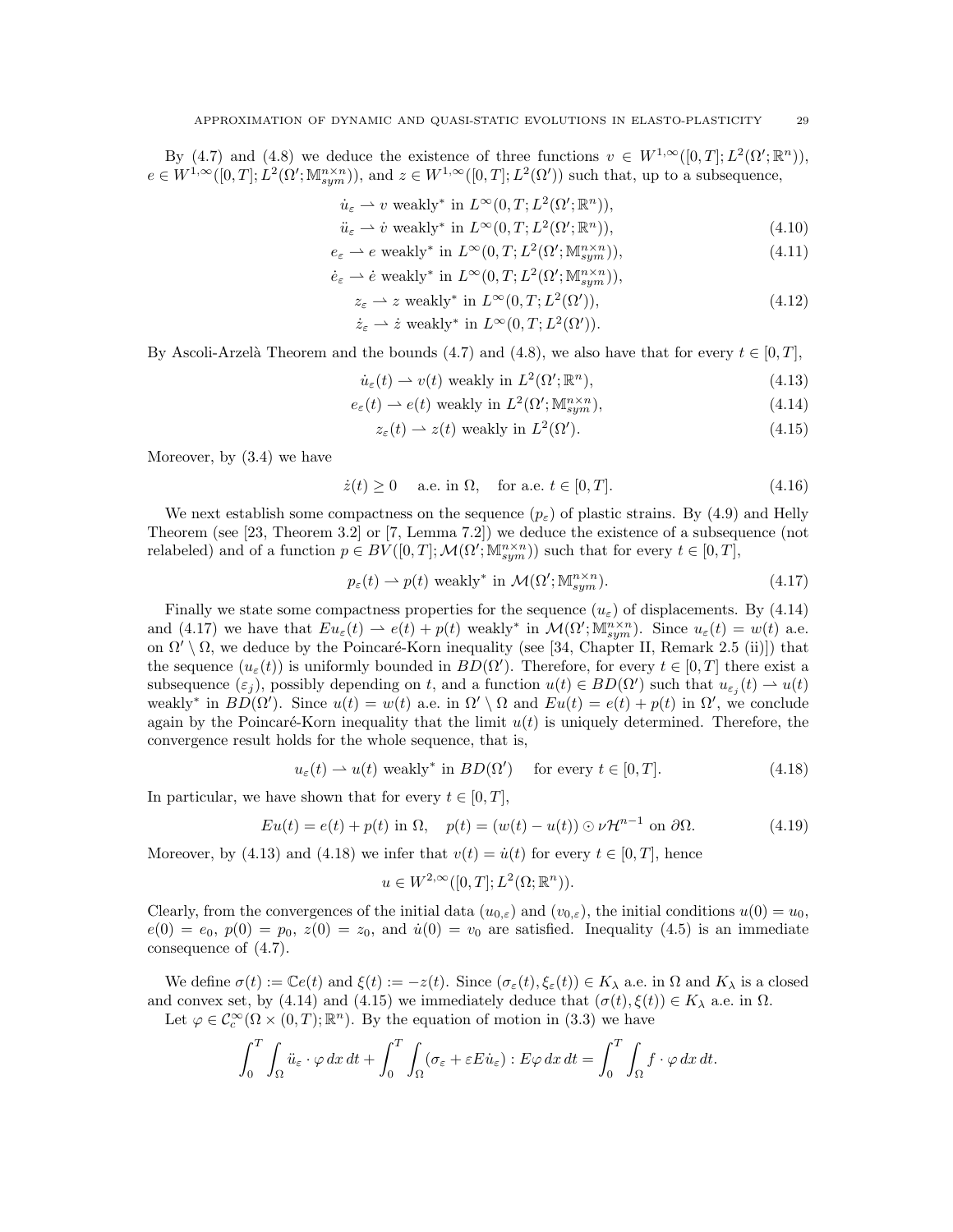Since  $\varepsilon E \dot{u}_{\varepsilon} \to 0$  strongly in  $L^2(0,T;L^2(\Omega;\mathbb{M}^{n\times n}_{sym}))$  by (4.8), we can pass to the limit in the above equality and obtain

$$
\int_0^T \int_{\Omega} \ddot{u} \cdot \varphi \, dx \, dt + \int_0^T \int_{\Omega} \sigma : E \varphi \, dx \, dt = \int_0^T \int_{\Omega} f \cdot \varphi \, dx \, dt,
$$

which implies

$$
\ddot{u} - \text{div}\sigma = f \quad \text{ a.e. in } \Omega \times (0, T).
$$

4.2. Strong convergences and flow rule. We first improve the weak convergences established at the previous section into strong convergences.

Lemma 4.5. The following strong convergences hold:

$$
\dot{u}_{\varepsilon} \to \dot{u} \ \text{strongly in } L^{\infty}(0, T; L^{2}(\Omega; \mathbb{R}^{n})), \tag{4.20}
$$

$$
e_{\varepsilon} \to e \ \text{ strongly in } L^{\infty}(0, T; L^{2}(\Omega; \mathbb{M}^{n \times n}_{sym})), \tag{4.21}
$$

$$
z_{\varepsilon} \to z \ strongly \ in \ L^{\infty}(0, T; L^{2}(\Omega)), \tag{4.22}
$$

$$
\sqrt{\varepsilon} E \dot{u}_{\varepsilon} \to 0 \text{ strongly in } L^2(0, T; L^2(\Omega; \mathbb{M}^{n \times n}_{sym})). \tag{4.23}
$$

*Proof.* We first observe that the flow rule in (3.4), together with the fact that  $(\sigma(t), \xi(t)) \in K_\lambda$ a.e. in  $\Omega$ , implies that for a.e.  $t \in [0, T]$ 

$$
\int_{\Omega} \dot{p}_{\varepsilon}(t) : (\sigma_{\varepsilon}(t) - \sigma(t)) dx + \int_{\Omega} \dot{z}_{\varepsilon}(t) (\xi_{\varepsilon}(t) - \xi(t)) dx \ge 0.
$$

Using the kinematic compatibility for the rates (3.15)  $E\dot{u}_{\varepsilon}(t) = \dot{e}_{\varepsilon}(t) + \dot{p}_{\varepsilon}(t)$  a.e. in  $\Omega$ , and the definition of  $\xi_{\varepsilon}(t)$  and  $\xi(t)$ , we obtain

$$
\int_{\Omega} \dot{e}_{\varepsilon}(t) : (\sigma_{\varepsilon}(t) - \sigma(t)) dx + \int_{\Omega} \dot{z}_{\varepsilon}(t) (z_{\varepsilon}(t) - z(t)) dx \n- \int_{\Omega} E \dot{u}_{\varepsilon}(t) : (\sigma_{\varepsilon}(t) + \varepsilon E \dot{u}_{\varepsilon}(t) - \sigma(t)) dx + \varepsilon \int_{\Omega} |E \dot{u}_{\varepsilon}(t)|^2 dx \le 0.
$$

Integration by parts yields

$$
\int_{\Omega} (\dot{e}_{\varepsilon}(t) - \dot{e}(t)) : (\sigma_{\varepsilon}(t) - \sigma(t)) dx + \int_{\Omega} (\dot{z}_{\varepsilon}(t) - \dot{z}(t)) (z_{\varepsilon}(t) - z(t)) dx \n+ \int_{\Omega} (\ddot{u}_{\varepsilon}(t) - \ddot{u}(t)) \cdot (\dot{u}_{\varepsilon}(t) - \dot{u}(t)) dx + \varepsilon \int_{\Omega} |E \dot{u}_{\varepsilon}(t)|^2 dx \n\leq - \int_{\Omega} \dot{e}(t) : (\sigma_{\varepsilon}(t) - \sigma(t)) dx - \int_{\Omega} \dot{z}(t) (z_{\varepsilon}(t) - z(t)) dx - \int_{\Omega} (\ddot{u}_{\varepsilon}(t) - \ddot{u}(t)) \cdot (\dot{u}(t) - \dot{w}(t)) dx \n+ \int_{\Omega} E \dot{w}(t) : (\sigma_{\varepsilon}(t) + \varepsilon E \dot{u}_{\varepsilon}(t) - \sigma(t)) dx.
$$

By integrating with respect to time between  $0$  and  $t$ , we obtain

$$
\mathcal{Q}(e_{\varepsilon}(t) - e(t)) + \frac{1}{2} \|z_{\varepsilon}(t) - z(t)\|_{2}^{2} + \frac{1}{2} \| \dot{u}_{\varepsilon}(t) - \dot{u}(t) \|_{2}^{2} + \varepsilon \int_{0}^{t} \int_{\Omega} |E\dot{u}_{\varepsilon}(s)|^{2} dx ds
$$
  
\n
$$
\leq \frac{1}{2} \|v_{0,\varepsilon} - v_{0}\|_{2}^{2} - \int_{0}^{t} \int_{\Omega} \dot{e}(s) : (\sigma_{\varepsilon}(s) - \sigma(s)) dx ds - \int_{0}^{t} \int_{\Omega} \dot{z}(s)(z_{\varepsilon}(s) - z(s)) dx ds
$$
  
\n
$$
- \int_{0}^{t} \int_{\Omega} (\ddot{u}_{\varepsilon}(s) - \ddot{u}(s)) \cdot (\dot{u}(s) - \dot{w}(s)) dx ds + \int_{0}^{t} \int_{\Omega} E\dot{w}(s) : (\sigma_{\varepsilon}(s) + \varepsilon E\dot{u}_{\varepsilon}(s) - \sigma(s)) dx ds,
$$

where we used the fact that  $e_{\varepsilon}(0) - e(0) = 0$ ,  $z_{\varepsilon}(0) - z(0) = 0$ , and  $\dot{u}_{\varepsilon}(0) - \dot{u}(0) = v_{0,\varepsilon} - v_0$ . Since the right-handside converges to 0 by (4.8) and (4.10)–(4.12), by (2.1) we deduce (4.20)–(4.23).  $\Box$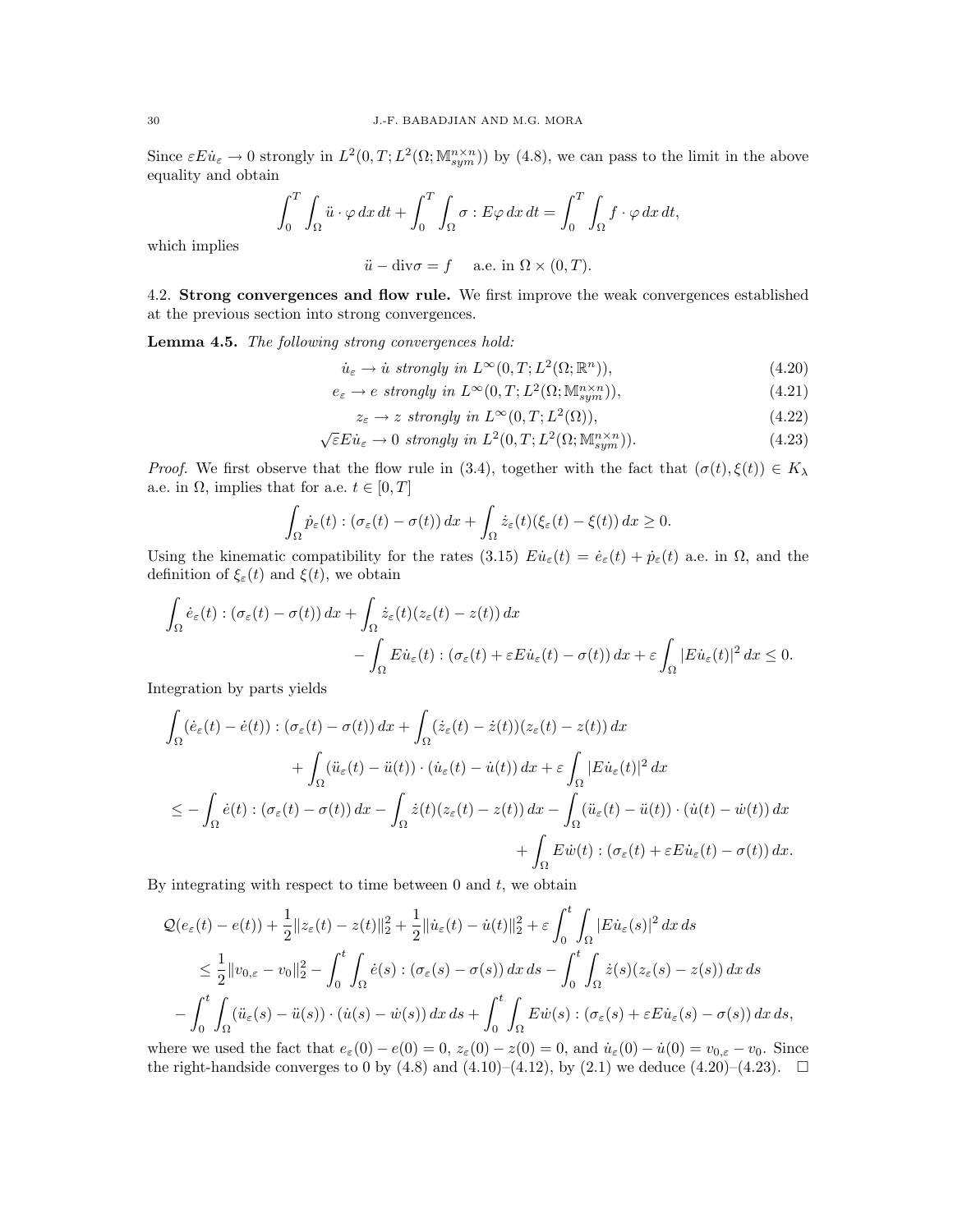The energy balance (4.6) can be rewritten between two times  $0 \le t_1 \le t_2 \le T$  as

$$
\mathcal{Q}(e_{\varepsilon}(t_2)) + \frac{1}{2} \|z_{\varepsilon}(t_2)\|_{2}^{2} + \int_{t_1}^{t_2} \mathcal{H}_{\lambda}(\dot{p}_{\varepsilon}(s), \dot{z}_{\varepsilon}(s)) ds + \frac{1}{2} \|\dot{u}_{\varepsilon}(t_2)\|_{2}^{2} + \varepsilon \int_{t_1}^{t_2} \int_{\Omega} |E\dot{u}_{\varepsilon}|^{2} dx ds
$$
  
\n
$$
= \mathcal{Q}(e_{\varepsilon}(t_1)) + \frac{1}{2} \|z_{\varepsilon}(t_1)\|_{2}^{2} + \frac{1}{2} \|\dot{u}_{\varepsilon}(t_1)\|_{2}^{2} + \int_{t_1}^{t_2} \int_{\Omega} (\sigma_{\varepsilon} + \varepsilon E \dot{u}_{\varepsilon}) : E\dot{w} dx ds
$$
  
\n
$$
+ \int_{t_1}^{t_2} \int_{\Omega} \ddot{u}_{\varepsilon} \cdot \dot{w} dx ds + \int_{t_1}^{t_2} \int_{\Omega} f \cdot (\dot{u}_{\varepsilon} - \dot{w}) dx ds.
$$

Owing to Lemma 4.5, Proposition 2.2, and the lower semicontinuity of the dissipation  $\mathcal{D}_{\lambda}$ , we deduce

$$
\mathcal{Q}(e(t_2)) + \frac{1}{2} ||z(t_2)||_2^2 + \mathcal{D}_{\lambda}(p, z; [t_1, t_2]) + \frac{1}{2} ||\dot{u}(t_2)||_2^2
$$
  
\n
$$
\leq \mathcal{Q}(e(t_1)) + \frac{1}{2} ||z(t_1)||_2^2 + \frac{1}{2} ||\dot{u}(t_1)||_2^2
$$
  
\n
$$
+ \int_{t_1}^{t_2} \int_{\Omega} (\sigma : E\dot{w} + \ddot{u} \cdot \dot{w}) dx ds + \int_{t_1}^{t_2} \int_{\Omega} f \cdot (\dot{u} - \dot{w}) dx ds. \quad (4.24)
$$

So far we only know that the mapping  $t \mapsto p(t)$  has bounded variation into  $\mathcal{M}(\overline{\Omega}; \mathbb{M}^{n \times n}_{sym})$ . The previous energy inequality will enable us to prove the absolute continuity in time of the plastic strain.

**Lemma 4.6.** We have  $p \in AC([0, T]; \mathcal{M}(\overline{\Omega}; \mathbb{M}^{n \times n}_{sym}))$  and  $u \in AC([0, T]; BD(\Omega)).$ 

*Proof.* We recall that by  $(2.3)$  and  $(4.16)$ 

$$
\mathcal{D}_{\lambda}(p,z; [t_1, t_2]) \geq \mathcal{H}_{\lambda}(p(t_2) - p(t_1), z(t_2) - z(t_1)) \geq \alpha_H \|p(t_2) - p(t_1)\|_1 - \frac{\alpha_H}{\sqrt{n}} \|z(t_2) - z(t_1)\|_1.
$$

Combining this inequality with (4.24) and the Cauchy-Schwarz inequality yields

$$
\alpha_H ||p(t_2) - p(t_1)||_1 \leq \sup_{t \in [0,T]} ||\sigma(t)||_2 ||e(t_2) - e(t_1)||_2 + \sup_{t \in [0,T]} ||\dot{u}(t)||_2 ||\dot{u}(t_2) - \dot{u}(t_1)||_2
$$
  
+ 
$$
\sup_{t \in [0,T]} ||\sigma(t)||_2 \int_{t_1}^{t_2} ||E\dot{w}(s)||_2 ds + \sup_{t \in [0,T]} ||\ddot{u}(t)||_2 \int_{t_1}^{t_2} ||\dot{w}(s)||_2 ds
$$
  
+ 
$$
\sup_{t \in [0,T]} (||\dot{u}(t)||_2 + ||\dot{w}(t)||_2) \int_{t_1}^{t_2} ||\dot{f}(s)||_2 ds
$$
  
+ 
$$
\sup_{t \in [0,T]} ||z(t)||_2 ||z(t_2) - z(t_1)||_2 + \frac{\alpha_H}{\sqrt{n}} ||z(t_2) - z(t_1)||_1.
$$
 (4.25)

This implies that  $p \in AC([0,T]; \mathcal{M}(\overline{\Omega}; \mathbb{M}^{n \times n}_{sym}))$  and, by the kinematic compatibility and the Poincaré-Korn inequality, that  $u \in AC([0, T]; BD(\Omega)).$ 

As a consequence of (4.19) and [7, Lemma 5.5], we infer that for a.e.  $t \in [0, T]$ ,

$$
(\dot{u}(t), \dot{e}(t), \dot{p}(t)) \in \mathcal{A}_{\text{dyn}}(\dot{w}(t)).\tag{4.26}
$$

We are now in position to derive the flow rule.

**Proposition 4.7.** For a.e.  $t \in [0,T]$ , the distribution  $[\sigma(t): \dot{p}(t)]$  is a measure in  $\mathcal{M}(\overline{\Omega})$  and satisfies

$$
H_{\lambda}(\dot{p}(t), \dot{z}(t)) = [\sigma(t) : \dot{p}(t)] + \xi(t)\dot{z}(t) \quad in \mathcal{M}(\Omega).
$$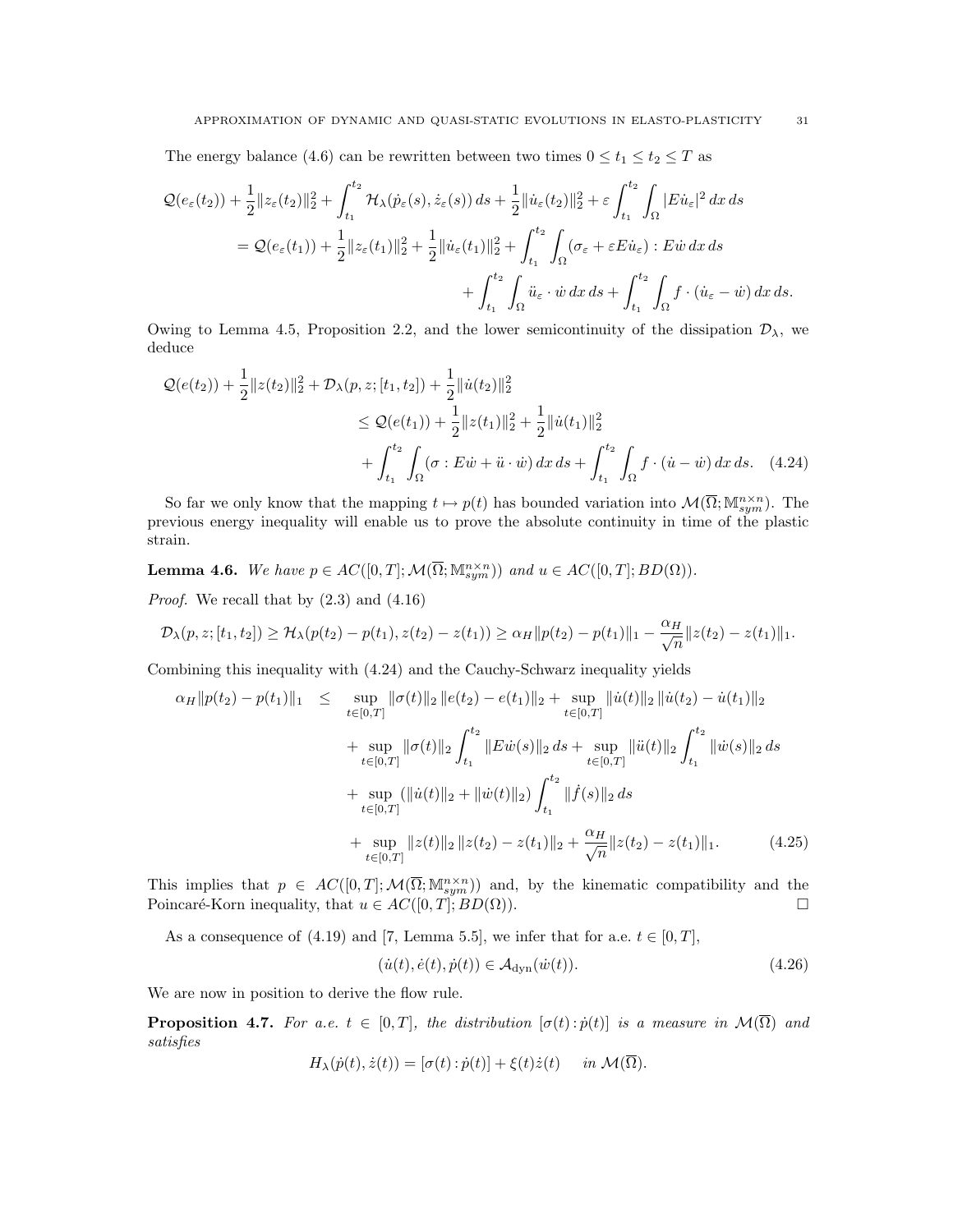Proof. According to Lemma 4.6 and Proposition 2.2, we have

$$
\mathcal{D}_{\lambda}(p,z; [t_1, t_2]) = \int_{t_1}^{t_2} \mathcal{H}_{\lambda}(\dot{p}(s), \dot{z}(s)) ds.
$$

Dividing the energy inequality (4.24) by  $t_2 - t_1$  (with  $t_2 > t_1$ ) and sending  $t_1$  to  $t_2 = t$ , we obtain that

$$
\int_{\Omega} \sigma(t) : \dot{e}(t) dx + \int_{\Omega} z(t) \dot{z}(t) dx + \mathcal{H}_{\lambda}(\dot{p}(t), \dot{z}(t)) + \int_{\Omega} \dot{u}(t) \cdot \ddot{u}(t) dx
$$
\n
$$
\leq \int_{\Omega} (\sigma(t) : E\dot{w}(t) + \ddot{u}(t) \cdot \dot{w}(t)) dx + \int_{\Omega} f(t) \cdot (\dot{u}(t) - \dot{w}(t)) dx
$$

for a.e.  $t \in [0, T]$ . Using the equation of motion, the previous inequality can be equivalently written as

$$
\mathcal{H}_{\lambda}(\dot{p}(t),\dot{z}(t)) \leq \int_{\Omega} \sigma(t) : (E\dot{w}(t) - \dot{e}(t)) dx + \int_{\Omega} \text{div}\sigma(t) \cdot (\dot{w}(t) - \dot{u}(t)) dx + \int_{\Omega} \xi(t)\dot{z}(t) dx.
$$

We notice that by (4.26), for a.e.  $t \in [0, T]$  we have  $\dot{u}(t) \in BD(\Omega) \cap L^2(\Omega; \mathbb{R}^n)$ ,  $\dot{e}(t) \in L^2(\Omega; \mathbb{M}^{n \times n}_{sym})$ ,  $\dot{p}(t) \in \mathcal{M}(\overline{\Omega}; \mathbb{M}^{n \times n}_{sym}), \ E\dot{u}(t) = \dot{e}(t) + \dot{p}(t) \text{ in } \Omega, \ \dot{p}(t) = (\dot{w}(t) - \dot{u}(t)) \odot \nu \mathcal{H}^{n-1} \text{ on } \partial\Omega, \text{ while } \sigma(t) \in \Omega$  $L^2(\Omega; \mathbb{M}^{n \times n}_{sym})$  and  $\text{div}\,\sigma(t) \in L^2(\Omega; \mathbb{R}^n)$ . Thus, we can use the duality introduced in Definition 2.3 and (2.7) to get that

$$
\mathcal{H}_{\lambda}(\dot{p}(t), \dot{z}(t)) \le \langle \sigma(t), \dot{p}(t) \rangle + \int_{\Omega} \xi(t)\dot{z}(t) \, dx \tag{4.27}
$$

for a.e.  $t \in [0, T]$ .

Inequality (4.27) implies that  $H_{\lambda}(\dot{p}(t), \dot{z}(t)) \in \mathcal{M}(\Omega')$  for a.e.  $t \in [0, T]$ . Therefore, by (2.12), we have that

$$
\int_{\Omega'} \varphi \, d[H_\lambda(\dot{p}(t), \dot{z}(t))] = \sup \left\{ \langle [\tau : \dot{p}(t)], \varphi \rangle + \int_{\Omega} \eta \dot{z}(t) \varphi \, dx : (\tau, \eta) \in L^2(\Omega; \mathbb{M}^{n \times n}_{sym}) \times L^2(\Omega) \right\}
$$
  
with  $\text{div}\tau \in L^2(\Omega; \mathbb{R}^n)$  and  $(\tau(x), \eta(x)) \in K_\lambda$  for a.e.  $x \in \Omega \right\}$ 

for every  $\varphi \in \mathcal{C}_c^{\infty}(\Omega'), \varphi \ge 0$  and a.e.  $t \in [0, T]$ . In particular,

$$
\int_{\Omega'} \varphi \, d[H_\lambda(\dot{p}(t), \dot{z}(t))] \ge \langle [\sigma(t) : \dot{p}(t)], \varphi \rangle + \int_{\Omega} \xi(t) \dot{z}(t) \varphi \, dx
$$

for every  $\varphi \in \mathcal{C}_c^{\infty}(\Omega'), \varphi \ge 0$  and a.e.  $t \in [0, T],$  which implies that

$$
H_{\lambda}(\dot{p}(t), \dot{z}(t)) \geq [\sigma(t) : \dot{p}(t)] + \xi(t)\dot{z}(t)
$$

for a.e.  $t \in [0, T]$ , where the inequality above is intended in the sense of distributions on  $\Omega'$ . In other words,  $H_{\lambda}(\dot{p}(t), \dot{z}(t)) - [\sigma(t) : \dot{p}(t)] - \xi(t)\dot{z}(t)$  is a non negative distribution, hence a Radon measure with zero total variation by (4.27). Therefore, for a.e.  $t \in [0, T]$ 

$$
[\sigma(t) : \dot{p}(t)] \in \mathcal{M}(\Omega')
$$

and

$$
H_{\lambda}(\dot{p}(t), \dot{z}(t)) = [\sigma(t) : \dot{p}(t)] + \xi(t)\dot{z}(t) \quad \text{ in } \mathcal{M}(\Omega').
$$

Thanks to our choice of the extensions this last relation implies (4.4) and completes the proof of the proposition.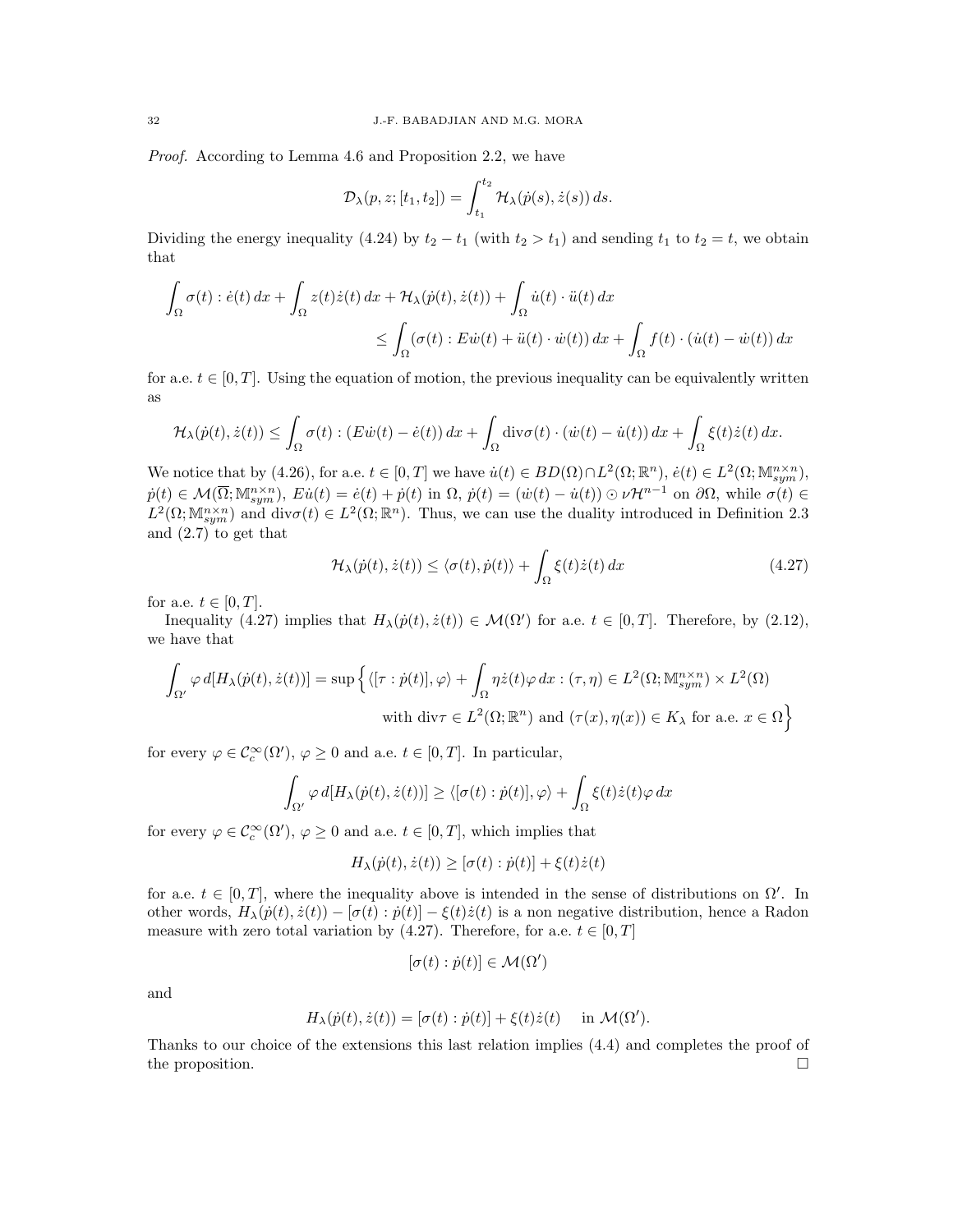4.3. Uniqueness of the solution. The proof of Theorem 4.1 will be complete once the uniqueness is proved. Let us consider two solutions  $(u_1, e_1, p_1, z_1, \sigma_1, \xi_1)$  and  $(u_2, e_2, p_2, z_2, \sigma_2, \xi_2)$ . Subtracting the equations of motions leads to

$$
\ddot{u}_1 - \ddot{u}_2 - \text{div}(\sigma_1 - \sigma_2) = 0
$$
 in  $L^2(0, T; L^2(\Omega; \mathbb{R}^n)),$ 

and since  $\dot{u}_1 - \dot{u}_2 \in L^2(0,T; L^2(\Omega;\mathbb{R}^n))$ , we infer that

$$
\int_0^t \int_{\Omega} (\ddot{u}_1 - \ddot{u}_2) \cdot (\dot{u}_1 - \dot{u}_2) \, dx \, ds - \int_0^t \int_{\Omega} \text{div}(\sigma_1 - \sigma_2) \cdot (\dot{u}_1 - \dot{u}_2) \, dx \, ds = 0. \tag{4.28}
$$

Since  $\ddot{u}_1 - \ddot{u}_2 \in L^2(0,T; L^2(\Omega;\mathbb{R}^n))$ , we get that

$$
\int_0^t \int_{\Omega} (\ddot{u}_1(s) - \ddot{u}_2(s)) \cdot (\dot{u}_1(s) - \dot{u}_2(s)) \, dx \, ds = \frac{\|\dot{u}_1(t) - \dot{u}_2(t)\|_2^2}{2} \tag{4.29}
$$

where we used that  $\dot{u}_1(0) = \dot{u}_2(0) = v_0$ . On the other hand, by the stress-strain duality (see Definition 2.3 and  $(2.7)$ , we get that

$$
-\int_{0}^{t} \int_{\Omega} \operatorname{div}(\sigma_{1}(s) - \sigma_{2}(s)) \cdot (\dot{u}_{1}(s) - \dot{u}_{2}(s)) dx ds
$$
  
= 
$$
\int_{0}^{t} \int_{\Omega} (\sigma_{1}(s) - \sigma_{2}(s)) \cdot (\dot{e}_{1}(s) - \dot{e}_{2}(s)) dx dt + \int_{0}^{t} \langle \sigma_{1}(s) - \sigma_{2}(s), \dot{p}_{1}(s) - \dot{p}_{2}(s) \rangle ds
$$
  
= 
$$
\mathcal{Q}(e_{1}(t) - e_{2}(t)) + \int_{0}^{t} \langle \sigma_{1}(s) - \sigma_{2}(s), \dot{p}_{1}(s) - \dot{p}_{2}(s) \rangle ds, \quad (4.30)
$$

since  $e_1(0) = e_2(0) = e_0$ . We now estimate the last integral. We first note that, for  $i = 1, 2$ ,  $(\sigma_i(s), \xi_i(s)) \in L^2(\Omega; \mathbb{M}^{n \times n}_{sym}) \times L^2(\Omega), \text{ div}\sigma_i(s) \in L^2(\Omega; \mathbb{R}^n), \text{ and } (\sigma_i(s), \xi_i(s)) \in K_\lambda \text{ a.e. in } \Omega \text{ for } \Omega.$ all  $s \in [0, T]$ . Therefore, by the flow rule (4.4), the duality formula (2.13) and the kinematic compatibility for the rates (4.26), we get that for a.e.  $s \in [0, T]$ ,

$$
\langle \sigma_1(s), \dot{p}_1(s) \rangle + \int_{\Omega} \xi_1(s)\dot{z}_1(s) \, dx = \mathcal{H}_{\lambda}(\dot{p}_1(s), \dot{z}_1(s)) \ge \langle \sigma_2(s), \dot{p}_1(s) \rangle + \int_{\Omega} \xi_2(s)\dot{z}_1(s) \, dx,
$$
  

$$
\langle \sigma_2(s), \dot{p}_2(s) \rangle + \int_{\Omega} \xi_2(s)\dot{z}_2(s) \, dx = \mathcal{H}_{\lambda}(\dot{p}_2(s), \dot{z}_2(s)) \ge \langle \sigma_1(s), \dot{p}_2(s) \rangle + \int_{\Omega} \xi_1(s)\dot{z}_2(s) \, dx.
$$

Summing up both previous inequalities and integrating in time yields

$$
\int_0^t \langle \sigma_1(s) - \sigma_2(s), \dot{p}_1(s) - \dot{p}_2(s) \, ds \ge \int_0^t \int_{\Omega} (z_1 - z_2)(\dot{z}_1 - \dot{z}_2) \, dx \, ds = \frac{\|z_1(t) - z_2(t)\|_2^2}{2},\tag{4.31}
$$

since  $z_1(0) = z_2(0) = z_0$ . Gathering  $(4.28)$ – $(4.31)$  yields  $e_1 = e_2$  (hence  $\sigma_1 = \sigma_2$ ),  $z_1 = z_2$  (hence  $\xi_1 = \xi_2$ , and  $\dot{u}_1 = \dot{u}_2$ . But since  $u_1(0) = u_2(0) = u_0$ , we deduce that  $u_1 = u_2$  and finally that  $p_1 = p_2.$ 

Remark 4.8. Thanks to the uniqueness of the solution, there is actually no need to extract subsequences in all weak and strong convergences obtained so far.

### 5. Convergence of the dynamic cap model

In this section we characterize the asymptotic behaviour of the elasto-plastic dynamic evolutions studied in the previous section when the cap is sent to infinity. In that way we recover a solution of (1.2), namely of a model of perfect elasto-plasticity with a pressure-sensitive yield criterion.

As before, we consider a body load  $f \in AC([0,T]; L^2(\Omega;\mathbb{R}^n))$  and a boundary displacement which is the trace on  $\partial\Omega \times (0,T)$  of a function  $w \in H^2([0,T]; H^1(\Omega;\mathbb{R}^n)) \cap H^3([0,T]; L^2(\Omega;\mathbb{R}^n)).$ We also consider initial data  $(u_0, e_0, p_0) \in \mathcal{A}_{dyn}(w(0))$  and  $v_0 \in H^1(\Omega; \mathbb{R}^n)$  satisfying

$$
v_0 = \dot{w}(0)
$$
  $\mathcal{H}^{n-1}$ -a.e. on  $\partial\Omega$ ,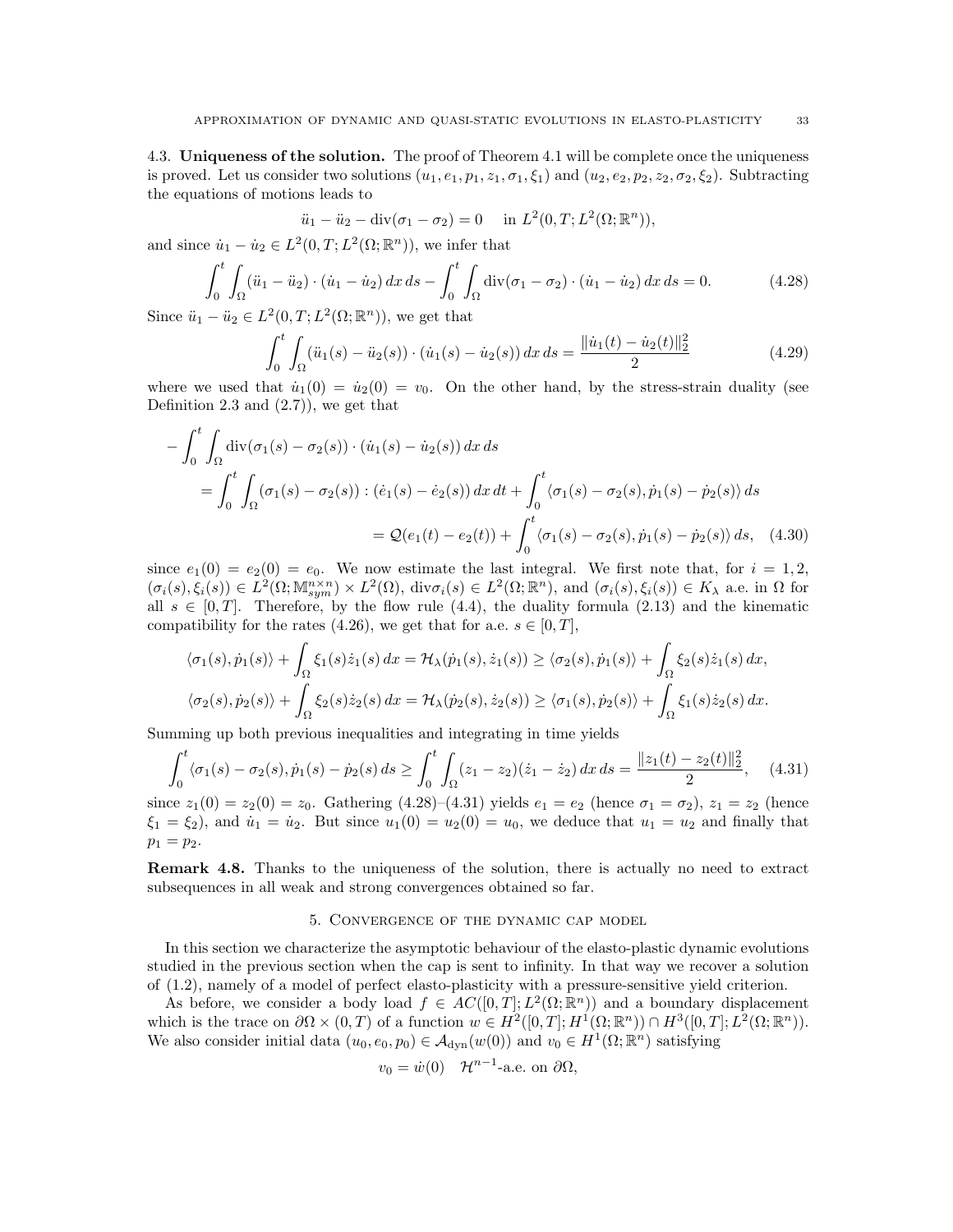and

$$
\sigma_0 := \mathbb{C}e_0 \in K, \quad -\mathrm{div}\sigma_0 = f(0) \quad \text{ a.e. in } \Omega.
$$

In order to apply Theorem 4.1, we need to fix also an initial datum for the hardening cap variable. To this aim, let us define

$$
\xi_0 := (\sigma_0)_m - |(\sigma_0)_m|
$$
 and  $z_0 := -\xi_0$ .

With this definition, and according to (2.2), it is immediate to check that  $\xi_0, z_0 \in L^2(\Omega)$  and  $(\sigma_0, \xi_0) \in K_1 \subset K_\lambda$  a.e. in  $\Omega$ , for all  $\lambda \geq 1$ .

For every  $\lambda \geq 1$ , let  $u_{\lambda}, e_{\lambda}, \sigma_{\lambda}, p_{\lambda}, z_{\lambda}, \xi_{\lambda}$  be the solution to  $(4.1)$ – $(4.4)$  constructed in Theorem 4.1 with initial data  $(u_0, e_0, p_0, z_0)$  and  $v_0$ .

Theorem 5.1. There exist

$$
\begin{cases} u \in AC([0,T]; BD(\Omega)) \cap W^{2,\infty}([0,T]; L^2(\Omega;\mathbb{R}^n)), \\ \sigma, e \in W^{1,\infty}([0,T]; L^2(\Omega;\mathbb{M}^{n\times n}_{sym})), \\ p \in AC([0,T]; \mathcal{M}(\overline{\Omega}; \mathbb{M}^{n\times n}_{sym})), \end{cases}
$$

such that for all  $t \in [0, T]$ ,

$$
u_{\lambda}(t) \to u(t) \ weakly^* \ in \ BD(\Omega), \tag{5.1}
$$

$$
e_{\lambda}(t) \rightharpoonup e(t) \text{ weakly in } L^{2}(\Omega; \mathbb{M}^{n \times n}_{sym}),
$$
\n
$$
(5.2)
$$

$$
p_{\lambda}(t) \rightarrow p(t) \ weakly^{*} \ in \ \mathcal{M}(\overline{\Omega}; \mathbb{M}^{n \times n}_{sym}), \tag{5.3}
$$

and

$$
u_{\lambda} \to u \text{ strongly in } W^{1,\infty}([0,T]; L^2(\Omega; \mathbb{R}^n)), \tag{5.4}
$$

$$
e_{\lambda} \to e \ \text{ strongly in } L^{\infty}(0, T; L^{2}(\Omega; \mathbb{M}^{n \times n}_{sym})), \tag{5.5}
$$

as  $\lambda \to +\infty$ . For every  $t \in [0, T]$  we have

$$
\begin{cases}\nEu(t) = e(t) + p(t) \text{ in } \Omega, & p(t) = (w(t) - u(t)) \odot \nu \mathcal{H}^{n-1} \text{ on } \partial\Omega, \\
\sigma(t) = \mathbb{C}e(t), \\
\sigma(t) \in K \text{ a.e. in } \Omega,\n\end{cases}
$$
\n(5.6)

Moreover,

$$
\begin{cases}\n\ddot{u} - \text{div}\sigma = f & a.e. \in \mathbb{R} \quad \Omega \times (0, T), \\
(u(0), e(0), p(0)) = (u_0, e_0, p_0), \quad \dot{u}(0) = v_0,\n\end{cases}
$$
\n(5.7)

and for a.e.  $t \in [0, T]$  the distribution  $[\sigma(t) : \dot{p}(t)]$  is a measure in  $\mathcal{M}(\overline{\Omega})$  satisfying

$$
H(\dot{p}(t)) = [\sigma(t) : \dot{p}(t)] \text{ in } \mathcal{M}(\overline{\Omega}). \tag{5.8}
$$

Furthermore,  $(u, e, \sigma, p)$  is the unique solution of  $(5.6)$ - $(5.8)$ .

Proof. The proof of the theorem is split into several steps.

Step 1: A priori estimates and compactness. From  $(4.5)$ , it follows that

$$
\|\ddot{u}_{\lambda}\|_{L^{\infty}(0,T;L^{2}(\Omega;\mathbb{R}^{n}))} + \|\dot{e}_{\lambda}\|_{L^{\infty}(0,T;L^{2}(\Omega;\mathbb{M}_{sym}^{n\times n}))} + \|\dot{z}_{\lambda}\|_{L^{\infty}(0,T;L^{2}(\Omega))} \leq C_{1},
$$
\n(5.9)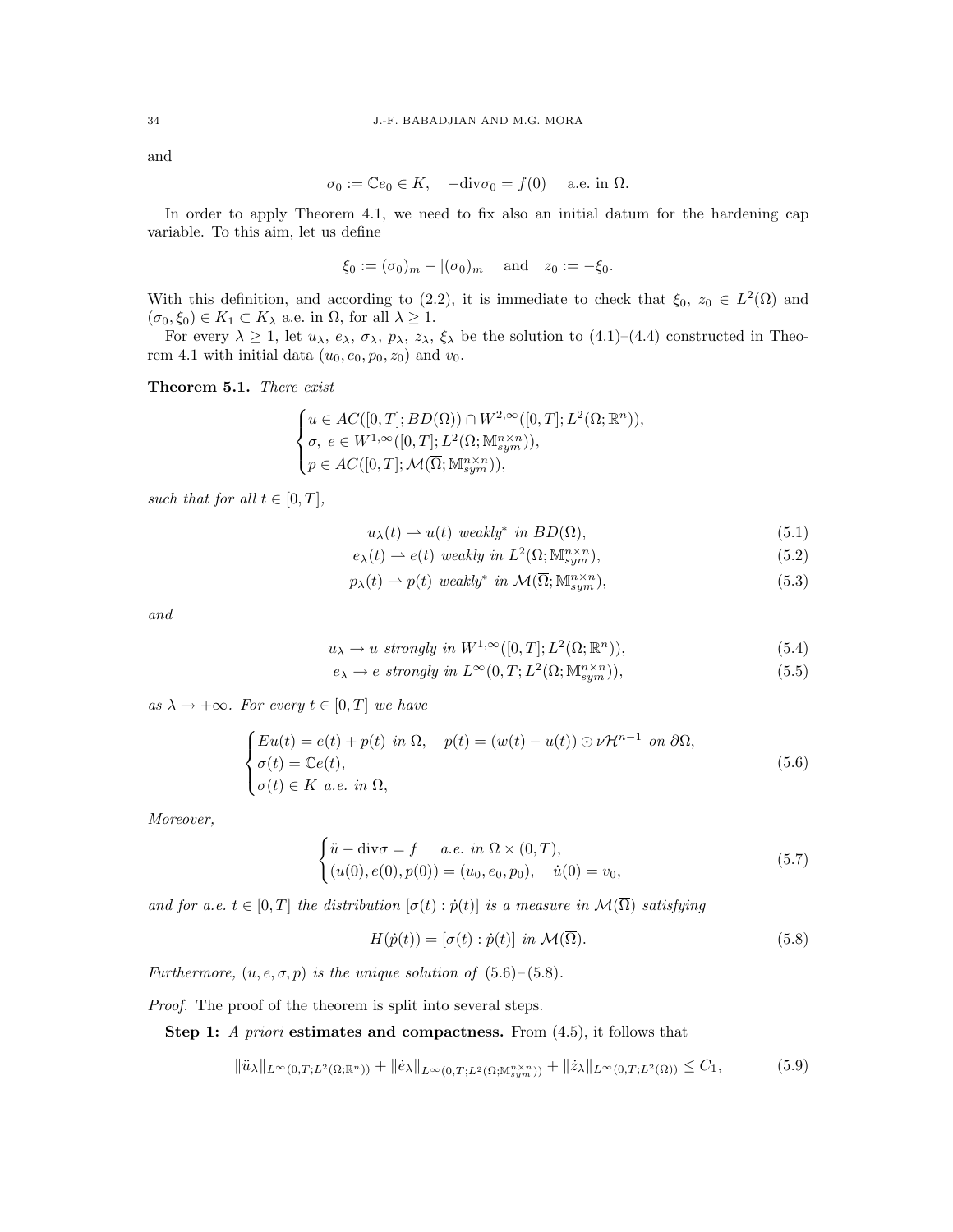for some positive constant  $C_1 > 0$  independent of  $\lambda$ . On the other hand, by the energy inequality  $(4.24)$  we have

$$
\frac{\alpha_{\mathbb{C}}}{2} \|e_{\lambda}(t)\|_{2}^{2} + \frac{1}{2} \|z_{\lambda}(t)\|_{2}^{2} + \frac{1}{2} \| \dot{u}_{\lambda}(t)\|_{2}^{2}
$$
\n
$$
\leq \frac{\beta_{\mathbb{C}}}{2} \|e_{0}\|_{2}^{2} + \frac{1}{2} \|z_{0}\|_{2}^{2} + \frac{1}{2} \|v_{0}\|_{2}^{2} + \|\sigma_{\lambda}\|_{L^{\infty}(0,T;L^{2}(\Omega; \mathbb{M}^{n \times n}_{sym}))} \|E\dot{w}\|_{L^{1}(0,T;L^{2}(\Omega; \mathbb{M}^{n \times n}_{sym}))}
$$
\n
$$
+ \| \ddot{u}_{\lambda} \|_{L^{\infty}(0,T;L^{2}(\Omega; \mathbb{R}^{n}))} \| \dot{w} \|_{L^{1}(0,T;L^{2}(\Omega; \mathbb{R}^{n}))}
$$
\n
$$
+ \| f \|_{L^{1}(0,T;L^{2}(\Omega; \mathbb{R}^{n}))} \left( \| \dot{u}_{\lambda} \|_{L^{\infty}(0,T;L^{2}(\Omega; \mathbb{R}^{n}))} + \| \dot{w} \|_{L^{\infty}(0,T;L^{2}(\Omega; \mathbb{R}^{n}))} \right)
$$

for every  $t \in [0, T]$ . This, together with (5.9), implies that

$$
||e_\lambda||_{L^\infty(0,T;L^2(\Omega;\mathbb{M}^{n\times n}_{sym}))} + ||z_\lambda||_{L^\infty(0,T;L^2(\Omega))} + ||u_\lambda||_{L^\infty(0,T;L^2(\Omega;\mathbb{R}^n))} \leq C_2,
$$

for some constant  $C_2 > 0$  independent of  $\lambda$ . Moreover, combining (4.25) with the previous estimates yields

$$
||p_{\lambda}(t_2)-p_{\lambda}(t_1)||_1 \leq C_3 \int_{t_1}^{t_2} \left(1+||\dot{w}(s)||_{H^1(\Omega;\mathbb{R}^n)}+||\dot{f}(s)||_2\right) ds
$$

for every  $0 \le t_1 \le t_2 \le T$ , and some constant  $C_3 > 0$  independent of  $\lambda$ .

From the previous bounds, we deduce the existence of functions  $v \in W^{1,\infty}([0,T]; L^2(\Omega;\mathbb{R}^n))$ ,  $e \in W^{1,\infty}([0,T]; L^2(\Omega; \mathbb{M}^{n \times n}_{sym}))$ , and  $z \in W^{1,\infty}([0,T]; L^2(\Omega))$  such that, up to subsequences,

$$
\dot{u}_{\lambda} \rightharpoonup v \text{ weakly* in } L^{\infty}(0, T; L^{2}(\Omega; \mathbb{R}^{n})),
$$
\n
$$
\ddot{u}_{\lambda} \rightharpoonup u_{\lambda} \rightharpoonup L^{\infty}(0, T; L^{2}(\Omega; \mathbb{R}^{n})).
$$
\n
$$
(5.10)
$$

$$
\ddot{u}_{\lambda} \rightharpoonup \dot{v} \text{ weakly* in } L^{\infty}(0, T; L^{2}(\Omega; \mathbb{R}^{n})),\tag{5.10}
$$

$$
e_{\lambda} \rightharpoonup e \text{ weakly* in } L^{\infty}(0, T; L^{2}(\Omega; \mathbb{M}^{n \times n}_{sym})),
$$
\n
$$
(5.11)
$$

$$
\dot{e}_{\lambda} \rightharpoonup \dot{e} \text{ weakly* in } L^{\infty}(0, T; L^{2}(\Omega; \mathbb{M}_{sym}^{n \times n})),
$$
  
\n
$$
z_{\lambda} \rightharpoonup z \text{ weakly* in } L^{\infty}(0, T; L^{2}(\Omega)),
$$
  
\n
$$
\dot{z}_{\lambda} \rightharpoonup \dot{z} \text{ weakly* in } L^{\infty}(0, T; L^{2}(\Omega)).
$$
\n(5.12)

By Ascoli-Arzelà Theorem we also have that

$$
\dot{u}_{\lambda}(t) \rightarrow v(t) \text{ weakly in } L^{2}(\Omega; \mathbb{R}^{n}),
$$
  
\n
$$
e_{\lambda}(t) \rightarrow e(t) \text{ weakly in } L^{2}(\Omega; \mathbb{M}^{n \times n}_{sym}),
$$
  
\n
$$
z_{\lambda}(t) \rightarrow z(t) \text{ weakly in } L^{2}(\Omega)
$$
\n(5.13)

for every  $t \in [0, T]$ . Moreover, (4.3) implies that

$$
\dot{z}(t) \ge 0 \text{ a.e. in } \Omega \tag{5.14}
$$

for a.e.  $t \in [0, T]$ . Finally, again by Ascoli-Arzelà Theorem we deduce the existence of a function  $p \in AC([0, T]; \mathcal{M}(\overline{\Omega}; \mathbb{M}^{n \times n}_{sym}))$  such that  $(5.3)$  is satisfied for every  $t \in [0, T]$ .

Step 2: Kinematic compatibility, equation of motion, and initial condition. Arguing as in the proof of Theorem 4.1, one can show the existence of  $u \in AC([0,T]; BD(\Omega)) \cap$  $W^{2,\infty}([0,T];L^2(\Omega;\mathbb{R}^n))$  such that  $(5.1)$  is satisfied,  $v(t) = \dot{u}(t)$  and

$$
Eu(t) = e(t) + p(t) \text{ in } \Omega, \quad p(t) = (w(t) - u(t)) \odot \nu \mathcal{H}^{n-1} \text{ on } \partial \Omega
$$

for every  $t \in [0, T]$ , so that the kinematic compatibility holds. Moveover, according to [7, Lemma 5.5, we get, for a.e.  $t \in [0, T]$ ,

$$
E\dot{u}(t) = \dot{e}(t) + \dot{p}(t) \text{ in } \Omega, \quad \dot{p}(t) = (\dot{w}(t) - \dot{u}(t)) \odot \nu \mathcal{H}^{n-1} \text{ on } \partial\Omega.
$$
 (5.15)

Clearly the equation of motion and the initial conditions  $u(0) = u_0$ ,  $e(0) = e_0$ ,  $p(0) = p_0$ ,  $z(0) = z_0$ , and  $\dot{u}(0) = v_0$  are satisfied.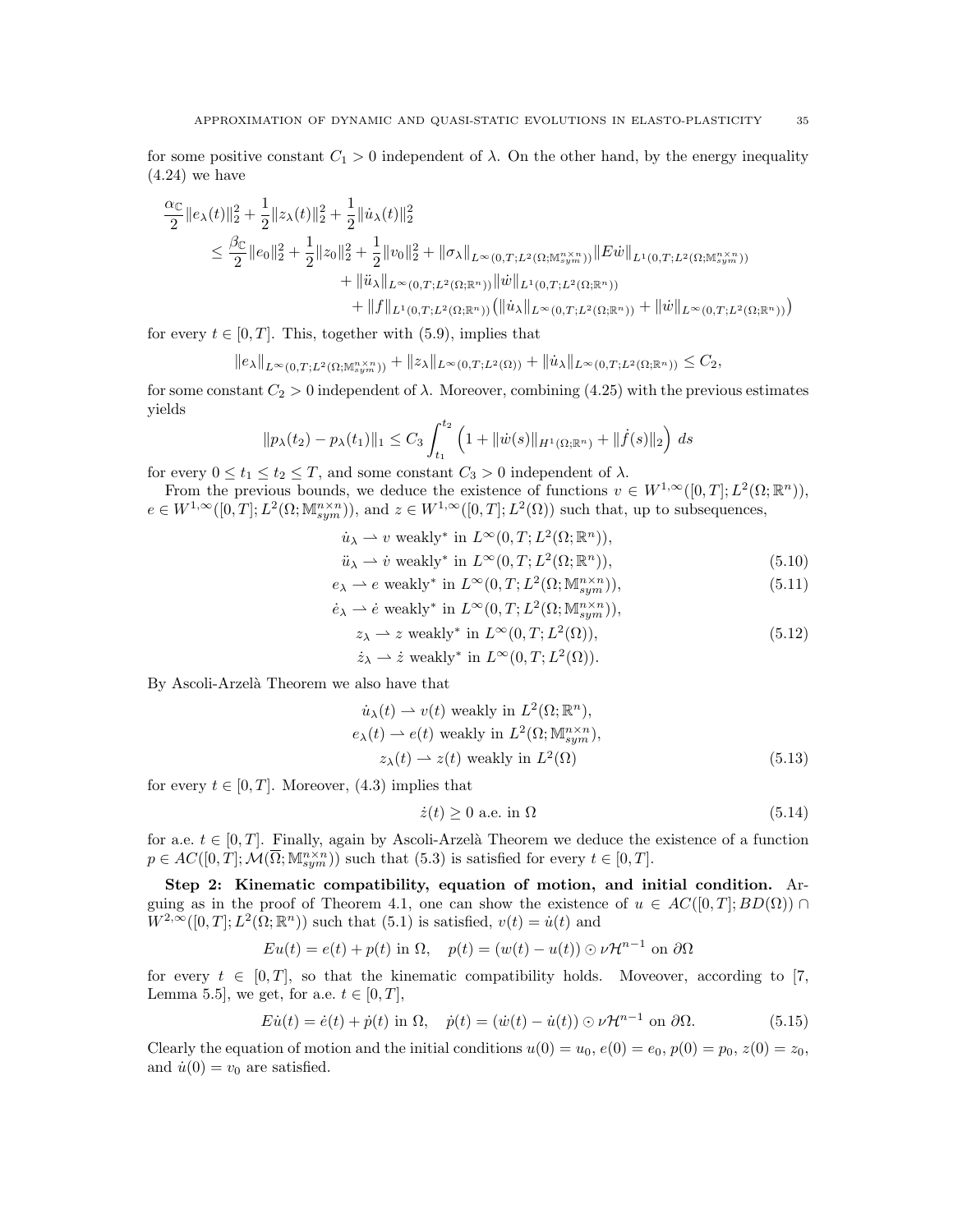**Step 3: Stress constraint.** For what concerns the stress constraint, we set  $\sigma(t) := \mathbb{C}e(t)$ and  $\xi(t) := -z(t)$ . From the inclusion  $(\sigma_{\lambda}(t), \xi_{\lambda}(t)) \in K_{\lambda}$  a.e. in  $\Omega$  for every  $\lambda \geq 1$ , it follows that  $(\sigma_{\lambda}(t), \xi_{\lambda}(t)) \in K \times \mathbb{R}^{-}$  a.e. in  $\Omega$  for every  $\lambda \geq 1$ . By (5.2) and (5.13) we deduce that  $(\sigma(t), \xi(t)) \in K \times \mathbb{R}^-$  a.e. in  $\Omega$ , which implies that  $\sigma(t) \in K$  a.e. in  $\Omega$  for every  $t \in [0, T]$ .

Step 4: Strong convergences. We now prove the strong convergences (5.4), (5.5), together with

$$
z_{\lambda} \to z \text{ strongly in } L^{\infty}(0, T; L^{2}(\Omega)).
$$
\n
$$
(5.16)
$$

For every  $\lambda \geq 1$  we define

$$
\zeta_{\lambda} := z - \frac{1}{\lambda} (\sigma_m - |\sigma_m|).
$$

Using the fact that  $z \in W^{1,\infty}([0,T];L^2(\Omega))$  and  $\sigma \in W^{1,\infty}([0,T];L^2(\Omega;\mathbb{M}^{n\times n}_{sym}))$ , we get that  $\zeta_{\lambda} \in W^{1,\infty}([0,T];L^2(\Omega))$  and

$$
\zeta_{\lambda} \to z \text{ strongly in } W^{1,\infty}([0,T]; L^2(\Omega)), \tag{5.17}
$$

as  $\lambda \to \infty$ . Moreover, according to (2.2),  $(\sigma(t), -\zeta_\lambda(t)) \in K_\lambda$  a.e. in  $\Omega$ . Since  $\text{div}\sigma(t) \in L^2(\Omega; \mathbb{R}^n)$ , by integration of (4.4) and the duality formula (2.13), we have

$$
\langle \sigma(t), \dot{p}_{\lambda}(t) \rangle - \int_{\Omega} \zeta_{\lambda}(t) \dot{z}_{\lambda}(t) dx \leq \langle \sigma_{\lambda}(t), \dot{p}_{\lambda}(t) \rangle + \int_{\Omega} \xi_{\lambda}(t) \dot{z}_{\lambda}(t) dx
$$

for a.e.  $t \in [0, T]$ . Using the definition of the stress-strain duality (2.7), the kinematic compatibility for the rate (4.26), and the equation of motion this can be rewritten as

$$
\int_{\Omega} \dot{e}_{\lambda}(t) : (\sigma_{\lambda}(t) - \sigma(t)) dx + \int_{\Omega} \dot{z}_{\lambda}(t) (z_{\lambda}(t) - \zeta_{\lambda}(t)) dx + \int_{\Omega} \dot{u}_{\lambda}(t) \cdot (\ddot{u}_{\lambda}(t) - \ddot{u}(t)) dx
$$
\n
$$
\leq \int_{\Omega} \dot{w}(t) \cdot (\ddot{u}_{\lambda}(t) - \ddot{u}(t)) dx + \int_{\Omega} E \dot{w}(t) : (\sigma_{\lambda}(t) - \sigma(t)) dx.
$$

By integrating with respect to time we obtain

$$
\mathcal{Q}(e_{\lambda}(t) - e(t)) + \frac{1}{2} \|z_{\lambda}(t) - \zeta_{\lambda}(t)\|_{2}^{2} + \frac{1}{2} \|\dot{u}_{\lambda}(t) - \dot{u}(t)\|_{2}^{2}
$$
\n
$$
\leq \frac{1}{2} \|z(0) - \zeta_{\lambda}(0)\|_{2}^{2} - \int_{0}^{t} \int_{\Omega} \dot{e}(s) : (\sigma_{\lambda}(s) - \sigma(s)) \, dx \, ds - \int_{0}^{t} \int_{\Omega} \dot{\zeta}_{\lambda}(s) (z_{\lambda}(s) - \zeta_{\lambda}(s)) \, dx \, ds
$$
\n
$$
+ \int_{0}^{t} \int_{\Omega} (\dot{w}(s) - \dot{u}(s)) \cdot (\ddot{u}_{\lambda}(s) - \ddot{u}(s)) \, dx \, ds + \int_{0}^{t} \int_{\Omega} E \dot{w}(s) : (\sigma_{\lambda}(s) - \sigma(s)) \, dx \, ds,
$$

where we used that  $e_\lambda(0) = e(0), z_\lambda(0) = z(0),$  and  $\dot{u}_\lambda(0) = \dot{u}(0)$ . As  $\lambda \to \infty$ , the right-handside converges to 0 by  $(5.10)$ – $(5.12)$  and  $(5.17)$ . Owing to  $(2.1)$ , we deduce  $(5.4)$ ,  $(5.5)$ , and

 $z_{\lambda} - \zeta_{\lambda} \to 0$  strongly in  $L^{\infty}(0,T; L^{2}(\Omega)),$ 

which, together with  $(5.17)$ , implies  $(5.16)$ .

Step 5: Flow rule. Owing to the strong convergences proved in the previous step, we are now in position to pass to the limit into the energy inequality (4.24). We first observe that for every  $0 \le t_1 \le t_2 \le T$  and every  $\lambda_1 \ge 1$  we have by lower semicontinuity of the total dissipation and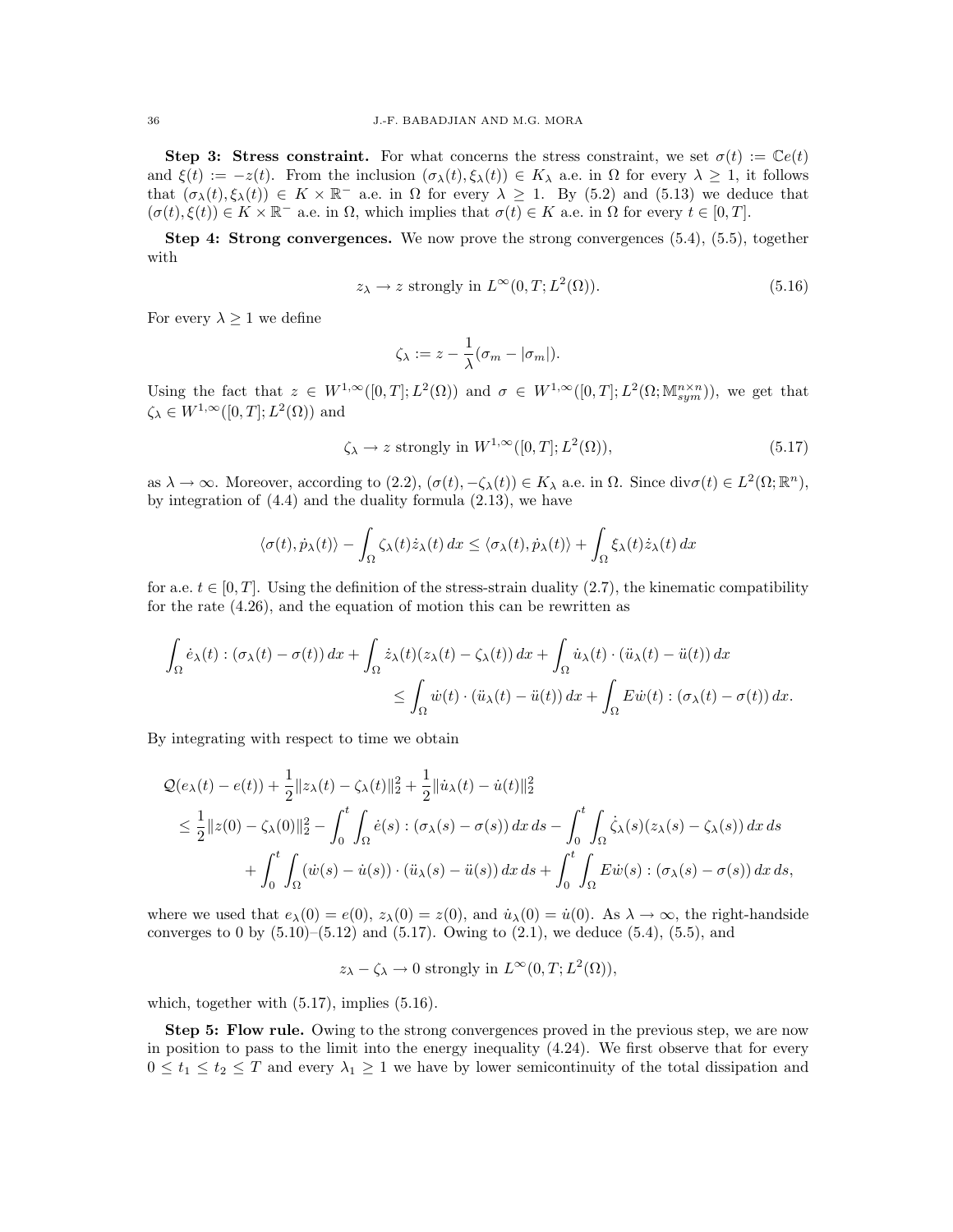Proposition 2.2

$$
\int_{t_1}^{t_2} \mathcal{H}_{\lambda_1}(p(s), \dot{z}(s)) ds = \mathcal{D}_{\lambda_1}(p, z, [t_1, t_2])
$$
\n
$$
\leq \liminf_{\lambda \to \infty} \mathcal{D}_{\lambda_1}(p_\lambda, z_\lambda, [t_1, t_2]) = \liminf_{\lambda \to \infty} \int_{t_1}^{t_2} \mathcal{H}_{\lambda_1}(p_\lambda(s), \dot{z}_\lambda(s)) ds
$$
\n
$$
\leq \liminf_{\lambda \to \infty} \int_{t_1}^{t_2} \mathcal{H}_{\lambda}(p_\lambda(s), \dot{z}_\lambda(s)) ds.
$$

By monotone convergence, letting  $\lambda_1 \rightarrow \infty$  and applying Lemma 2.1 yield

$$
\int_{t_1}^{t_2} \mathcal{H}(\dot{p}(s)) ds \le \liminf_{\lambda \to \infty} \int_{t_1}^{t_2} \mathcal{H}_{\lambda}(\dot{p}_{\lambda}(s), \dot{z}_{\lambda}(s)) ds,
$$

where we used  $(5.14)$ . Thus passing to the limit in  $(4.24)$  yields

$$
\mathcal{Q}(e(t_2)) + \frac{1}{2} \|z(t_2)\|_2^2 + \int_{t_1}^{t_2} \mathcal{H}(\dot{p}(s)) ds + \frac{1}{2} \|\dot{u}(t_2)\|_2^2
$$
  
\n
$$
\leq \mathcal{Q}(e(t_1)) + \frac{1}{2} \|z(t_1)\|_2^2 + \frac{1}{2} \|\dot{u}(t_1)\|_2^2
$$
  
\n
$$
+ \int_{t_1}^{t_2} \int_{\Omega} (\sigma : E\dot{w} + \ddot{u} \cdot \dot{w}) dx ds + \int_{t_1}^{t_2} f \cdot (\dot{u} - \dot{w}) dx ds. \quad (5.18)
$$

Since  $\dot{z}(t) \geq 0$  a.e. in  $\Omega$ , we have  $z(t_2) \geq z(t_1) \geq z_0 \geq 0$  a.e. in  $\Omega$ ; thus,

$$
\mathcal{Q}(e(t_2)) + \int_{t_1}^{t_2} \mathcal{H}(\dot{p}(s)) ds + \frac{1}{2} ||\dot{u}(t_2)||_2^2
$$
  
\n
$$
\leq \mathcal{Q}(e(t_1)) + \frac{1}{2} ||\dot{u}(t_1)||_2^2 + \int_{t_1}^{t_2} \int_{\Omega} (\sigma : E\dot{w} + \ddot{u} \cdot \dot{w}) dx ds + \int_{t_1}^{t_2} f \cdot (\dot{u} - \dot{w}) dx ds.
$$

By differentiation with respect to time, the duality formula (2.7) and the kinematic compatibility for the rates (5.15), this is equivalent to

$$
\mathcal{H}(\dot{p}(t)) \le \langle \sigma(t), \dot{p}(t) \rangle
$$

for a.e.  $t \in [0, T]$ . Using next (2.10), and arguing as in the proof of Theorem 4.1, one can prove that this last inequality yields, in turn, (5.8).

Step 5: Uniqueness. The proof of the uniqueness of the solution is identical to that of Theorem 4.1, and rest on the stress-strain duality (2.7) as well as on the duality formula (2.11). In particular, the uniqueness ensures that there is no need to extract subsequences to get the previous convergences.

Remark 5.2. Integrating the flow rule (5.8), and using the duality formula (2.7), together with the kinematic compatibility for the rates (5.15), one can show that the energy inequality is actually an equality:

$$
\mathcal{Q}(e(t)) + \int_0^t \mathcal{H}(\dot{p}(s)) ds + \frac{1}{2} ||\dot{u}(t)||_2^2 = \mathcal{Q}(e(0)) + \frac{1}{2} ||v_0||_2^2 + \int_0^t \int_{\Omega} (\sigma : E\dot{w} + \ddot{u} \cdot \dot{w}) dx ds + \int_0^t \int_{\Omega} f \cdot (\dot{u} - \dot{w}) dx ds.
$$

As a consequence, since  $t \mapsto z(t)$  is non-decreasing, comparing with (5.18), we deduce that  $z(t) = z_0$ (and thus  $\xi(t) = \xi_0$ ) for all  $t \in [0, T]$ .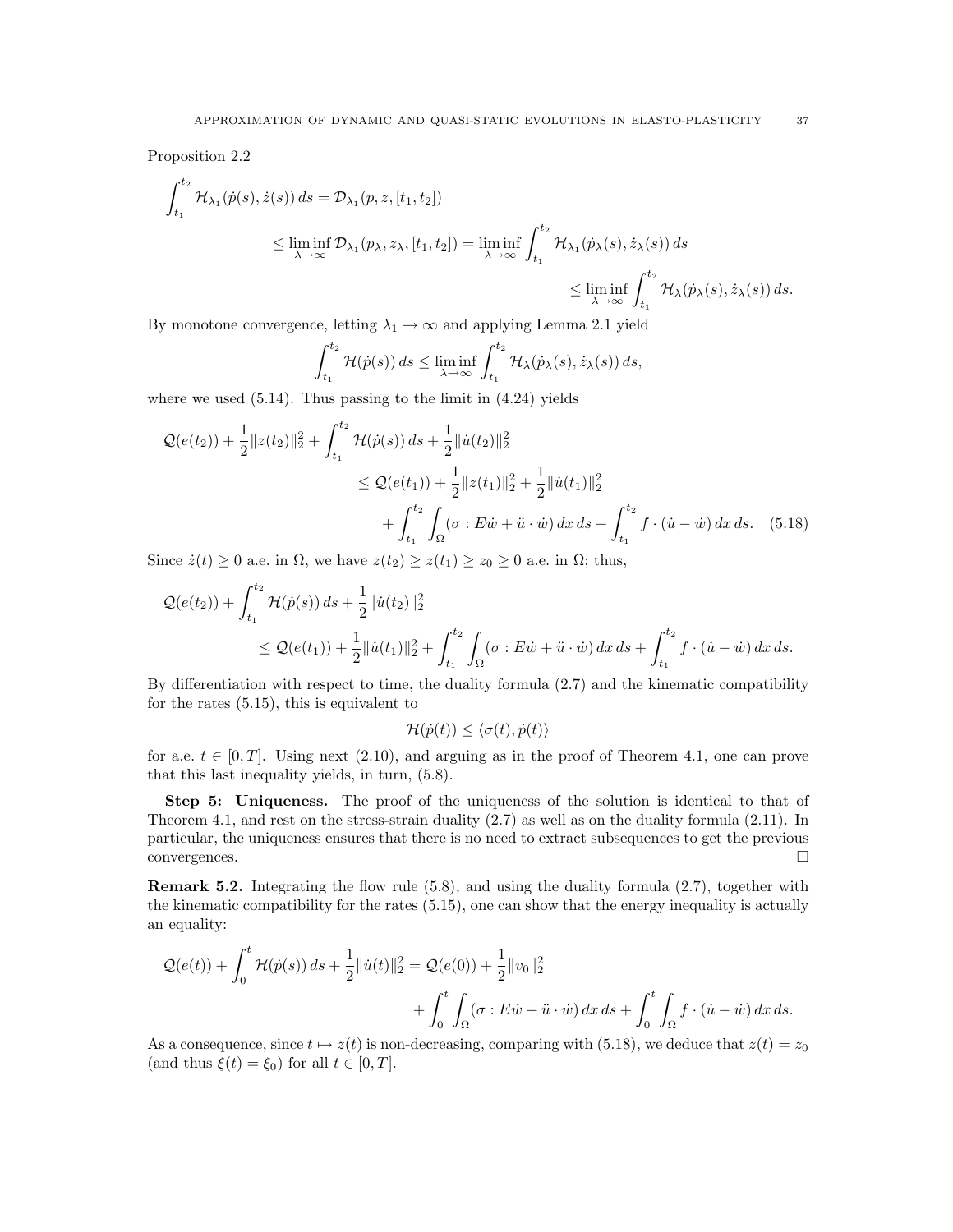### 38 J.-F. BABADJIAN AND M.G. MORA

### 6. The quasi-static case

In the dynamical elasto-plastic model the kinetic energy gives a natural  $L^2(\Omega;\mathbb{R}^n)$  bound on the velocity field, which is crucial in order to define the duality between the stress and the plastic strain rate. Unfortunately, in the quasi-static case, the velocity only belongs, in general, to  $BD(\Omega)$  and thus, it is at most in  $L^{n/(n-1)}(\Omega;\mathbb{R}^n)$ . Consequently, without any further regularity result at our disposal, the stress-strain duality might not be well defined, except of course in the two dimensional setting. This is clearly an obstacle in order to express the flow rule in a measure theoretic sense as we did in (4.4) for the cap model, and in (5.8) for the perfect elasto-plastic model. However, in higher dimension it is possible to give a weak sense to the flow rule by means of an energy equality.

6.1. Quasi-static elasto-plastic cap model. Using a variational evolution approach similar to that of [7], we can show an existence result for solutions of a quasi-static elasto-plastic cap model. In this context, since the kinetic energy is no longer controlled, given a boundary displacement  $\hat{w} \in H^1(\Omega; \mathbb{R}^n)$ , the space of kinematically admissible fields is defined by

$$
\mathcal{A}_{\mathrm{qs}}(\hat{w}) := \left\{ (v, \eta, q) \in BD(\Omega) \times L^2(\Omega; \mathbb{M}^{n \times n}_{sym}) \times \mathcal{M}(\overline{\Omega}; \mathbb{M}^{n \times n}_{sym}) : \right. \\ \left. Ev = \eta + q \text{ in } \Omega, \quad q = (\hat{w} - v) \odot \nu \mathcal{H}^{n-1} \text{ on } \partial\Omega \right\}.
$$

Let us fix  $\lambda \geq 1$  and consider a body load  $f \in AC([0, T]; L^n(\Omega; \mathbb{R}^n))$  and a boundary displacement which is the trace on  $\partial\Omega \times (0,T)$  of a function  $w \in AC([0,T]; H^1(\Omega;\mathbb{R}^n))$ . We also consider an initial datum  $(u_0, e_0, p_0, z_0) \in \mathcal{A}_{qs}(w(0)) \times L^2(\Omega)$  satisfying the stability condition

$$
\mathcal{Q}(e_0) + \frac{1}{2} ||z_0||_2^2 - \int_{\Omega} f(0) \cdot u_0 dx \leq \mathcal{Q}(\eta) + \mathcal{H}_{\lambda}(q - p_0, \zeta - z_0) + \frac{1}{2} ||\zeta||_2^2 - \int_{\Omega} f(0) \cdot v dx,
$$

for any  $(v, \eta, q, \zeta) \in \mathcal{A}_{\text{qs}}(w(0)) \times L^2(\Omega)$ , and we define  $(\sigma_0, \xi_0) := (\mathbb{C}e_0, -z_0)$ .

Contrary to the dynamical case, we need also to assume the following safe-load condition: there exist  $\chi \in AC([0,T]; L^n(\Omega; \mathbb{M}^{n \times n}_{sym}))$ ,  $\vartheta \in AC([0,T]; L^2(\Omega))$ , and a constant  $\alpha_0 > 0$  such that for every  $t \in [0, T]$ 

$$
-div\chi(t) = f(t) \quad \text{ a.e. in } \Omega \tag{6.1}
$$

and

$$
(\chi(t) + \tau, \vartheta(t)) \in K_{\lambda} \quad \text{ a.e. in } \Omega \tag{6.2}
$$

for every  $\tau \in \mathbb{M}^{n \times n}_{sym}$  with  $|\tau| \leq \alpha_0$ .

As explained in the introduction, the validity of the safe-load condition ensures a control on the plastic strain (rate) from a control on the dissipation functional. Indeed, the following result establishes a coercivity property of the functional  $p \mapsto H_\lambda(p, z) - \langle \chi(t), p \rangle$ .

**Proposition 6.1.** Let  $\hat{w} \in H^1(\Omega; \mathbb{R}^n)$  and let  $(u, e, p, z) \in \mathcal{A}_{qs}(\hat{w}) \times L^2(\Omega)$ . Then for every  $t \in [0, T]$  the following coercivity estimate holds:

$$
\mathcal{H}_{\lambda}(p, z) - \langle \chi(t), p \rangle \ge \alpha_0 \|p\|_1 - \alpha_1 \|z\|_2,
$$

where  $\alpha_1 := ||\vartheta||_{L^{\infty}(0,T;L^2(\Omega))}$ .

*Proof.* We notice that the duality  $\langle \chi(t), p \rangle$  is well defined owing to Remark 2.6. Moreover, we can assume  $\mathcal{H}_{\lambda}(p, z) < \infty$ , otherwise the result is trivial. By the duality formula (2.13) and Remark 2.6 we have

$$
\mathcal{H}_{\lambda}(p,z) - \langle \chi(t), p \rangle = \sup \Big\{ \langle \sigma - \chi(t), p \rangle + \int_{\Omega} \xi z \, dx : (\sigma, \xi) \in L^{n}(\Omega; \mathbb{M}^{n \times n}_{sym}) \times L^{2}(\Omega) \text{ with}
$$
  
div $\sigma \in L^{n}(\Omega; \mathbb{R}^{n}) \text{ and } (\sigma(x), \xi(x)) \in K_{\lambda} \text{ a.e. in } \Omega \Big\}.$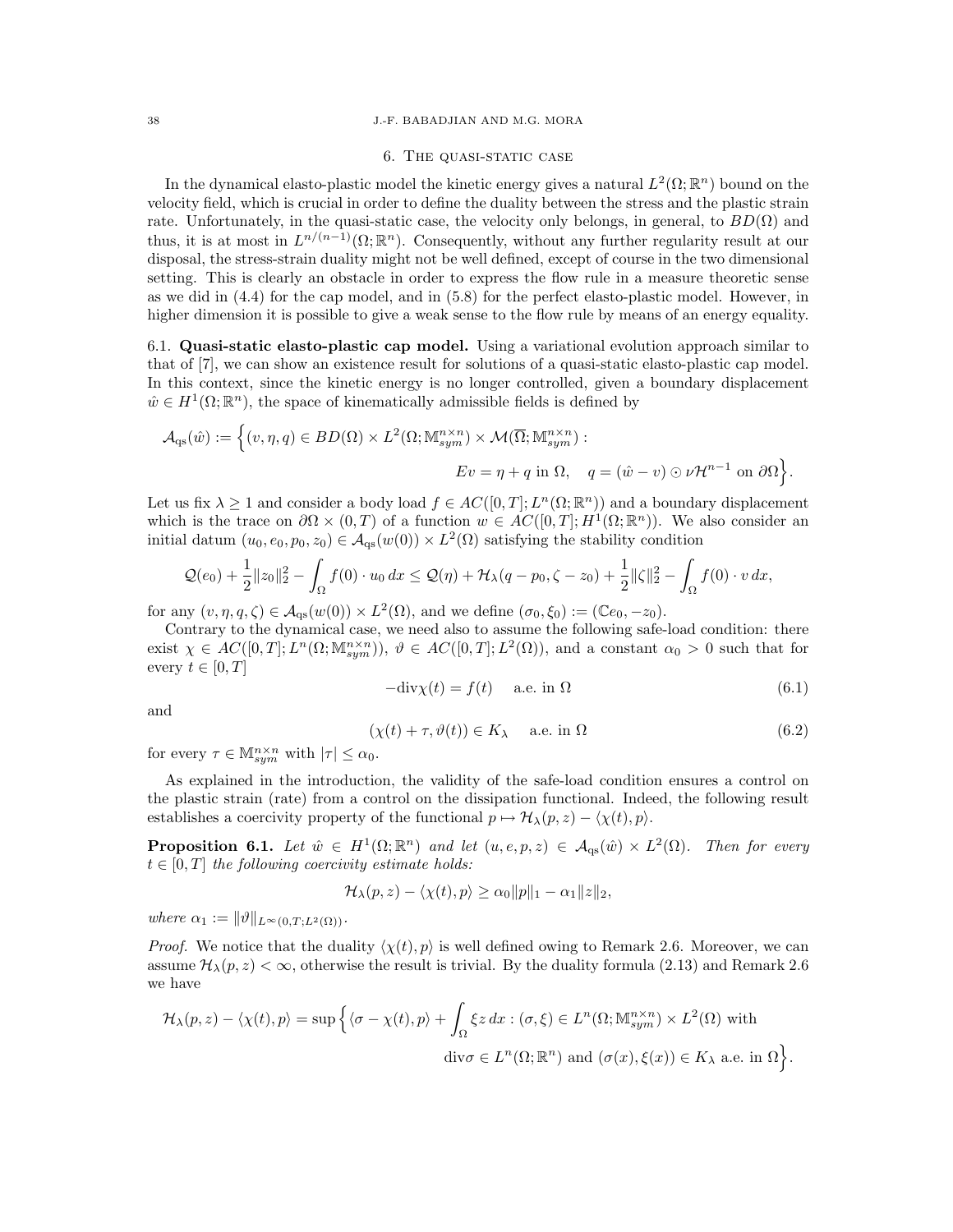Using  $(2.9)$  and  $(6.2)$ , this implies that

$$
\mathcal{H}_{\lambda}(p, z) - \langle \chi(t), p \rangle \ge \sup \left\{ \int_{\overline{\Omega}} \tau : dp + \int_{\Omega} \vartheta(t) z \, dx : \tau \in C^{\infty}(\overline{\Omega}; \mathbb{R}^{n}) \text{ and } |\tau| \le \alpha_{0} \text{ in } \overline{\Omega} \right\}
$$

$$
= \alpha_{0} ||p||_{1} + \int_{\Omega} \vartheta(t) z \, dx,
$$

from which the thesis immediately follows.  $\Box$ 

The following result concerns the optimality conditions of a suitable minimum problem arising in the definition of the incremental evolution.

**Lemma 6.2.** Let  $\hat{w} \in H^1(\Omega; \mathbb{R}^n)$ ,  $f \in L^n(\Omega; \mathbb{R}^n)$ ,  $(u, e, p, z) \in A_{qs}(\hat{w}) \times L^2(\Omega)$ , and  $(\sigma, \xi) :=$ ( $\mathbb{C}e$ , -z). Then the following conditions are equivalent:

(a)  $(u, e, p, z)$  is a solution of

$$
\min_{(v,\eta,q,\zeta)\in\mathcal{A}_{\mathrm{qs}}(\hat{w})\times L^{2}(\Omega)}\Big\{\mathcal{Q}(\eta)+\frac{1}{2}\|\zeta\|_{2}^{2}+\mathcal{H}_{\lambda}(q-p,\zeta-z)-\int_{\Omega}f\cdot v\,dx\Big\};
$$

(b)  $(\sigma, \xi)$  satisfies

$$
-\int_{\Omega} \sigma : \eta \, dx + \int_{\Omega} \xi \zeta \, dx + \int_{\Omega} f \cdot v \, dx \leq \mathcal{H}_{\lambda}(q, \zeta)
$$

for every  $(v, \eta, q, \zeta) \in \mathcal{A}_{\text{qs}}(0) \times L^2(\Omega)$ .

If  $(a)$  or  $(b)$  holds, then the following conditions are satisfied:

(c)  $(\sigma, \xi) \in K_\lambda$  and  $-\text{div}\sigma = f$  a.e. in  $\Omega$ .

If, in addition,  $\sigma \in L^n(\Omega; \mathbb{M}^{n \times n}_{sym})$  or  $u \in L^2(\Omega; \mathbb{R}^n)$ , then (c) is equivalent to (a) and (b).

*Proof.* The proof is an immediate adaptation of [7, Theorem 3.6], once we notice that if  $\sigma \in$  $L^n(\Omega; \mathbb{M}^{n \times n}_{sym})$  or  $u \in L^2(\Omega; \mathbb{R}^n)$  the stress-strain duality is well defined by Remark 2.6.

We are now in a position to prove the first main result of this section.

Theorem 6.3. There exist

$$
\begin{cases} u \in AC([0,T]; BD(\Omega)), \\ \sigma, e \in AC([0,T]; L^2(\Omega; \mathbb{M}^{n \times n}_{sym})), \\ p \in AC([0,T]; \mathcal{M}(\overline{\Omega}; \mathbb{M}^{n \times n}_{sym})), \\ \xi, z \in AC([0,T]; L^2(\Omega)), \end{cases}
$$

with  $(u(0), e(0), p(0), z(0)) = (u_0, e_0, p_0, z_0)$ , satisfying the following properties: for all  $t \in [0, T]$ 

$$
\begin{cases}\nEu(t) = e(t) + p(t) \text{ in } \Omega, & p(t) = (w(t) - u(t)) \odot \nu \mathcal{H}^{n-1} \text{ on } \partial\Omega, \\
\sigma(t) = \mathbb{C}e(t), & \xi(t) = -z(t),\n\end{cases}
$$
\n(6.3)

and

$$
\begin{cases}\n-\text{div}\sigma(t) = f(t) \ a.e. \ in \ \Omega, \\
(\sigma(t), \xi(t)) \in K_{\lambda}.\n\end{cases}
$$

Moreover, for a.e.  $t \in [0, T]$ 

$$
\dot{z}(t) \ge 0 \qquad a.e. \in \Omega,
$$
\n
$$
(6.4)
$$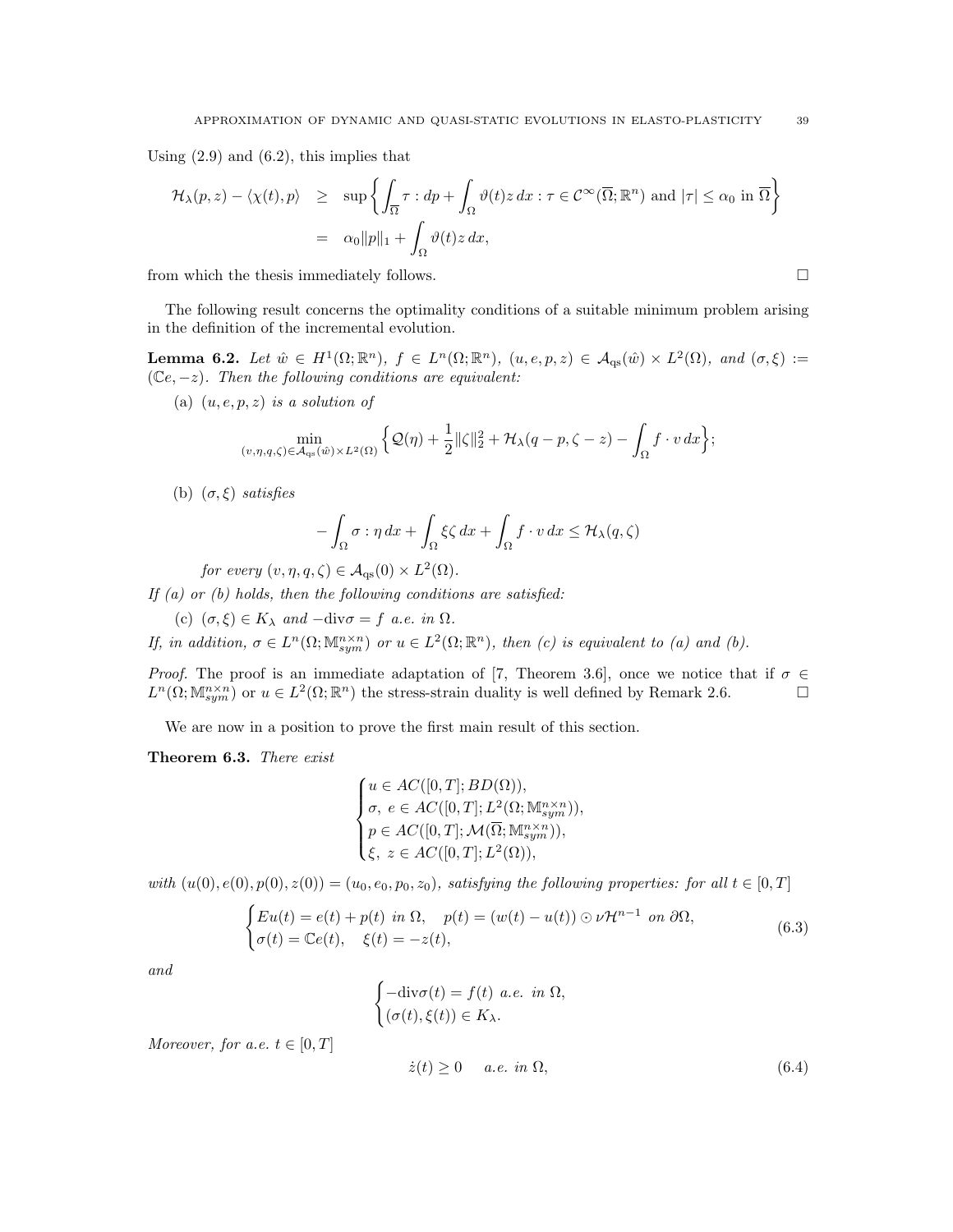and the following energy equality holds for all  $t \in [0, T]$ ,

$$
\mathcal{Q}(e(t)) + \frac{1}{2} ||z(t)||_2^2 + \int_0^t \mathcal{H}_\lambda(p(s), \dot{z}(s)) ds = \mathcal{Q}(e_0) + \frac{1}{2} ||z_0||_2^2
$$
  
+ 
$$
\int_0^t \int_\Omega \sigma(s) : E\dot{w}(s) dx ds - \int_0^t \int_\Omega f(s) \cdot (\dot{w}(s) - \dot{u}(s)) dx ds. \quad (6.5)
$$

*Proof of Theorem 6.3.* Let us sketch the proof of Theorem 6.3. As in [7], we introduce a time discretization

$$
0 = t_k^0 < t_k^1 < \dots < t_k^{N_k} = T, \quad \text{ with } \quad \delta_k := \sup_{1 \le i \le N_k} (t_k^i - t_k^{i-1}) \to 0
$$

of the time interval  $[0,T]$ . For each  $i = 0$ , we set  $(u_k^0, e_k^0, p_k^0, z_k^0) := (u_0, e_0, p_0, z_0)$  and for all  $i \in \{1,\ldots,N_k\}$  we define  $(u_k^i,e_k^i,p_k^i,z_k^i) \in \mathcal{A}_{\text{qs}}(w(t_k^i)) \times L^2(\Omega)$  as a solution of the minimum problem

$$
\min_{(v,\eta,q,\zeta)\in\mathcal{A}_{\mathrm{qs}}(w(t_k^i))\times L^2(\Omega)}\Big\{\mathcal{Q}(\eta)+\frac{1}{2}\|\zeta\|_2^2+\mathcal{H}_\lambda(q-p_k^{i-1},\zeta-z_k^{i-1})-\int_\Omega f(t_k^i)\cdot v\,dx\Big\}.
$$

Such a solution exists: indeed, by  $(6.1)$  and  $(2.7)$  the minimum problem above is equivalent to

$$
\min_{(v,\eta,q,\zeta)\in\mathcal{A}_{\rm qs}(w(t_k^i))\times L^2(\Omega)} \left\{ \mathcal{Q}(\eta) - \int_{\Omega} \chi(t_k^i) : \eta \, dx + \frac{1}{2} \|\zeta\|_2^2 + \mathcal{H}_{\lambda}(q - p_k^{i-1}, \zeta - z_k^{i-1}) - \langle \chi(t_k^i), q - p_k^{i-1} \rangle \right\}, \tag{6.6}
$$

for which existence of solutions can be proved by the direct method, owing to Proposition 6.1 and the Poincaré-Korn inequality.

By minimality and (2.4), we have that  $z_k^i \geq z_k^{i-1}$  a.e. in  $\Omega$  for all  $i \in \{1, ..., N_k\}$ . Moreover, since  $H_{\lambda}$  satisfies the triangle inequality, the quadruplet  $(u_k^i, e_k^i, p_k^i, z_k^i)$  is also a solution of

$$
\min_{(v,\eta,q,\zeta)\in\mathcal{A}_{\mathrm{qs}}(w(t_k^i))\times L^2(\Omega)}\Big\{\mathcal{Q}(\eta)+\frac{1}{2}\|\zeta\|_2^2+\mathcal{H}_\lambda(q-p_k^i,\zeta-z_k^i)-\int_\Omega f(t_k^i)\cdot v\,dx\Big\}.
$$

By Lemma 6.2, setting  $(\sigma_k^i, \xi_k^i) := (\mathbb{C}e_k^i, -z_k^i)$ , we have

$$
-\int_{\Omega} \sigma_k^i : \eta \, dx - \int_{\Omega} z_k^i \zeta \, dx + \int_{\Omega} f(t_k^i) \cdot v \, dx \le \mathcal{H}_{\lambda}(q, \zeta) \tag{6.7}
$$

for every  $(v, \eta, q, \zeta) \in \mathcal{A}_{qs}(0) \times L^2(\Omega)$ . Moreover, using the minimality property in (6.6), the following discrete energy inequality can be proved: for all  $j \in \{1, \ldots, N_k\},$ 

$$
\mathcal{Q}(e_k^j) - \int_{\Omega} \chi(t_k^j) : (e_k^j - Ew(t_k^j)) dx + \frac{1}{2} ||z_k^j||_2^2
$$
  
+ 
$$
\sum_{i=1}^j \left( \mathcal{H}_{\lambda}(p_k^i - p_k^{i-1}, z_k^i - z_k^{i-1}) - \langle \chi(t_k^i), p_k^i - p_k^{i-1} \rangle \right)
$$
  

$$
\leq \mathcal{Q}(e_0) - \int_{\Omega} \chi(0) : (e_0 - Ew(0)) dx + \frac{1}{2} ||z_0||_2^2 + \sum_{i=1}^j \int_{t_k^{i-1}}^{t_k^i} \int_{\Omega} \sigma_k^{i-1} : Ew(s) dx ds
$$
  

$$
- \sum_{i=1}^j \int_{t_k^{i-1}}^{t_k^i} \int_{\Omega} \dot{\chi}(s) : (e_k^{i-1} - Ew(t_k^{i-1})) dx ds + o(1) \quad \text{as } k \to \infty.
$$

Let  $u_k(t)$ ,  $e_k(t)$ ,  $p_k(t)$ ,  $z_k(t)$ ,  $\sigma_k(t)$ , and  $\xi_k(t)$  be the piecewise constant right-continuous interpolations of  $\{u_k^i\}_{0\leq i\leq N_k}$ ,  $\{e_k^i\}_{0\leq i\leq N_k}$ ,  $\{p_k^i\}_{0\leq i\leq N_k}$ ,  $\{z_k^i\}_{0\leq i\leq N_k}$ ,  $\{\sigma_k^i\}_{0\leq i\leq N_k}$ , and  $\{\xi_k^i\}_{0\leq i\leq N_k}$ . By applying Proposition 6.1 and Helly's Theorem, we have that, up to a subsequence,  $p_k(t) \rightarrow$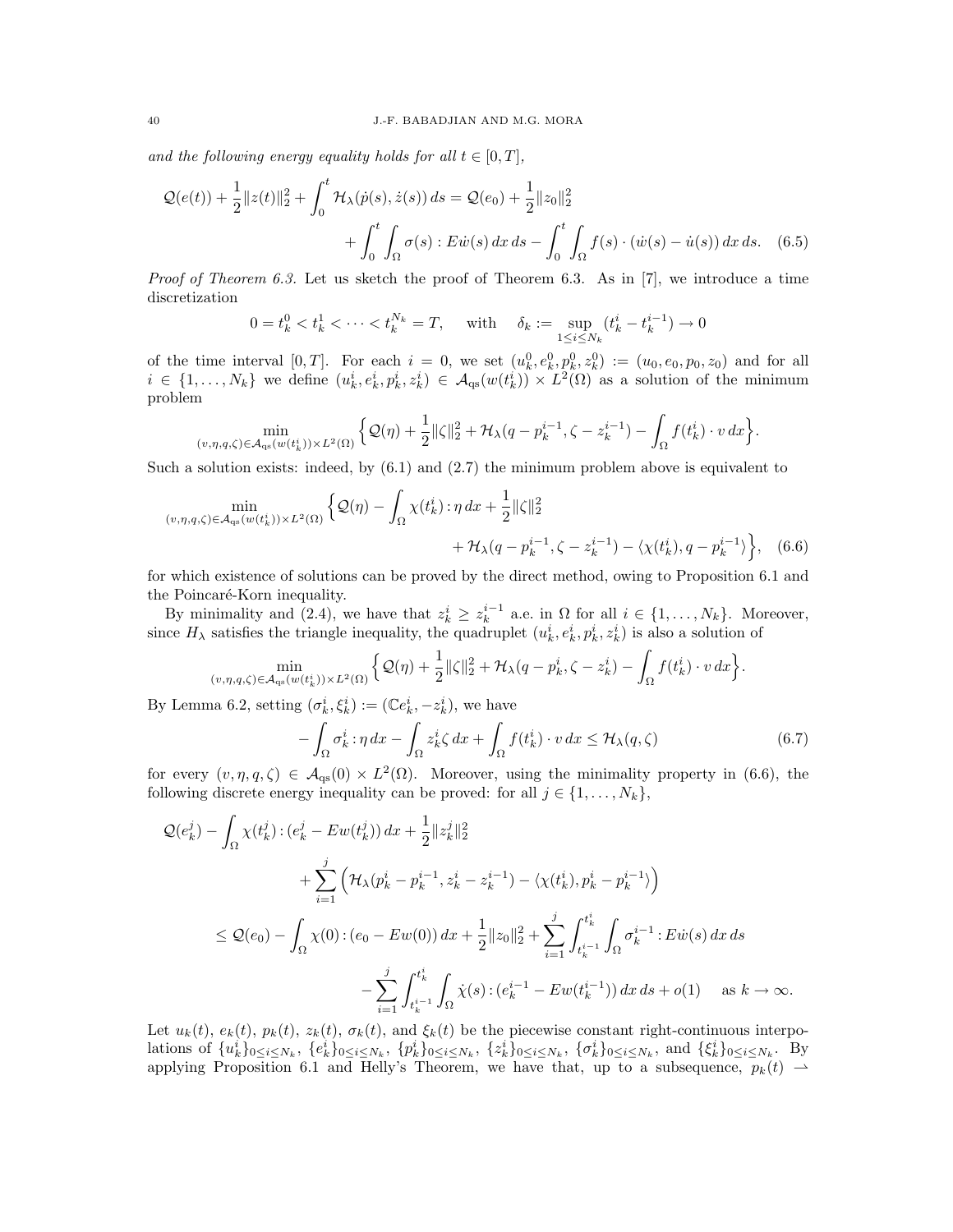$p(t)$  weakly<sup>\*</sup> in  $\mathcal{M}(\overline{\Omega}; \mathbb{M}^{n \times n}_{sym})$  and  $z_k(t) \rightharpoonup z(t)$  weakly in  $L^2(\Omega)$  for all  $t \in [0, T]$ , where  $p \in$  $BV([0,T];\mathcal{M}(\overline{\Omega}; \mathbb{M}^{n\times n}_{sym}))$  and  $z\in BV([0,T];L^2(\Omega))$  with  $z(t)\geq z(s)$  for all  $0\leq s\leq t\leq T$ . Thanks to a uniqueness argument, we get that, for the same subsequence,  $e_k(t) \rightharpoonup e(t)$  weakly in  $L^2(\Omega; \mathbb{M}^{n \times n}_{sym})$  and  $u_k(t) \rightharpoonup u(t)$  weakly<sup>\*</sup> in  $BD(\Omega)$  for all  $t \in [0, T]$ , for some weakly measurable map  $e: [0,T] \to L^2(\Omega;\mathbb{M}^{n\times n}_{sym})$  and some weakly\* measurable map  $u: [0,T] \to BD(\Omega)$ , satisfying  $(u(t), e(t), p(t)) \in \mathcal{A}_{\text{qs}}(w(t))$ . Passing to the lower limit in the energy inequality yields

$$
\mathcal{Q}(e(t)) - \int_{\Omega} \chi(t) : (e(t) - Ew(t)) dx + \frac{1}{2} ||z(t)||_2^2 + \mathcal{D}_{\lambda}(p, z; [0, t]) - \langle \chi(t), p(t) \rangle
$$
  
\n
$$
\leq \mathcal{Q}(e_0) - \int_{\Omega} \chi(0) : (e_0 - Ew(0)) dx + \frac{1}{2} ||z_0||_2^2 - \langle \chi(0), p_0 \rangle
$$
  
\n
$$
+ \int_0^t \int_{\Omega} \sigma(s) : E\dot{w}(s) dx ds - \int_0^t \int_{\Omega} \dot{\chi}(s) : (e(s) - Ew(s)) dx ds - \int_0^t \langle \dot{\chi}(s), p(s) \rangle ds,
$$

where we used that

$$
\sum_{i=1}^{j} \langle \chi(t_k^i), p_k^i - p_k^{i-1} \rangle = - \int_0^{t_k^j} \langle \dot{\chi}(s), p_k(s) \rangle \, ds + \langle \chi(t_k^j), p_k^j \rangle - \langle \chi(0), p_0 \rangle.
$$

For all  $t \in [0, T]$ , we define  $(\sigma(t), \xi(t)) := (\mathbb{C}e(t), -z(t))$ . Passing to the limit in the Euler-Lagrange equation (6.7) leads to

$$
-\int_{\Omega} \sigma(t) : \eta \, dx - \int_{\Omega} z(t)\zeta \, dx + \int_{\Omega} f(t) \cdot v \, dx \le \mathcal{H}_{\lambda}(q, \zeta)
$$
\n(6.8)

for every  $(v, \eta, q, \zeta) \in \mathcal{A}_{qs}(0) \times L^2(\Omega)$ . By Lemma 6.2 this implies that  $-\text{div}\sigma(t) = f(t)$  and  $(\sigma(t), \xi(t)) \in K_\lambda$  a.e. in  $\Omega$ . This is true also at time  $t = 0$  thanks to the assumptions on the initial datum. In order to prove the converse energy inequality, we may proceed as in the proof of [7, Theorem 4.7]. The argument is based on a use of the minimality property together with an approximation of  $t \mapsto p(t)$  and  $t \mapsto e(t)$  by means of piecewise constant mappings. For p, this is possible since the map  $t \mapsto p(t)$  has (at most) countably many discontinuity points for the strong  $\mathcal{M}(\overline{\Omega}; \mathbb{M}^{n \times n}_{sym})$ -topology. For what concerns  $t \mapsto e(t)$ , this can be done by approximating its  $L^2(\Omega; \mathbb{M}^{n\times n}_{sym})$ -Bochner integral by suitable Riemann sums (see, e.g., [6, Lemma 4.12]). Therefore, the previous energy inequality is actually an equality, namely

$$
\mathcal{Q}(e(t)) - \int_{\Omega} \chi(t) : (e(t) - Ew(t)) dx + \frac{1}{2} ||z(t)||_2^2 + \mathcal{D}_{\lambda}(p, z; [0, t]) - \langle \chi(t), p(t) \rangle
$$
  
\n
$$
= \mathcal{Q}(e_0) - \int_{\Omega} \chi(0) : (e_0 - Ew(0)) dx + \frac{1}{2} ||z_0||_2^2 - \langle \chi(0), p_0 \rangle
$$
  
\n
$$
+ \int_0^t \int_{\Omega} \sigma(s) : E\dot{w}(s) dx ds - \int_0^t \int_{\Omega} \dot{\chi}(s) : (e(s) - Ew(s)) dx ds - \int_0^t \langle \dot{\chi}(s), p(s) \rangle ds.
$$

Arguing as in [7, Theorem 5.2], we obtain that  $e \in AC([0,T]; L^2(\Omega; \mathbb{M}^{n \times n}_{sym}))$ ,  $z \in AC([0,T]; L^2(\Omega))$ ,  $p \in AC([0, T]; \mathcal{M}(\overline{\Omega}; \mathbb{M}^{n \times n}_{sym}))$ , and by the Poincaré-Korn inequality,  $u \in AC([0, T]; BD(\Omega))$ . Moreover, the following estimate holds true:

$$
\|\dot{e}\|_{L^{1}(0,T;L^{2}(\Omega;\mathbb{M}_{sym}^{n\times n}))} + \|\dot{z}\|_{L^{1}(0,T;L^{2}(\Omega))} + \|\dot{p}\|_{L^{1}(0,T;\mathcal{M}(\overline{\Omega};\mathbb{M}_{sym}^{n\times n}))} + \|\dot{u}\|_{L^{1}(0,T;BD(\Omega))}
$$
  
\n
$$
\leq C \Big( \|\dot{w}\|_{L^{1}(0,T;H^{1}(\Omega;\mathbb{R}^{n}))} + \|\dot{\chi}\|_{L^{1}(0,T;L^{2}(\Omega;\mathbb{M}_{sym}^{n\times n}))} + \|\dot{f}\|_{L^{1}(0,T;L^{n}(\Omega;\mathbb{R}^{n}))} \Big), \quad (6.9)
$$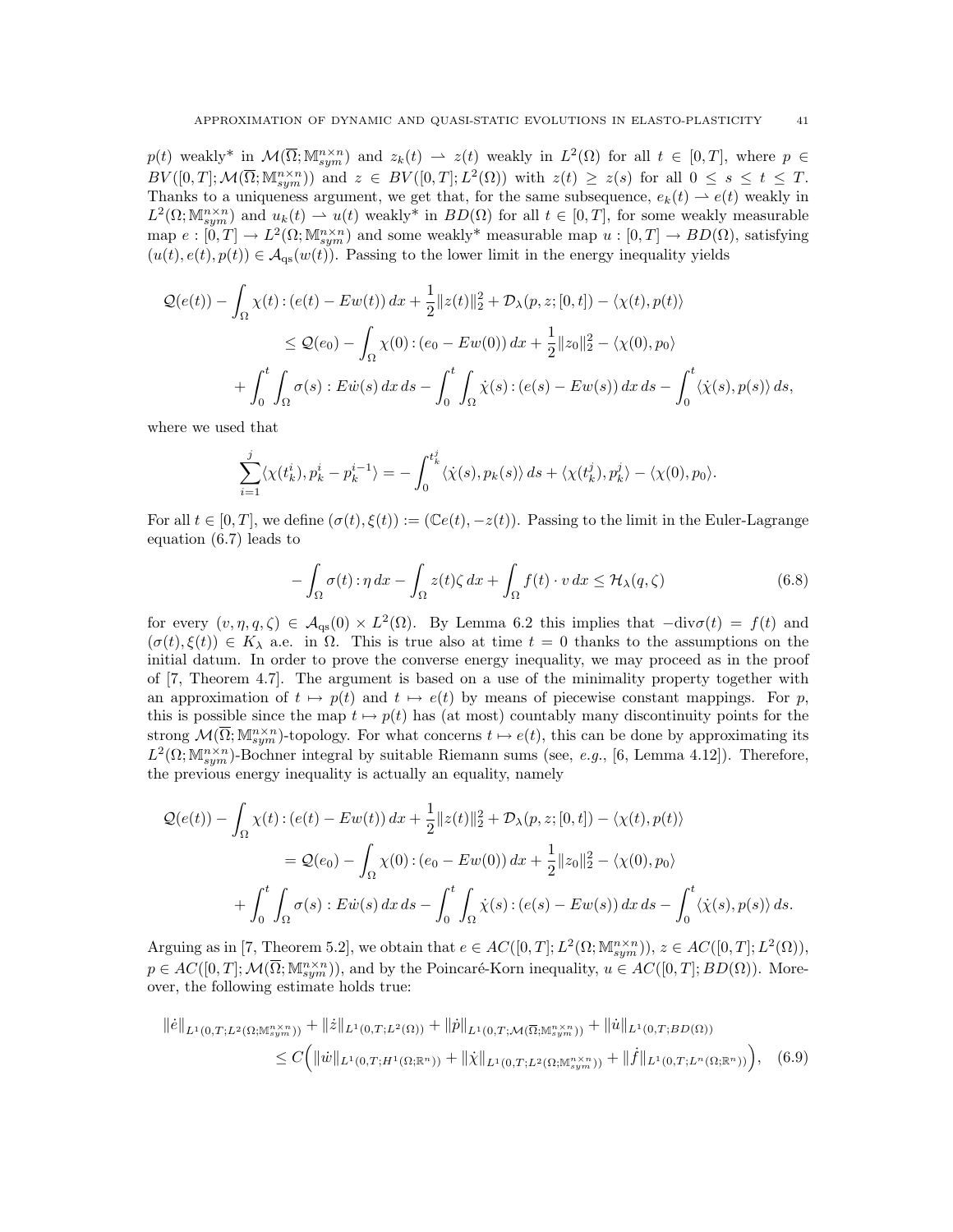where  $C > 0$  is a constant depending on the norms  $\|\chi\|_{L^{\infty}(0,T;L^2(\Omega;\mathbb{M}^{n\times n}_{sym}))}$ ,  $\|\vartheta\|_{L^{\infty}(0,T;L^2(\Omega))}$ ,  $||e||_{L^{\infty}(0,T;L^{2}(\Omega;\mathbb{M}^{n\times n}_{sym}))}, ||p||_{L^{\infty}(0,T;\mathcal{M}(\overline{\Omega};\mathbb{M}^{n\times n}_{sym}))}, ||z||_{L^{\infty}(0,T;L^{2}(\Omega))}, \text{ and } ||w||_{L^{\infty}(0,T;H^{1}(\Omega;\mathbb{R}^{n}))}, \text{ but in-}$ dependent of  $\lambda$ . Note that in order to derive estimate (6.9), we use at some point the coercivity property of Proposition 6.1 and the following estimate for the stress/strain duality: for all  $\tau \in L^n(\Omega; \mathbb{M}^{n \times n}_{sym})$  with  $\text{div}\tau \in L^n(\Omega; \mathbb{R}^n)$ , and for all  $s \in (0, T)$ ,

$$
|\langle \tau, p(s) \rangle| \le C \big( \|\text{div}\,\tau\|_n + \|\tau\|_2 \big) \big( \|e(s)\|_2 + \|p(s)\|_1 + \|w(s)\|_{H^1(\Omega;\mathbb{R}^n)} \big),
$$

for some constant  $C > 0$  depending only on  $\Omega$ . In particular,  $\dot{z}(t) \geq 0$  for a.e.  $t \in [0, T]$  and a.e.  $x \in \Omega$ , and according to Proposition 2.2, we infer that for all  $t \in [0, T]$ 

$$
\mathcal{Q}(e(t)) - \int_{\Omega} \chi(t) : (e(t) - Ew(t)) dx + \frac{1}{2} ||z(t)||_2^2 + \int_0^t \mathcal{H}_{\lambda}(p(s), \dot{z}(s)) ds - \langle \chi(t), p(t) \rangle
$$
  
\n
$$
= \mathcal{Q}(e_0) - \int_{\Omega} \chi(0) : (e_0 - Ew(0)) dx + \frac{1}{2} ||z_0||_2^2 - \langle \chi(0), p_0 \rangle
$$
  
\n
$$
+ \int_0^t \int_{\Omega} \sigma(s) : E\dot{w}(s) dx ds - \int_0^t \int_{\Omega} \dot{\chi}(s) : (e(s) - Ew(s)) dx ds - \int_0^t \langle \dot{\chi}(s), p(s) \rangle ds. \quad (6.10)
$$

By applying again the duality formula (2.7) and (6.1) we get

$$
\mathcal{Q}(e(t)) + \frac{1}{2} ||z(t)||_2^2 + \int_0^t \mathcal{H}_{\lambda}(p(s), \dot{z}(s)) ds + \int_{\Omega} f(t) \cdot (w(t) - u(t)) dx
$$
  
=  $\mathcal{Q}(e_0) + \frac{1}{2} ||z_0||_2^2 + \int_{\Omega} f(0) \cdot (w(0) - u(0)) dx$   
+  $\int_0^t \int_{\Omega} \sigma(s) : E \dot{w}(s) dx ds + \int_0^t \int_{\Omega} \dot{f}(s) \cdot (w(s) - u(s)) dx ds,$ 

which is equivalent to (6.5) by integration by parts in time of the last integral. This completes the proof of the theorem.  $\Box$ 

The following result states a more precise formulation of the energy equality as a flow rule, whenever additional integrability properties are satisfied for the stress and/or the velocity.

**Theorem 6.4.** Assume that either  $\sigma(t) \in L^n(\Omega; \mathbb{M}^{n \times n}_{sym})$  or  $\dot{u}(t) \in L^2(\Omega; \mathbb{R}^n)$  for a.e.  $t \in [0, T]$ . Then the distribution  $[\sigma(t): \dot{p}(t)]$  is well defined for a.e.  $t \in [0,T]$ , and it is a measure in  $\mathcal{M}(\overline{\Omega})$ satisfying

$$
H_{\lambda}(\dot{p}(t), \dot{z}(t)) = [\sigma(t) : \dot{p}(t)] + \xi(t)z(t) \quad in \mathcal{M}(\overline{\Omega}), \quad \text{for a.e. } t \in [0, T]. \tag{6.11}
$$

Moreover, the stress  $\sigma$  and the cap variable  $\xi$  are unique.

*Proof.* By Definition 2.3, if  $\dot{u}(t) \in L^2(\Omega;\mathbb{R}^n)$ , then the distribution  $[\tau : \dot{p}(t)]$  is well defined for every  $\tau \in L^2(\Omega; \mathbb{M}^{n \times n}_{sym})$  with div $\tau \in L^2(\Omega; \mathbb{R}^n)$ . Equality (6.11) is obtained from (6.5) exactly as in the proof of Proposition 4.7. By Remark 2.6, since  $\text{div}\sigma(t) = -f(t) \in L^{n}(\Omega;\mathbb{R}^{n})$ , the same conclusion holds if  $\sigma(t) \in L^n(\Omega; \mathbb{M}^{n \times n}_{sym})$ .

Once the stress-strain duality pairing is defined, it is possible to argue as in [7, Theorem 5.9] to establish the uniqueness of  $\sigma$  and  $\xi$ .

Note that the assumptions of Theorem 6.4 are clearly satisfied for  $n = 2$ . However, it is not clear to us if such integrability properties for the stress and/or the velocity are true in higher dimension.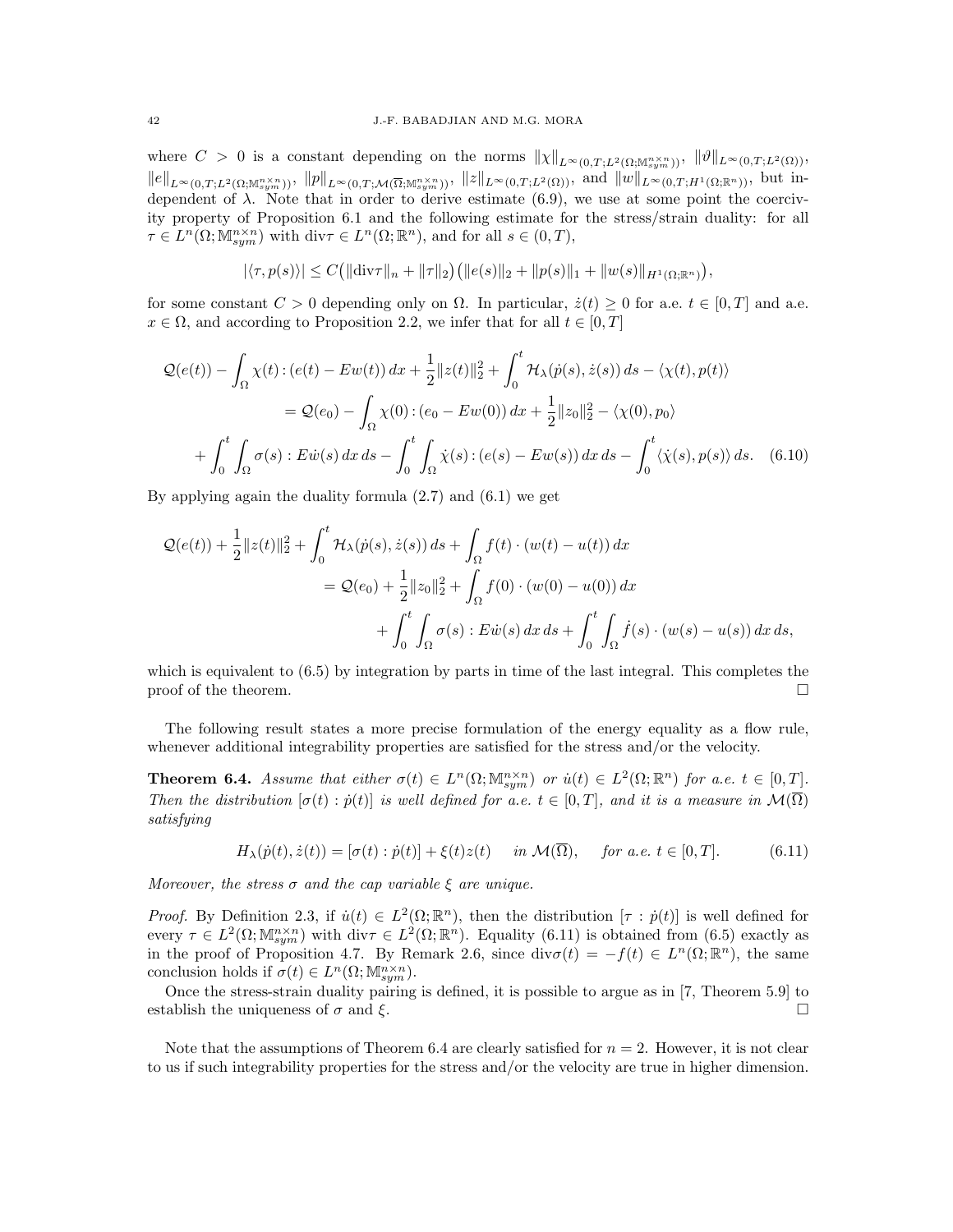6.2. Convergence of the quasi-static cap model. In this section we characterize the asymptotic behaviour of the quasi-static evolutions studied in Theorems 6.3 and 6.4 when the cap is sent to infinity.

We consider a body load  $f \in AC([0,T]; L^n(\Omega;\mathbb{R}^n))$  satisfying the following safe-load condition: there exist  $\chi \in AC([0,T]; L^n(\Omega; \mathbb{M}^{n \times n}_{sym}))$  and a constant  $\alpha_0 > 0$  such that for every  $t \in [0,T]$ 

$$
-div\chi(t) = f(t) \quad \text{a.e. in } \Omega \tag{6.12}
$$

and

$$
\chi(t) + \tau \in K \quad \text{a.e. in } \Omega
$$

for every  $\tau \in \mathbb{M}_{sym}^{n \times n}$  with  $|\tau| \leq \alpha_0$ . We also consider a boundary displacement which is the trace on  $\partial\Omega\times(0,T)$  of a function  $w\in AC([0,T];H^1(\Omega;\mathbb{R}^n))$  and an initial datum  $(u_0,e_0,p_0)\in\mathcal{A}_{qs}(w(0))$ satisfying the stability condition

$$
\mathcal{Q}(e_0) - \int_{\Omega} f(0) \cdot u_0 dx \leq \mathcal{Q}(\eta) + \mathcal{H}(q - p_0) - \int_{\Omega} f(0) \cdot v dx,
$$

for any  $(v, \eta, q) \in \mathcal{A}_{qs}(w(0))$ . We next define  $(\sigma_0, \xi_0) := (\mathbb{C}e_0, -z_0)$  and we further assume that  $\sigma_0 \in L^n(\Omega; \mathbb{M}^{n \times n}_{sym}).$ 

In order to apply Theorems 6.3 and 6.4, we set  $\vartheta := \chi_m - |\chi_m| - \alpha_0/\sqrt{n} \in AC([0, T]; L^2(\Omega))$ and we observe that

$$
(\chi(t) + \tau, \vartheta(t)) \in K_{\lambda} \quad \text{in } \Omega
$$

for every  $\tau \in M_{sym}^{n \times n}$  with  $|\tau| \leq \alpha_0$  and every  $\lambda \geq 1$ , so that f satisfies (6.1) and (6.2). We define an initial datum for the hardening cap variable as in the dynamical case by

 $\xi_0 := (\sigma_0)_m - |(\sigma_0)_m|, \quad \text{and } z_0 := -\xi_0,$ 

so that  $\xi_0, z_0 \in L^2(\Omega)$  and  $(\sigma_0, \xi_0) \in K_\lambda$  a.e. in  $\Omega$ , for all  $\lambda \geq 1$ . Since  $\sigma_0 \in L^n(\Omega; \mathbb{M}^{n \times n}_{sym})$  by assumption, by Lemma 6.2 we infer that  $(u_0, e_0, p_0, z_0)$  is a solution of

$$
\min_{(v,\eta,q,\zeta)\in\mathcal{A}_{\mathrm{qs}}(w(0))\times L^{2}(\Omega)}\Big\{\mathcal{Q}(\eta)+\frac{1}{2}\|\zeta\|_{2}^{2}+\mathcal{H}_{\lambda}(q-p_{0},\zeta-z_{0})-\int_{\Omega}f(0)\cdot v\,dx\Big\}.
$$

For every  $\lambda \geq 1$  let  $u_\lambda, e_\lambda, \sigma_\lambda, p_\lambda, z_\lambda, \xi_\lambda$  be the solution to  $(6.3)-(6.5)$  constructed in Theorem 6.3 with initial datum  $(u_0, e_0, p_0, z_0)$ .

Theorem 6.5. There exist

$$
\begin{cases} u \in AC([0,T]; BD(\Omega)), \\ \sigma, \ e \in AC([0,T]; L^2(\Omega; \mathbb{M}^{n \times n}_{sym})), \\ p \in AC([0,T]; \mathcal{M}(\overline{\Omega}; \mathbb{M}^{n \times n}_{sym})), \end{cases}
$$

with  $(u(0), e(0), p(0)) = (u_0, e_0, p_0)$ , such that for all  $t \in [0, T]$ 

$$
u_{\lambda}(t) \rightarrow u(t) \ weakly^* \ in \ BD(\Omega),
$$
  
\n
$$
e_{\lambda}(t) \rightarrow e(t) \ strongly \ in \ L^{2}(\Omega; \mathbb{M}^{n \times n}_{sym}),
$$
  
\n
$$
p_{\lambda}(t) \rightarrow p(t) \ weakly^* \ in \ \mathcal{M}(\overline{\Omega}; \mathbb{M}^{n \times n}_{sym}),
$$
  
\n(6.13)

as  $\lambda \to \infty$ . For every  $t \in [0, T]$ , we have

$$
\begin{cases} Eu(t) = e(t) + p(t) \text{ in } \Omega, \quad p(t) = (w(t) - u(t)) \odot \nu \mathcal{H}^{n-1} \text{ on } \partial \Omega, \\ \sigma(t) = \mathbb{C}e(t), \end{cases}
$$

and

$$
\begin{cases}\n-\text{div}\sigma(t) = f(t) \ a.e. \ in \ \Omega, \\
\sigma(t) \in K \ a.e. \ in \ \Omega.\n\end{cases}
$$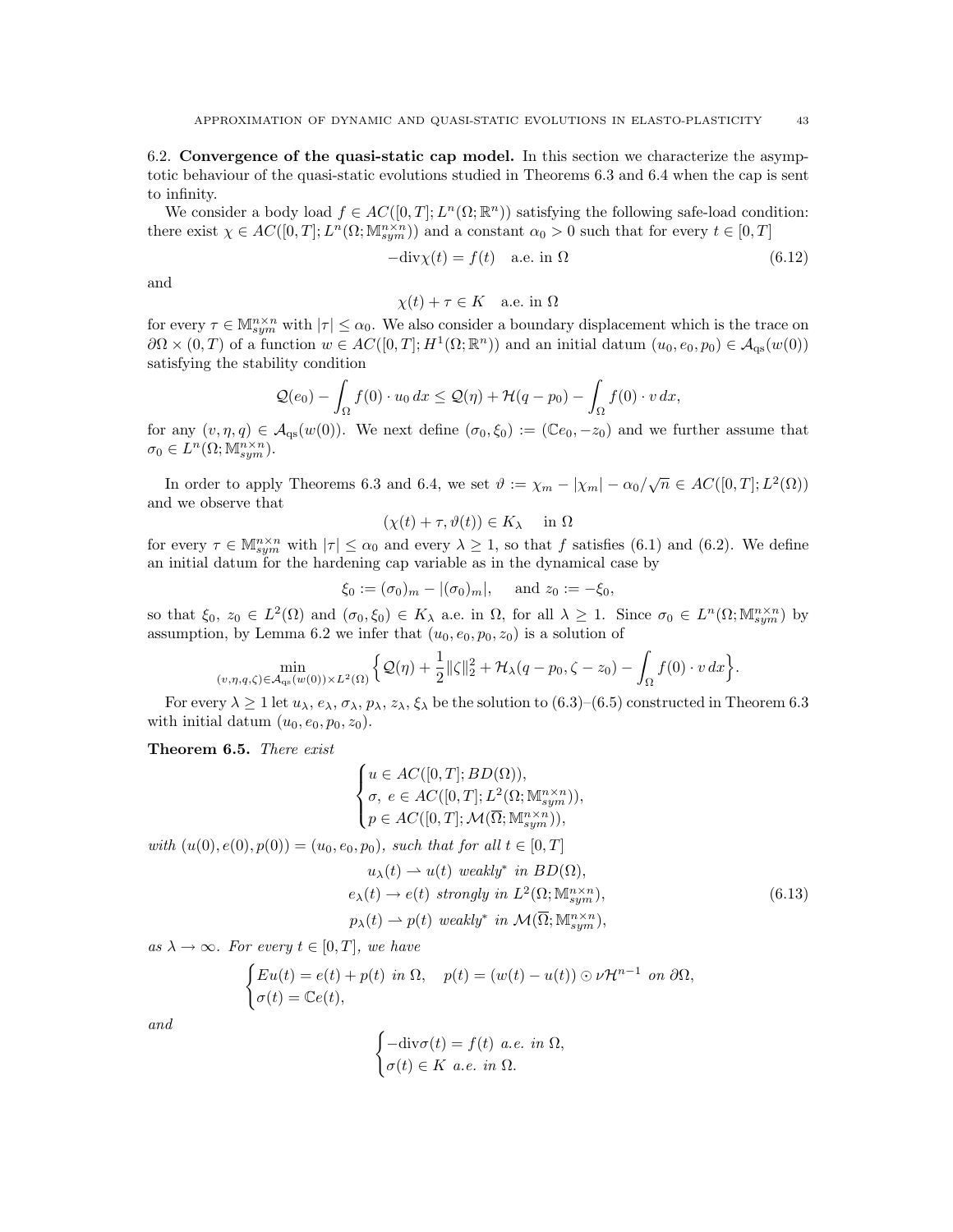Moreover, the following energy equality holds

$$
\mathcal{Q}(e(t)) + \int_0^t \mathcal{H}(\dot{p}(s)) ds = \mathcal{Q}(e_0)
$$
  
+ 
$$
\int_0^t \int_{\Omega} \sigma(s) : E\dot{w}(s) dx ds - \int_0^t \int_{\Omega} f(s) \cdot (\dot{w}(s) - \dot{u}(s)) dx ds. \quad (6.14)
$$

*Proof.* Some a priori estimates for the sequences  $(u_\lambda)$ ,  $(e_\lambda)$ ,  $(p_\lambda)$ , and  $(z_\lambda)$  can be obtained from the uniform estimate (6.9) and the energy equality (6.10). They imply the existence of  $u \in AC([0,T]; BD(\Omega)), e \in AC([0,T]; L^2(\Omega; \mathbb{M}^{n \times n}_{sym})), p \in AC([0,T]; \mathcal{M}(\overline{\Omega}; \mathbb{M}^{n \times n}_{sym})),$  and  $z \in$  $AC([0,T]; L^2(\Omega))$  such that  $u_\lambda(t) \rightharpoonup u(t)$  weakly\* in  $BD(\Omega), e_\lambda(t) \rightharpoonup e(t)$  weakly in  $L^2(\Omega; \mathbb{M}^{n \times n}_{sym}),$  $p_{\lambda}(t) \to p(t)$  weakly\* in  $\mathcal{M}(\overline{\Omega}; \mathbb{M}^{n \times n}_{sym})$ , and  $z_{\lambda}(t) \to z(t)$  weakly in  $L^2(\Omega)$ . Moreover, we have that  $(u(0), e(0), p(0), z(0)) = (u_0, e_0, p_0, z_0), E u(t) = e(t) + p(t) \text{ in } \Omega, p(t) = (w(t) - u(t)) \odot \nu \mathcal{H}^{n-1}$ on  $\partial\Omega$  for every  $t \in [0, T]$ , and  $\dot{z}(t) \geq 0$  a.e. in  $\Omega$ , for a.e.  $t \in [0, T]$ . In particular, we infer that  $z(t) \geq z_0$  a.e. in  $\Omega$  for every  $t \in [0, T]$ .

Setting  $\sigma(t) := \mathbb{C}e(t)$ , passing to the limit in (6.8) as  $\lambda \to +\infty$ , and applying Lemma 2.1, we obtain

$$
-\int_{\Omega} \sigma(t) : \eta \, dx - \int_{\Omega} z(t)\zeta \, dx + \int_{\Omega} f(t) \cdot v \, dx \le \mathcal{H}(q)
$$
  
4. (0)  $\times L^2(\Omega)$  with  $\zeta > 0$  in  $\Omega$ . For  $\zeta = 0$ , this imply

for every  $(v, \eta, q, \zeta) \in \mathcal{A}_{qs}(0) \times L^2(\Omega)$  with  $\zeta \geq 0$  in  $\Omega$ . For  $\zeta \equiv 0$  this implies that

$$
-\int_{\Omega} \sigma(t) : \eta \, dx + \int_{\Omega} f(t) \cdot v \, dx \le \mathcal{H}(q)
$$

for every  $(v, \eta, q) \in \mathcal{A}_{qs}(0)$ . By [7, Theorem 3.6] this condition is equivalent to saying that  $(u(t), e(t), p(t))$  minimizes the functional

$$
Q(e) + \mathcal{H}(p - p(t)) - \int_{\Omega} f(t) \cdot u \, dx
$$

over all  $(u, e, p) \in A_{\text{qs}}(w(t))$ . This, in turn, implies that  $\sigma(t) \in K$  and  $-\text{div}\sigma(t) = f(t)$  a.e. in  $\Omega$ . Furthermore, arguing as in the proof of Theorem 5.1, we deduce the following energy inequality:

$$
\mathcal{Q}(e(t)) - \int_{\Omega} \chi(t) : (e(t) - Ew(t)) dx + \int_{0}^{t} \mathcal{H}(\dot{p}(s)) ds - \langle \chi(t), p(t) \rangle
$$
  
\n
$$
\leq \mathcal{Q}(e_0) - \int_{\Omega} \chi(0) : (e_0 - Ew(0)) dx - \langle \chi(0), p_0 \rangle
$$
  
\n
$$
+ \int_{0}^{t} \int_{\Omega} \sigma(s) : E\dot{w}(s) dx ds - \int_{0}^{t} \int_{\Omega} \dot{\chi}(s) : (e(s) - Ew(s)) dx ds - \int_{0}^{t} \langle \dot{\chi}(s), p(s) \rangle ds.
$$

Finally, we argue as in the proof of Theorem 6.3 to show that this inequality is actually an equality leading to  $(6.14)$  by  $(2.7)$ ,  $(6.12)$ , and integration by parts with respect to t. The strong convergence  $(6.13)$  can be proved as in [7, Theorem 4.8].

Once again, provided the stress and/or the velocity have enough integrability in such a way that the stress-strain duality is well defined, one can write the flow rule in a measure theoretic sense.

**Theorem 6.6.** Assume that either  $\sigma(t) \in L^n(\Omega; \mathbb{M}^{n \times n}_{sym})$  or  $\dot{u}(t) \in L^2(\Omega; \mathbb{R}^n)$  for a.e.  $t \in [0, T]$ . Then the distribution  $[\sigma(t): \dot{p}(t)]$  is well defined for a.e.  $t \in [0,T]$ , and it is a measure in  $\mathcal{M}(\overline{\Omega})$ satisfying

$$
H(\dot{p}(t)) = [\sigma(t) : \dot{p}(t)] \quad in \mathcal{M}(\Omega), \quad \text{for a.e. } t \in [0, T].
$$

Moreover, the stress  $\sigma$  is unique.

We again observe that the assumptions of Theorem 6.6 are clearly satisfied in the two-dimensional setting.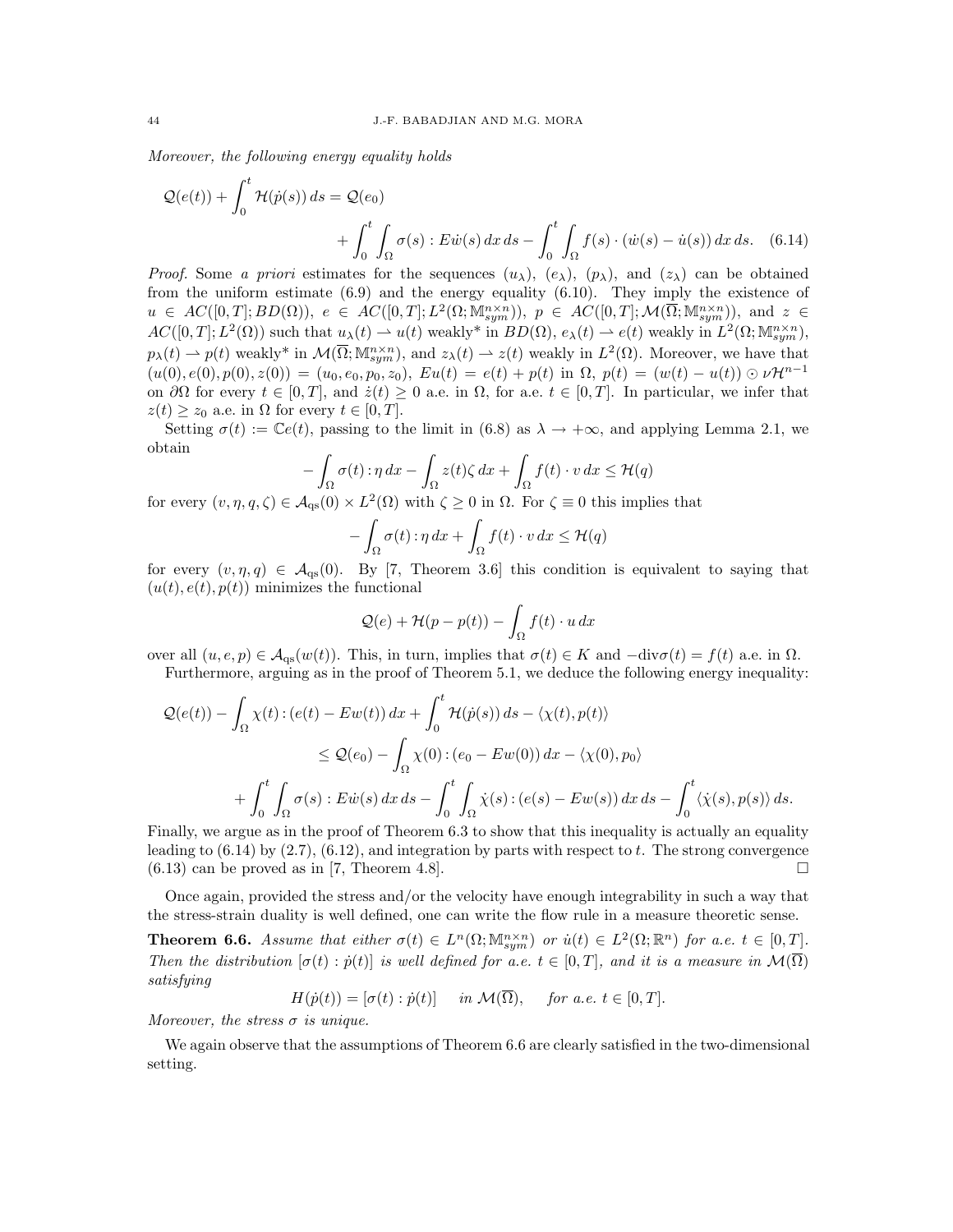### **ACKNOWLEDGEMENTS**

The authors wish to thank the hospitality of the Laboratoire Jacques-Louis Lions at Pierre et Marie Curie University and of the Mathematics Department of the University of Pavia, where a large part of this work was carried out. The research of JFB has been supported by the Agence Nationale de la Recherche under Grant No. ANR 10-JCJC 0106. MGM acknowledges support from the European Research Council under Grant No. 290888 "Quasistatic and Dynamic Evolution Problems in Plasticity and Fracture".

### **REFERENCES**

- [1] L. Ambrosio, N. Fusco & D. Pallara: Functions of bounded variation and free discontinuity problems, Oxford Mathematical Monographs. The Clarendon Press, Oxford University Press, New York (2000).
- [2] G. ANZELLOTTI: On the existence of the rates of stress and displacements for Prandtl-Reuss plasticity, Quart. Appl. Math. 41 (1984) 181–208.
- [3] G. ANZELLOTTI & S. LUCKHAUS: Dynamical evolution in elasto-perfectly plastic bodies, Appl. Math. Opt. 15 (1987) 121–140.
- [4] A. BENSOUSSAN & J. FREHSE: Asymptotic behaviour of the time dependent Norton-Hoff law in plasticity theory and  $H^1$  regularity, *Comment. Math. Univ. Carolin.* **37** (1996) 285-304.
- [5] H. BRÉZIS: Operateurs maximaux monotones et semi groupes de contractions dans les espaces de Hilbert, North-Holland, Amsterdam-London; American Elsevier, New York (1973).
- [6] G. DAL MASO, G. A. FRANCFORT & R. TOADER: Quasistatic crack growth in nonlinear elasticity, Arch. Rational Mech. Anal. 176 (2005) 165–225.
- [7] G. Dal Maso, A. De Simone & M. G. Mora: Quasistatic evolution problems for linearly elastic–perfectly plastic materials, Arch. Rational Mech. Anal. 180 (2006) 237–291.
- [8] G. Dal Maso, A. De Simone & F. Solombrino: Quasistatic evolution for Cam-Clay plasticity: a weak formulation via viscoplastic regularization and time rescaling, Calc. Var. PDEs 40 (2011) 125–181.
- [9] F. Demengel & R. Temam: Convex function of a measure, Indiana Univ. Math. J. 33 (1984) 673–709.
- [10] F. Demengel & R. Temam: Convex function of a measure: the unbounded case, FERMAT days 1985: mathematics for optimization, 103–134, North-Holland (1986).
- [11] A. Demyanov: Regularity of stresses in Prandtl-Reuss perfect plasticity, Calc. Var. PDEs 34 (2009) 23–72.
- [12] F. L. DIMAGGIO & I. S. SANDLER: Material model for granular soils, *J. Engrg. Mech.* **97** (1971) 935–950.
- [13] D. C. Drucker & W. Prager: Soil mechanics and plastic analysis of rock and concrete, Quart. Appl. Math. 10 (1952) 157–175.
- [14] G. DUVAUT & J.-L. LIONS: Les inéquations en mécanique et en physique, Dunod, Paris (1972).
- [15] L. C. Evans: Partial Differential equations, Second edition, Graduate Studies in Mathematics, 19. American Mathematical Society, Providence, RI (2010).
- [16] G. A. FRANCFORT & A. GIACOMINI: Small strain heterogeneous elasto-plasticity revisited, Comm. Pure Appl. Math. 65 (2012) 1185–1241.
- [17] C. GOFFMAN & J. SERRIN: Sublinear functions of measures and variational integrals, Duke Math. J. 31 (1964) 159–178.
- [18] R. HILL: The mathematical theory of plasticity, Clarendon press, Oxford (1950).
- [19] C. Johnson: Existence theorems for plasticity problems, J. Math. Pures Appl. 55 (1976) 431–444.
- [20] R.V. Kohn & R. Temam: Dual spaces of stresses and strains, with applications to Hencky plasticity, Appl. Math. Optim. 10 (1983) 1–35.
- [21] J. Lubliner: Plasticity Theory, Macmillan Publishing Company, New York (1990).
- [22] S. LUCKHAUS: Elastisch-plastische Materialien mit Viskosität, Preprint no. 65 of Heidelberg University, SFB 123.
- [23] A. MAINIK & A. MIELKE: Existence results for energetic models for rate-independent systems, Calc. Var. PDEs 22 (2005) 73–99.
- [24] H. MATTHIES, G. STRANG & E. CHRISTIANSEN: The saddle point of a differential program, Energy methods in finite element analysis, Ed. Rodin, Zienkiewicz, Glowinski, Wiley, New York (1979).
- [25] J.-J. Moreau: Application of convex analysis to the treatment of elasto-plastic systems, Springer Lecture Notes in Math., no. 503, Ed. P. Germain and B. Nayroles (1975).
- [26] S. Repin & G. Seregin: Existence of weak solution of the minimax problem arising in Coulomb-Mohr plasticity, Amer. Math. Soc. Transl. 164 (1995) 189–220.
- [27] L. RESENDE & J.B. MARTIN: Formulation of Drucker-Prager Cap Model, *J. Engrg. Mech.* 111 (1985) 855–881.
- [28] L. Resende & J.B. Martin: Closure of "Formulation of Drucker-Prager Cap Model", J. Engrg. Mech. 113 (1987) 1257–1259.